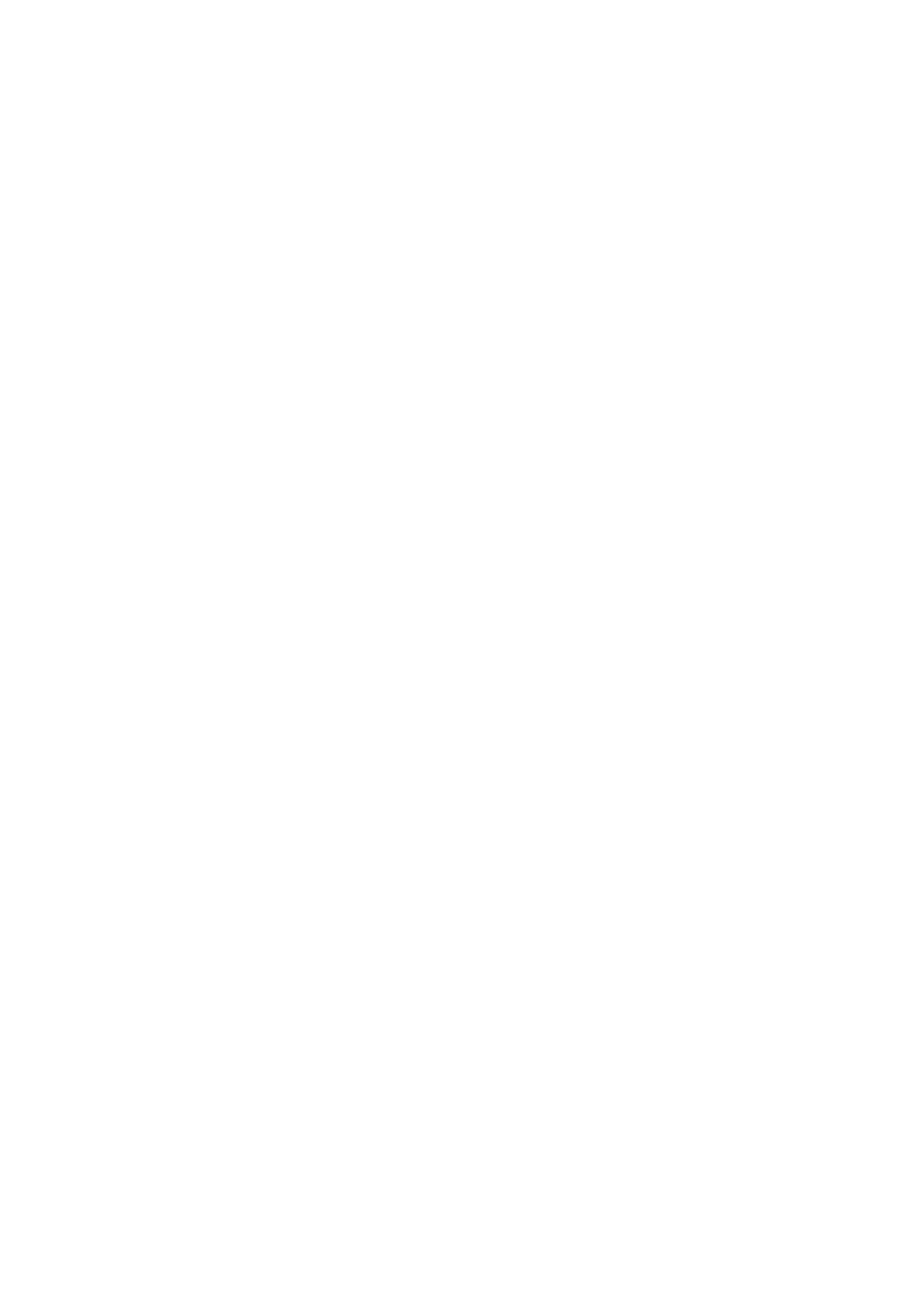#### **Abstract**

Commensurability and symmetry have diverged from a common Greek origin. In the Latin of Boethius, commensurable numbers are numbers not prime to one another. With Billingsley's translation of Euclid, commensurable magnitudes, including numbers, have come to be what Euclid himself called symmetric: possessed of a common measure, which for numbers can be unity alone. Symmetry has always had a vaguer sense as well: a quality that contributes to, if it does not constitute, the beauty of an object. The symmetry of a mathematical structure is given by its automorphism group; the size, by its underlying set. We measure the set by counting it, and we may express the result by a particular cardinal number: in Cantor's definition, made precise by von Neumann, this number is a certain set that is equipollent with the original set. For measuring symmetry, strictly speaking, we have no corresponding activity, because we have no simple way to select a representative from each isomorphism class of groups. Nonetheless, we allude to such representatives, as when we use the definite article to refer to the infinite cyclic group, instead of an arbitrary infinite cyclic group. Equality sometimes means identity, sometimes isomorphism or congruence. In our sign of equality, invented by Recorde, two line segments are depicted that are not the same, but their lengths are the same. It is worthwhile to pay attention to the distinction between equality and sameness, precisely because recognizing the possibility of confusing them has often been a mathematical advance.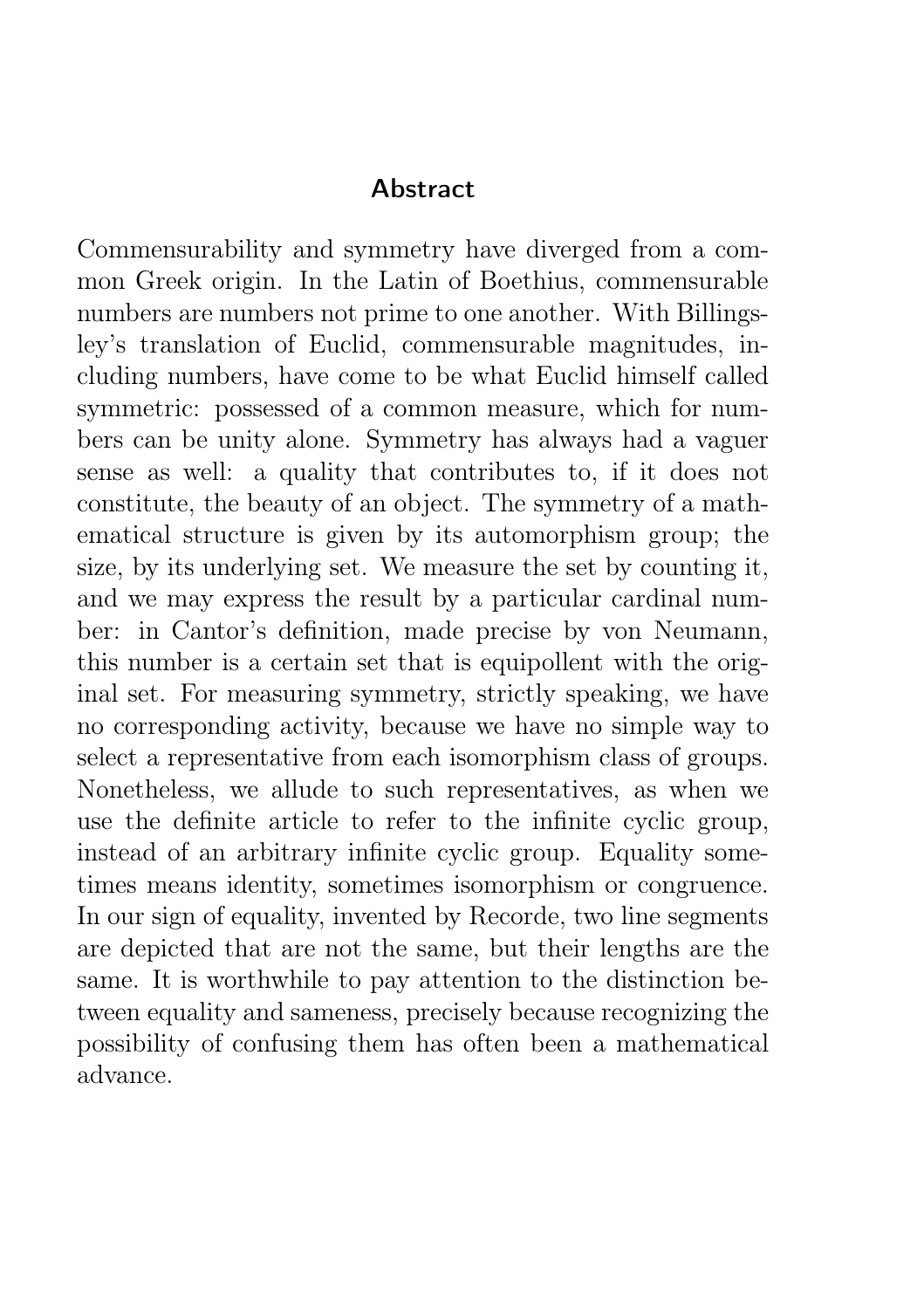## **Contents**

| $\mathbf{1}$ |               | Introduction                                                    | 6              |  |  |  |  |  |
|--------------|---------------|-----------------------------------------------------------------|----------------|--|--|--|--|--|
| $\mathbf{2}$ |               | <b>Numbers</b>                                                  |                |  |  |  |  |  |
|              | 2.1           | Symmetry and size $\dots \dots \dots \dots \dots \dots$ 9       |                |  |  |  |  |  |
|              | 2.2           | Cantor's aggregates $\dots \dots \dots \dots \dots \dots$       | 11             |  |  |  |  |  |
|              | $2.3 -$       | Recorde's equality $\dots \dots \dots \dots \dots \dots$        | 11             |  |  |  |  |  |
|              |               | 2.4 Cantor's cardinal numbers                                   | 15             |  |  |  |  |  |
|              | $2.5^{\circ}$ | Ambiguity of equality                                           | 17             |  |  |  |  |  |
|              | 2.6           | Euclid's numbers                                                | 21             |  |  |  |  |  |
|              | 2.7           | Von Neumann's ordinal numbers                                   | 25             |  |  |  |  |  |
| 3            |               | <b>Symmetries</b>                                               | 30             |  |  |  |  |  |
|              | 3.1           |                                                                 |                |  |  |  |  |  |
|              |               | 3.2 Groups of symmetries                                        | 32             |  |  |  |  |  |
| 4            |               | Symmetria                                                       | 37             |  |  |  |  |  |
|              | 4.1           | Commensurability $\ldots \ldots \ldots \ldots \ldots \ldots 37$ |                |  |  |  |  |  |
|              | 4.2           |                                                                 | 4 <sup>2</sup> |  |  |  |  |  |
|              |               | 4.3 Boethius and Recorde                                        | 45             |  |  |  |  |  |
|              | 4.4           | Plato                                                           | 47             |  |  |  |  |  |
|              | 4.5           |                                                                 | 5 <sup>2</sup> |  |  |  |  |  |
|              |               | <b>Bibliography</b>                                             | 56             |  |  |  |  |  |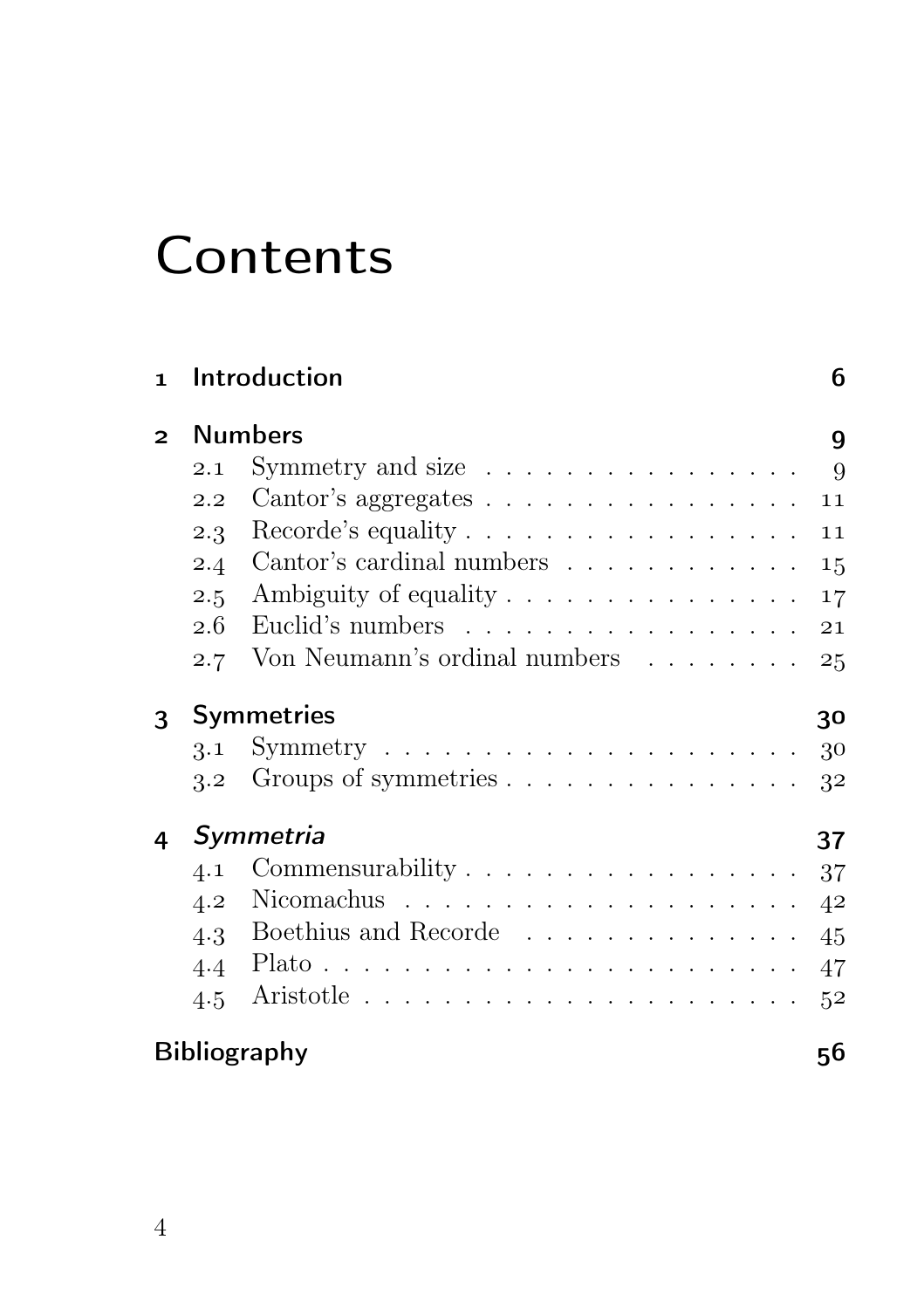# List of Figures

| 2.2 The measure of the set $\{A, B, C, D, E\}$ is 5 29 |  |
|--------------------------------------------------------|--|
| 3.1 A recasting of Armstrong's Figure 1.1 $\ldots$ 35  |  |
| 4.1 Superparticular ratios in Nicomachus 45            |  |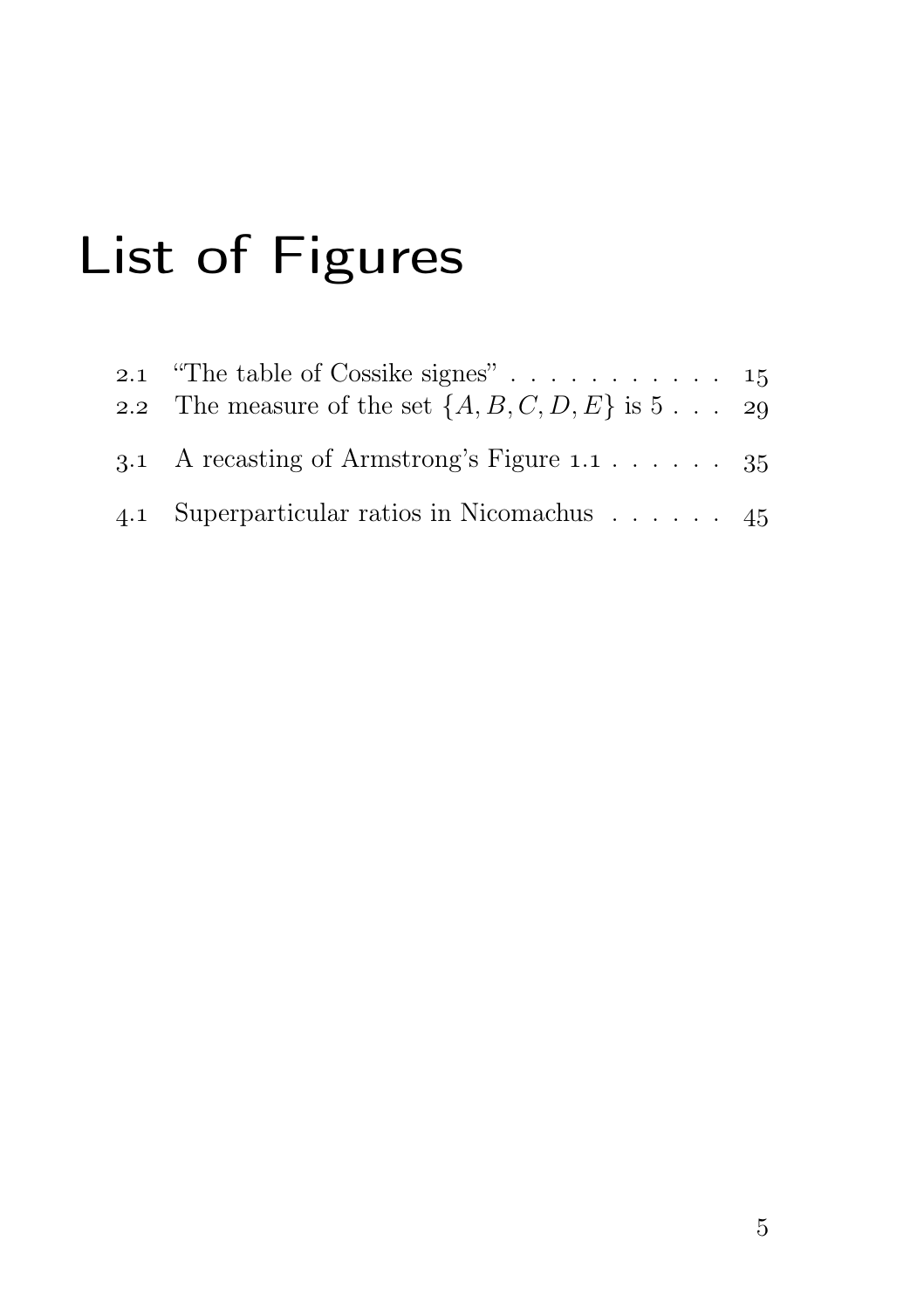## 1 Introduction

This is about the development of commensurability and symmetry, two distinct mathematical notions with a common linguistic origin. The adjective "commensurable" is the Anglicized form of the Latin commensurabilis, which is itself a loantranslation of the Greek σύμμετρος. The corresponding Greek abstract noun συμμετρία comes to us as "symmetry" via the Latin transliteration symmetria. Thus, though having different meanings today, "commensurability" and "symmetry" are cognate words, even doublets, in the sense of deriving from the same Greek source.

Taking up the slogan, "numbers measure size, groups measure symmetry," I consider how numbers can measure size, before considering the corresponding question for groups and symmetry.

This consideration of numbers raises the question of whether equal numbers are the same number. Equality of numbers may be taken to correspond to isomorphism of groups, and isomorphic groups are usually not the same group.

Born just after the extinction in  $476$  of the Western Roman Empire, Boethius coined the Latin adjective commensurabilis for either of two numbers that are not relatively prime. Robert Recorde used (and perhaps created) the English term "commensurable" with the same meaning in 1557. For Recorde then, commensurable numbers had a common measure that was a *number* of units, and not simply unity itself. Thirteen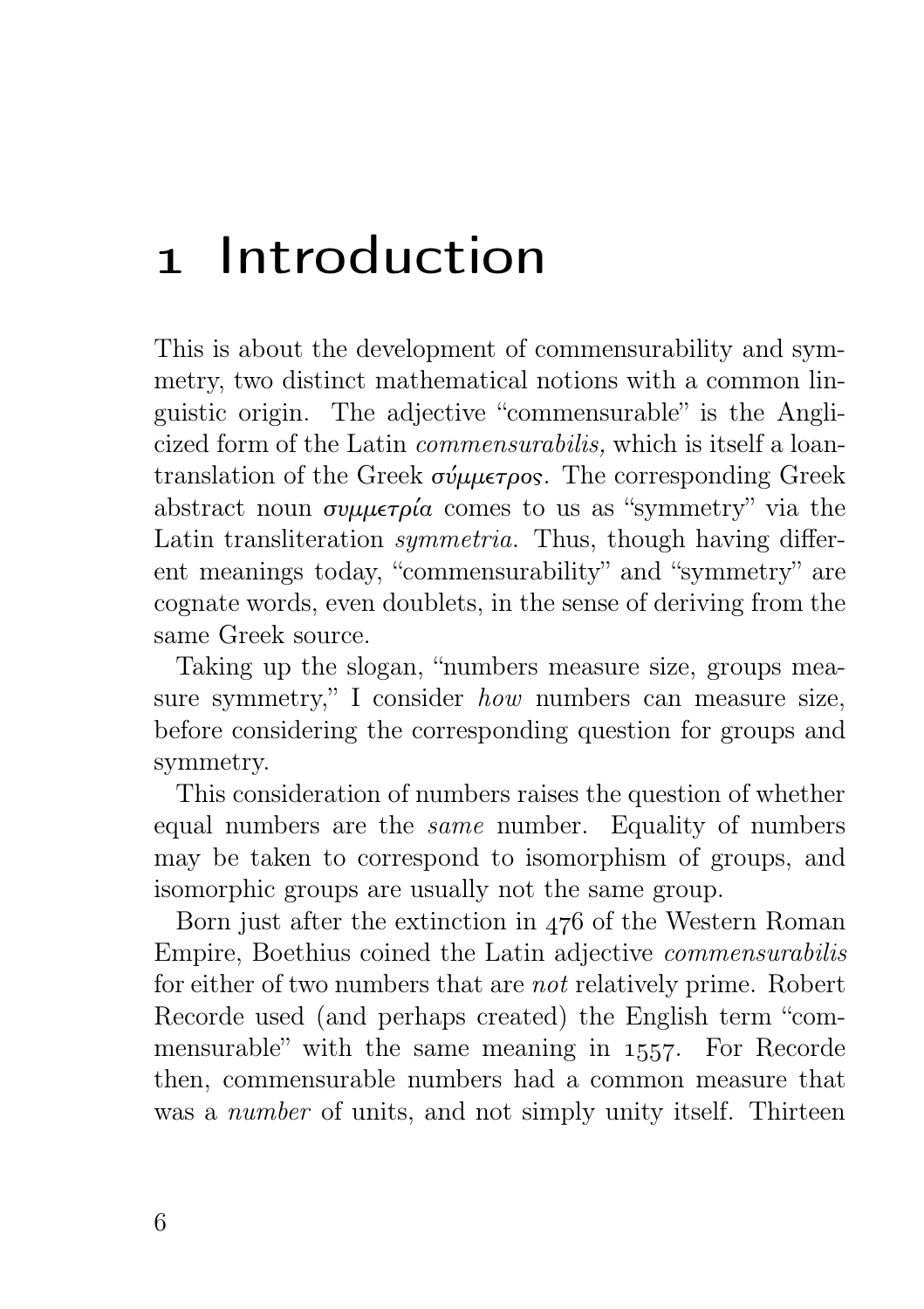years later, in translating Euclid, Billingsley used the term "commensurable" with Euclid's meaning of  $\sigma \psi \mu \epsilon \tau \rho \rho s$ , namely, having *any* common measure, even unity in the case of numbers.

The abstract noun "symmetry" also came into English in the sixteenth century, but not with a technical mathematical sense. Like its Greek source,  $\sigma$ υμμετρία, it referred to an interrelation of parts, and to their proportions, as in architecture. The adjective "symmetric" seems to have taken two more centuries to come into use, as does the crystallographic or more generally geometric notion of symmetry with respect to a straight line, a point, or a plane.

As "commensurability" is in origin the Latin for the Greek word "symmetry," so "proportion" is the Latin for the Greek "analogy" ( $\dot{\alpha}$ ναλογία). Summary conclusions of the present work might be taken as negative; in particular, the analogy or proportion

numbers : size :: groups : symmetry

is imperfect, and if beauty is symmetry, this is not exactly the symmetry defined in mathematics. However, negative conclusions can sometimes (if not always) be expressed in positive terms. Gödel's Incompleteness Theorem means that mathematics is not the cranking out of all of the logical consequences of a given set of axioms. Negative in form, this conclusion is positive in content: "mathematical thinking is, and must remain, essentially creative," as Post said in  $1944$  [ $46$ , p. 295], in a passage quoted by Soare in his  $1987$  recursion-theory text [49, p. x]. One may object that there *are* complete axiomatizations of some interesting theories, such as the first-order theory of the ordered field of real numbers; but then one still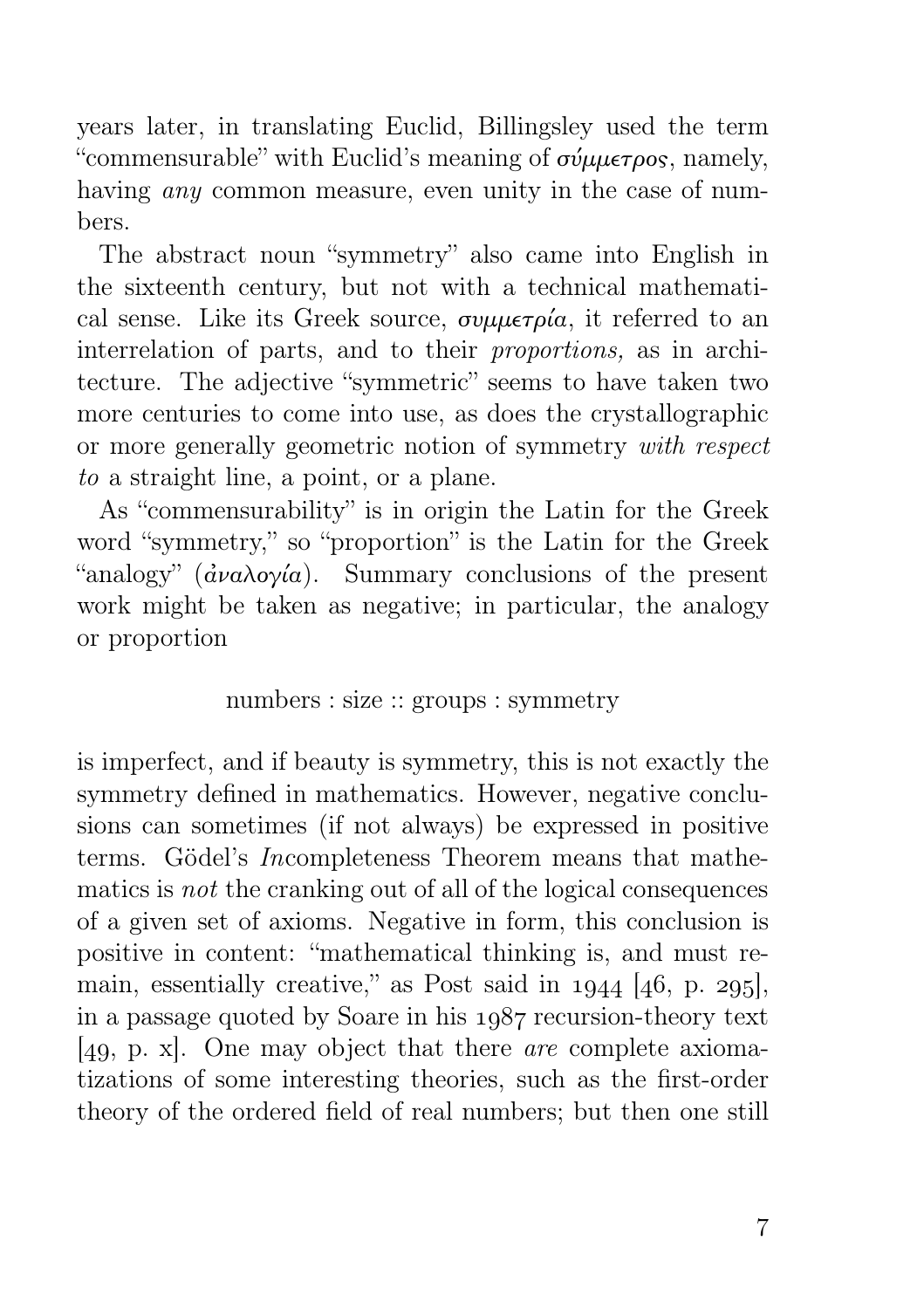has to decide for oneself, and perhaps to convince others, that the theory is worth studying. This is liberating. Likewise must one decide for oneself what is beautiful.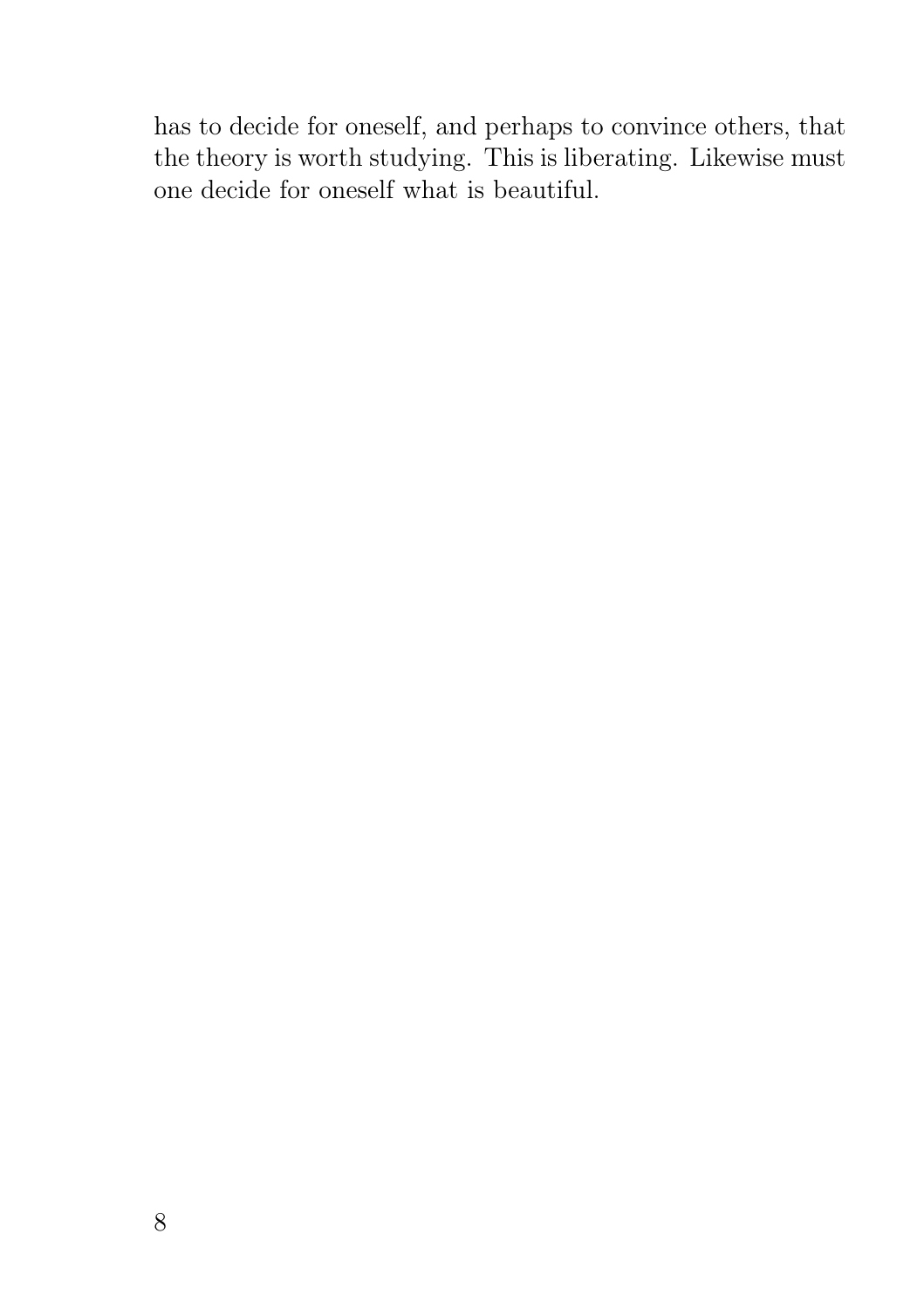### 2 Numbers

#### 2.1 Symmetry and size

A slogan from the textbook Groups and Symmetry by M. A. Armstrong is,

Numbers measure size, groups measure symmetry.

This is how Armstrong begins his Preface  $[10, p, vii]$ . As far as I can tell, the author never defines symmetry explicitly. The word does not appear in his index. The adjective form "symmetric" does appear, as the first element of the phrase "symmetric group," and this has one reference (to page  $26$ ).

Perhaps Armstrong's slogan is to be taken as an implicit definition of symmetry. Groups will get an explicit axiomatic definition in Armstrong's Chapter 2, "Axioms," pages  $6-11$ . Symmetry then might be understood as whatever a group can be used to measure. Similarly, intelligence has been defined as whatever an IQ test measures.<sup> $1$ </sup> But whether there is any

<sup>&</sup>lt;sup>1</sup>This definition was apparently first given, derisively, in  $1923$  by Edwin Boring, who said, "Thus we see that there is no such thing as a test for pure intelligence. Intelligence is not demonstrable except in connection with some special ability. It would never have been thought of as a separate entity had it not seemed that very different mental abilities had something in common, a 'common factor'"  $[12]$ . I encountered the reference in Lilienfeld  $\mathcal{C}$  al., "Fifty psychological and psychiatric terms to avoid: a list of inaccurate, misleading, misused, ambiguous, and logically confused words and phrases"  $[33]$ . One term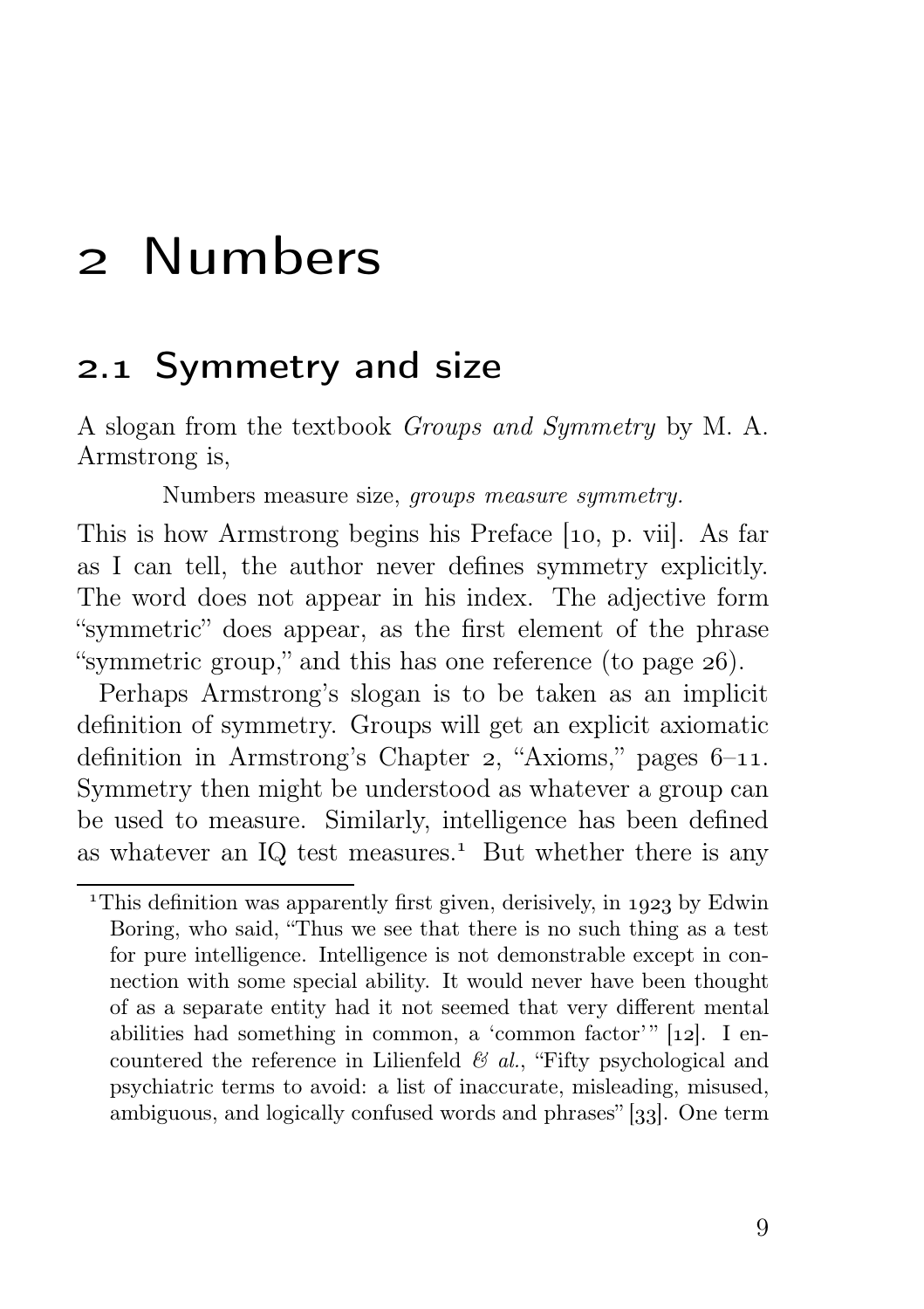value in it or not, at least it is clear how to administer an IQ test. How would a "symmetry test" be administered?

From early childhood, we know how to use a "size test." We can measure the size of a set by counting. To measure the size of a set is to count it, as to measure the heaviness of a body is to weigh it. However, we can also make a precise explanation of size, independently of counting. Two sets have the same size, or are equipollent, if there is a one-to-one correspondence between them. By one definition then, the size of a set is its equipollence class, namely the class of all sets that have the same size as the original set. A number is just the size of some set. This definition does not require counting.

Alternatively, if possible, we can select from each equipollence class a standard element, calling this the number of each element of the class. For example, the sets having five elements are precisely those sets that can be put in one-to-one correspondence with the words "one, two, three, four," and "five," by the process called counting. We can now think of the number five itself in two ways:

- () as what all five-element sets have in common, or
- $(2)$  as the set of the five words listed above, or as some other standard set of five elements.

that the authors recommend for avoidance is "Operational definition," "the best known example in psychology [being] Boring's  $(1923)$  definition of intelligence as whatever intelligence tests measure." Thanks to Nevit Dilmen for this reference.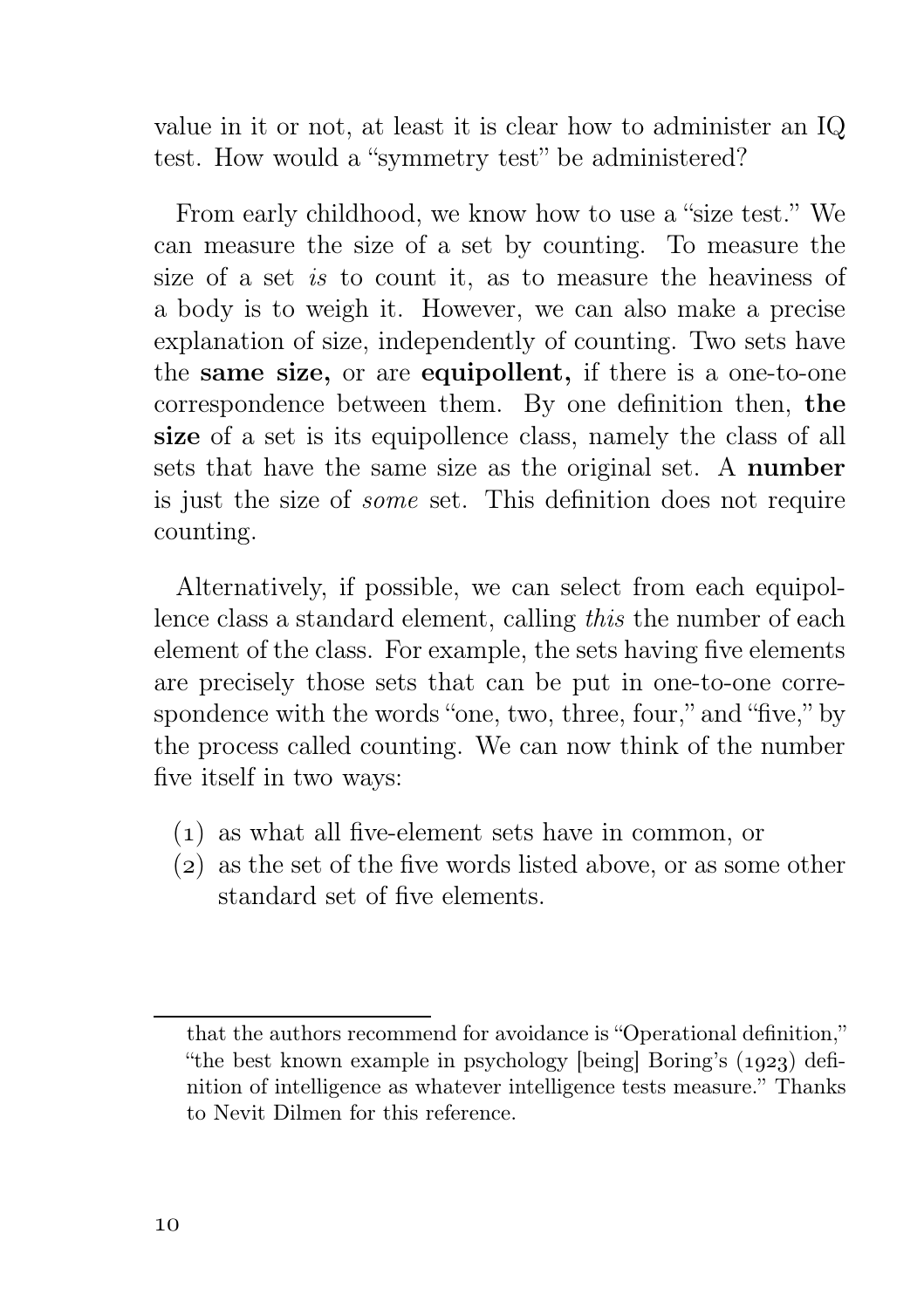#### 2.2 Cantor's aggregates

In his *Contributions to the Founding of the Theory of Trans*finite Numbers, Cantor initially takes something like the first approach. First he defines sets, or what in translation from his German are called aggregates  $[14, \S1, pp. 85]$ :

By an **aggregate** (*Menge*) we are to understand any collection into a whole (Zusammenfassung zu einem Ganzen) M of definite and separate objects m of our intuition or our thought.<sup>2</sup> These objects are called the **elements** of  $M$ . In signs we express this thus:

$$
M = \{m\}.
$$

I pause to note that the the sign "=" here denotes *sameness*, which Cantor (like many of us today) will confuse with equality. Euclid distinguishes between equality and sameness. An isosceles triangle has two equal sides, but of course they are not the same side.

#### 2.3 Recorde's equality

We may say that the two equal sides of an isosceles triangle have the same *length*. The sign "=" of equality is an *icon* of just this situation, in the precise sense of Peirce  $[40, p. 104]$ :

A sign is either an icon, an index, or a symbol. An icon is a sign which would possess the character which renders it

<sup>&</sup>lt;sup>2</sup>I transcribe Jourdain's translation faithfully, down to his parenthetical inclusion of Cantor's German, although I do not know German myself. However, where Jourdain puts words between quotation marks, I put the words in boldface (if they are being defined) or in italics (if they are otherwise being emphasized). For the aggregate  $M$ , Jourdain uses an upright M, although its arbitrary element m is italic, as here.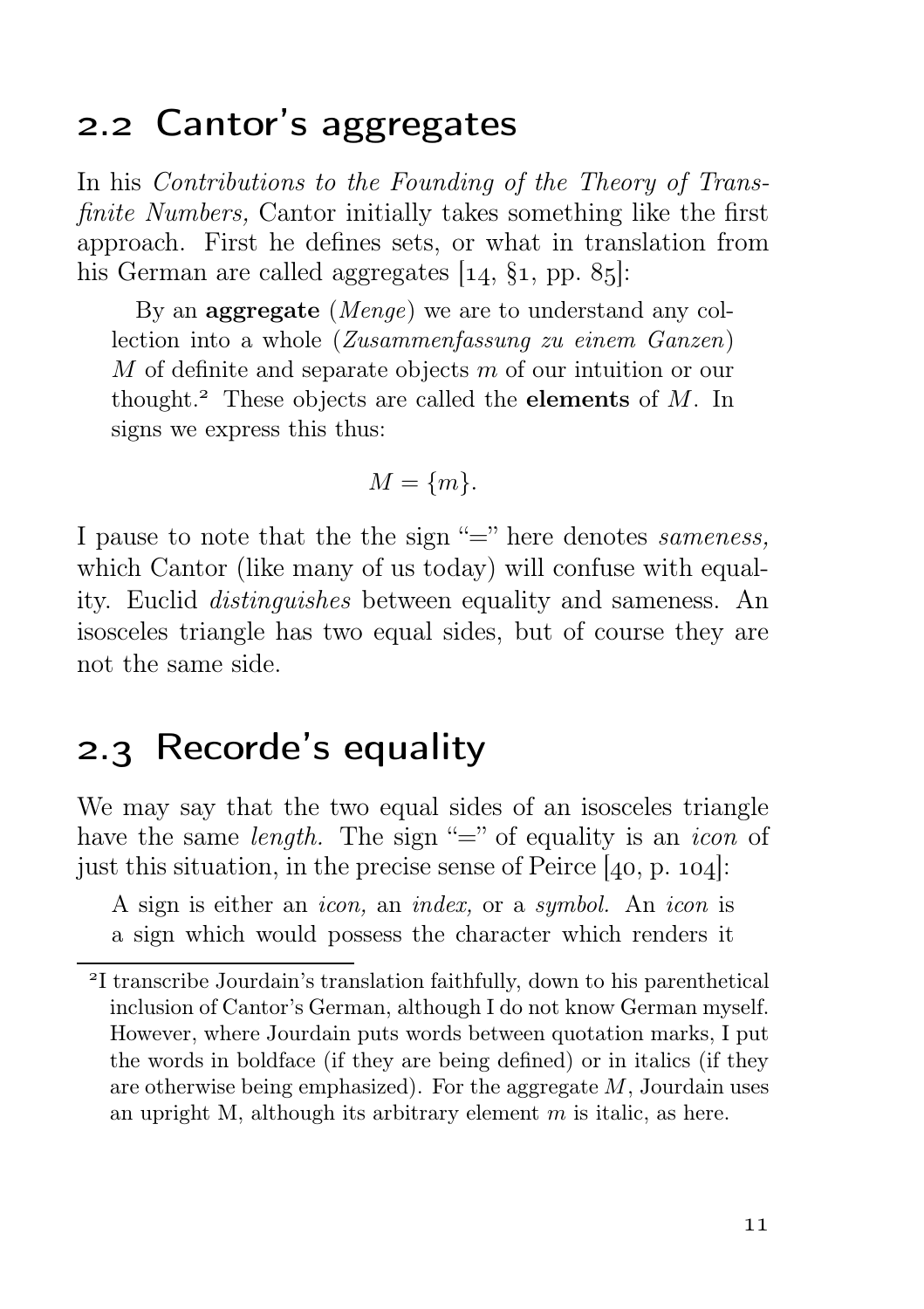significant, even though its object had no existence; such as a lead-pencil streak as representing a geometrical line.

Robert Recorde had just this idea, when he introduced the "equals" sign in 1557 on the verso of folio  $\mathbf{f}$ f.i. (in roman font, Ff.i.)<sup>3</sup> of *The Whetstone of Witte*  $[47]:<sup>4</sup>$ 

How't it, for eatie alteratio of equations. I will promune a few eraples,

- Recorde's book is evidently a quarto. The sheets used in printing are numbered, and the four leaves that result from folding each sheet twice are numbered. On the recto of each of first three leaves is printed a letter for the number of the original sheet, followed by a Roman numeral for the number of the leaf. Thus what we should call pages 1, 3, 5, and  $\alpha$  are designated respectively  $\mathfrak{A}$ .i.  $\mathfrak{A}$ .iii,  $\mathfrak{A}$ .iii, and  $\mathfrak{B}$ .i; the intervening sheets are unmarked. The 23-letter Latin alphabet is used: **A, B, C, D, C, f, G, H, J, K, L, M, D, O, P,**  $\mathcal{D}, \mathcal{R}, \mathcal{D}, \mathcal{D}, \mathcal{U}, \mathcal{H}, \mathcal{H}$ , and  $\mathcal{Z}$ . After this come sheets  $\mathcal{A}$ a,  $\mathcal{H}$ b,  $\mathcal{C}$ c, and so on to  $\mathbf{\hat{R}}\mathbf{t}$ . The front matter consists of sheet **a** for the title and The Cpiftle Dedicatorie, and sheet b for  $\mathfrak C$ ir Preface to the gentle Reaws. Thus the book is made of  $2+23+17$  or 42 sheets, making 336 pages, except that there are oddities: the leaves  $\mathbf{\hat{X}}$ .i. and  $\mathbf{\hat{B}}$ .iii. are larger, with tables. Having the book only as a pdf image, I do not know how these larger leaves were made.
- <sup>4</sup>I try to reproduce the blackletter of Recorde's book. The yfont package for LATEX provides Gothic, Schwabacher, and Fraktur fonts, and the Gothic seems closest to what Recorde's printer uses. However, yfont Gothic uses as many of Gutenberg's ligatures as possible  $[36,$ p. 395. Recorde's printer uses no obvious ligatures, except maybe between cee  $(t)$  and tee  $(t)$ , albeit not with the loop of  $\hat{\mathfrak{a}}$ . I have tried to maintain Recorde's spellings, including the tilde in place of a following en (as in  $\tilde{\mathfrak{g}}$  for  $\mathfrak{m}$ ). The yfont package does not provide the italic letters that Recorde's printer uses: the use of **Schwabacher** for emphasis within **Gothic** text is said to be "historical practice" [ $36$ , p.  $394$ ], and so I follow this practice, as for example to set the word **equations** (as opposed to **equations**), which is italic in the original. Recorde's printer's numerals are not so heavy and stylized as in yfont Gothic. I try to follow the printer's use of periods, which come before and after most numerals, though not all.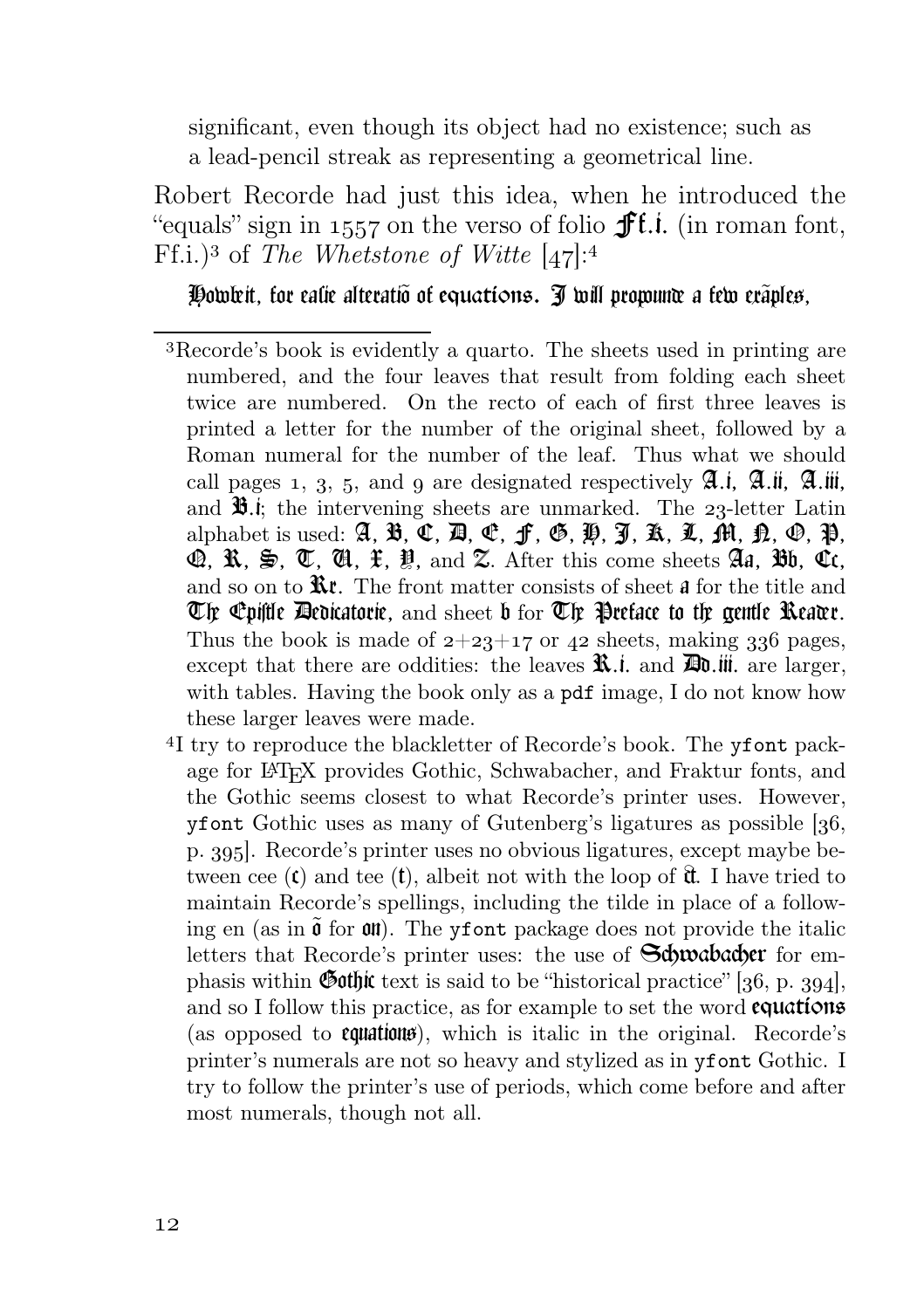bicaule the extraction of their rootes, maie the more aptly free wroughte. And to auoix the tedioule repetition of the twoor $x$  : is equalle to : I will lette as  $\mathfrak I$  we often in woorke ule, a mire of mralleles, or Gemowe<sup>5</sup> line $\mathfrak s$  of one lengtly, thu $\mathfrak s:=\mathfrak s^6$  bicaule nx. 2. thynge $\mathfrak s$ , can  $\mathfrak k$  moare equalle. And now marke the nomices.

Recorde gives several examples of equations, numbered in the left margin; with  $A_{\mathcal{M}}S$ -L<sup>AT</sup>FX, I reproduce them as follows:

- $(2.1)$  14.x. + .15. $u = 71.$ u.
- (2.2)  $20.x 0.18.u = 0.102.u.$
- (2.3)  $26.z + 10x = 9.z 10x + 213.u.$
- (2.4)  $19 \cdot x + 192 \cdot u = 10x + 108u 19x$
- (2.5)  $18.x + 24.u. = 8.z. + 2.x.$
- (2.6)  $34z 12x = 40x + 480u 9z$

Periods are thus used freely, but inconsistently. I approximate Recorde's peculiar indeterminates or "cossic signs" with Latin letters. One should understand u here as unity, and z as  $x^2$ . On the verso of folio  $\frac{1}{2}$ , Recorde tells how to express each of what we should call the powers of  $x$ , from the zeroth to the twenty-fourth:

 ${}^{5}$ Recorde's "gemowe" is an obsolete word, found in the Oxford English Dictionary  $[38]$  under "gemew, gemow": it derives from the Old French plural gemeaux, whose singular is gemel. The modern French singular is jumeau, meaning "twin," although the form gémeau was created in 1546, on the basis of the Latin *gemellus*, to indicate the sign of the Zodiac called in English "Gemini"  $[17, 48]$ . The older singular gemel also came into English, where, in the plural form "gemels," it is a heraldic term meaning "bars, or rather barrulets, placed together as a couple." Thus two gemels would seem to be like Recorde's sign of equality. The Latin gemellus is the diminutive of geminus.

 ${}^{6}$ Recorde's sign is much longer, more like  $\equiv$ .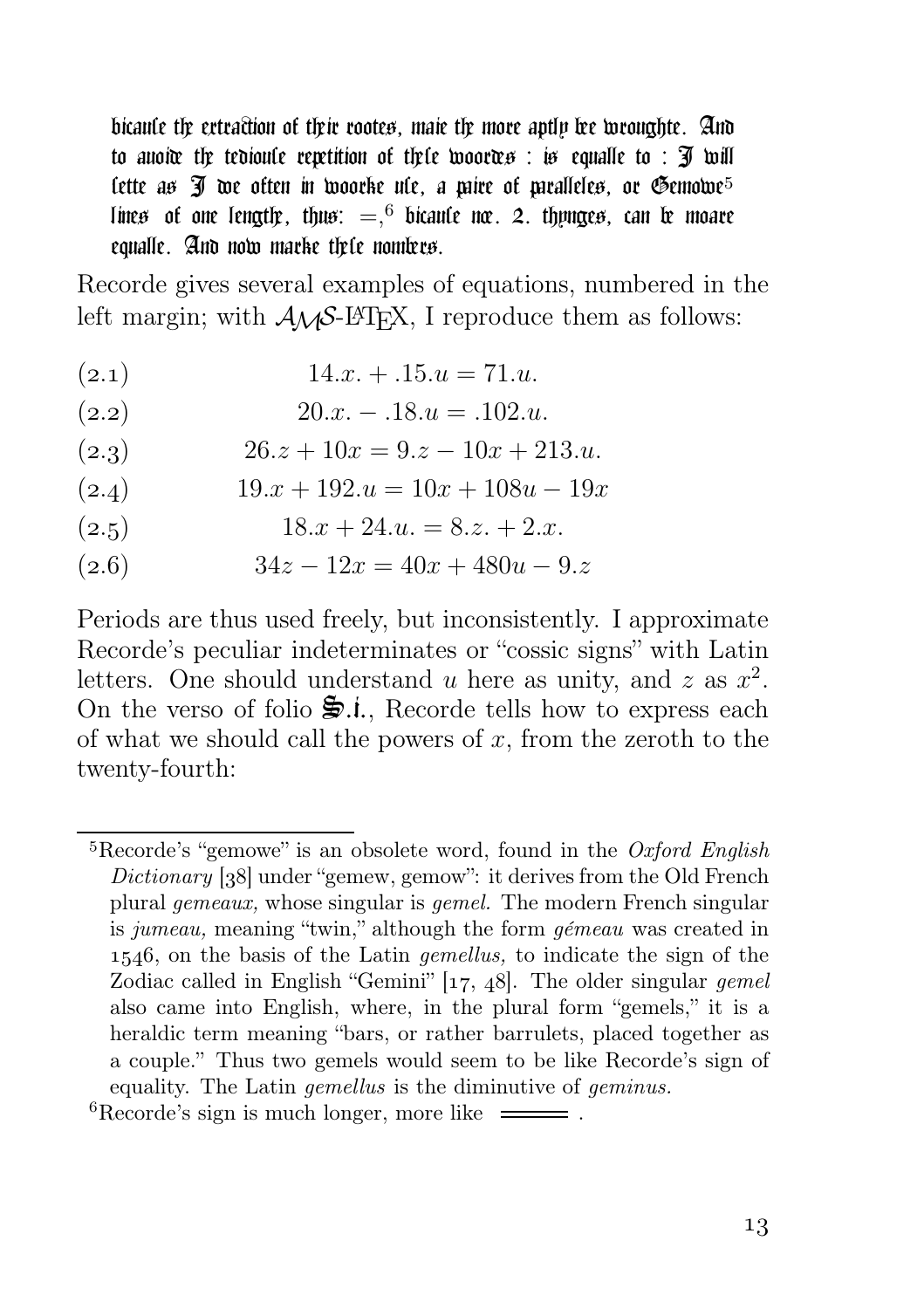- $[u]$  Betokeneth nomber abtolute at it it fab no tigne.
- $[x]$  Signifieth the roote of any nomber.
- $[z]$  Representeth a square nomber.
- $[c]$  **C**epresseth a Cubike nomice.
- $[zz]$  If the figure of a fquare of fquares, or Zenzizenzihe.
- $[sz]$  Special Special special special set of  $[sz]$
- $[zc]$  Dath lianitic a Zenzicubike, or a lquare of Cutes.
- $[bsz]$  Dath wtoken a leconx Surlolix.
	- . . . . . . . . . . . . . . . . . . . . . . .

Recorde thus varies the word ("betokeneth," "signifieth,"  $\mathcal{C}_c$ .) used to say that the meaning of a sign is being given. Along with the zeroth and first, each prime power of what we call  $x$  is for Recorde a different new symbol. The fifth power, the sursolid, is obtained from the second power by prefixing an elongated ess, like our integral sign  $\int$ . The higher prime powers, from seventh to 23rd, are the second to sixth sursolids respectively; their symbols are obtained from that of the first sursolid by prefixing the letters from  $b$  to  $f$ . The symbols for composite powers are the appropriate composites of the symbols for prime powers. Four pages later (on the verso of folio  $\mathfrak{S}$ .iiii.),  $\mathfrak{V}$  table of  $\mathfrak{C}$ okike tignes, and their preulier nombres (see Figure  $2.1$ ) gives what we should call the exponents for the first  $\overline{14}$  signs, and it is explained that multiplying the signs corresponds to adding the exponents.

Thus we see one stage in the development of the form of the polynomial equation. The main point is that our sign of equality, as introduced by Recorde, is an icon of two equal, but distinct, straight lines. Equality in origin is not sameness, though today we use the sign of equality to indicate that

 $[zzzc]$  Signifieth a follare of follares, of follared Cutes.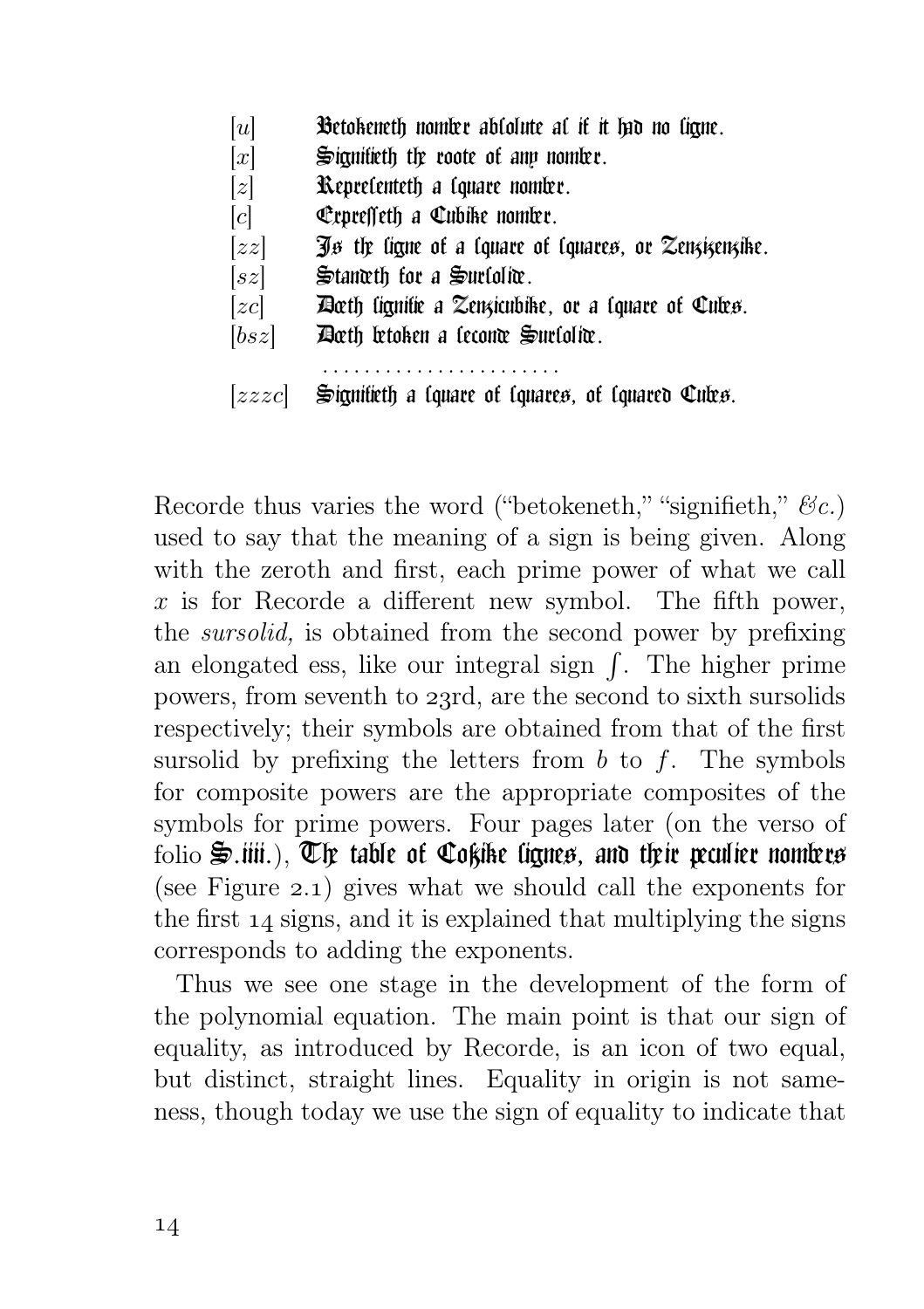| 0.  | 1.  | 2.               | 3.                  | 4.  | đ٠  | b.                  |
|-----|-----|------------------|---------------------|-----|-----|---------------------|
| u   | x   | $\boldsymbol{z}$ | $\lbrack c \rbrack$ | zz  | sz  | z c                 |
|     |     |                  |                     |     |     |                     |
|     | ο.  | 9.               | 10.                 | 11. | 12. | 13.                 |
| bsz | zzz | [cc]             | zsz                 | csz | zzc | $\left  dsz\right $ |

Figure 2.1: "The table of Cossike signes"

two different expressions denote the same thing. This is what Cantor will do explicitly below.

#### 2.4 Cantor's cardinal numbers

After considering what we call unions of sets, and subsets of particular sets, Cantor continues  $[14, \, \S1, \, pp. \, 86]$ :

Every aggregate  $M$  has a definite *power*, which we will also call its cardinal number.

We will call by the name power or cardinal number of M the general concept which, by means of our active faculty of thought, arises from the aggregate M when we make abstraction of the nature of its various elements  $m$ and of the order in which they are given.

We denote the result of this double act of abstraction, the cardinal number or power of  $M$ , by

#### $\overline{\overline{M}}$ .

So  $\overline{\overline{M}}$  is a "general concept." This is as vague as "what all sets having the size of M have in common." However, Cantor has not yet defined having the same size. He immediately starts groping towards a second approach to number, where a number is a standard element of an equipollence class: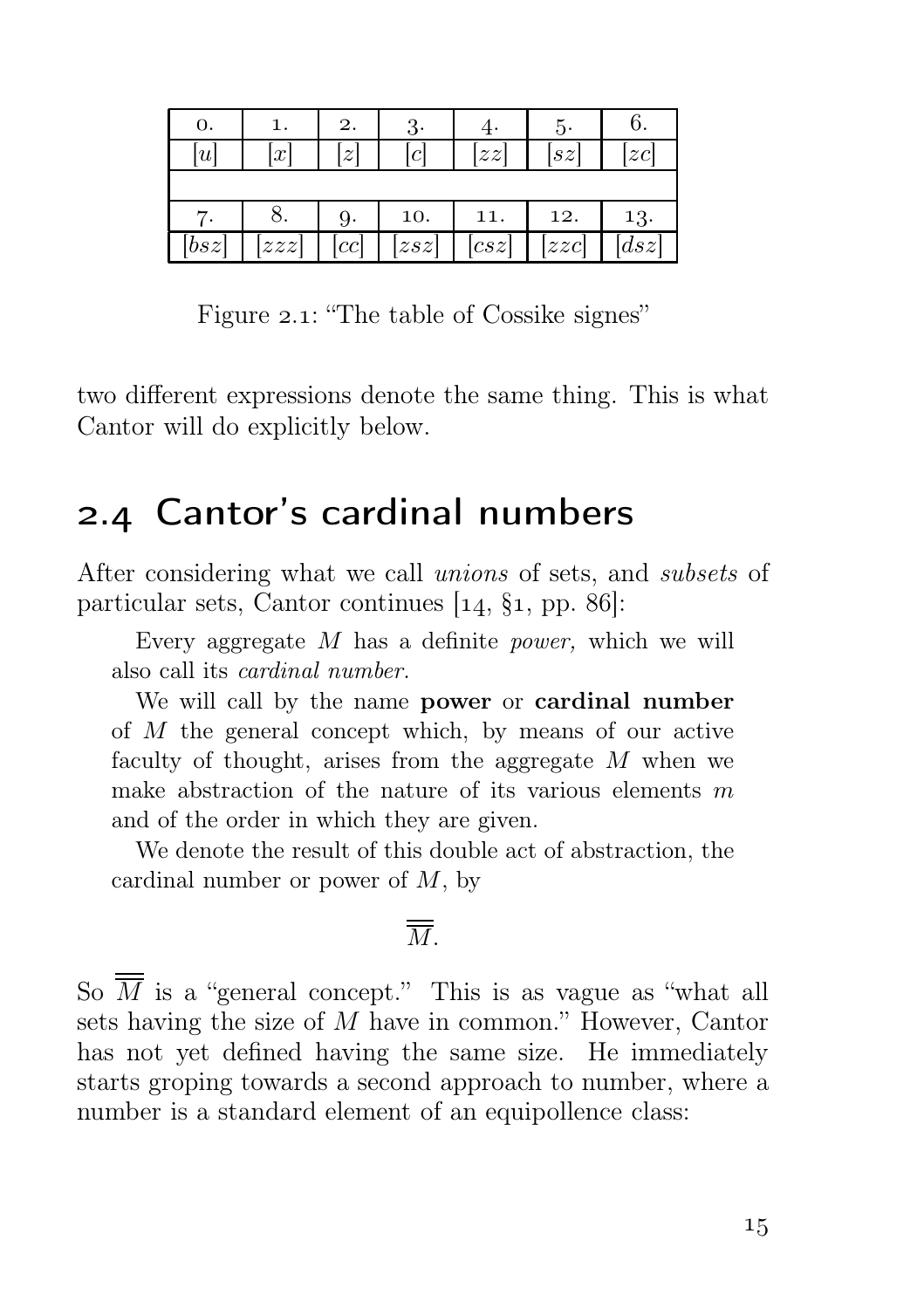Since every single element  $m$ , if we abstract from its nature, becomes a **unit**,  $\overline{M}$  is a definite aggregate composed of units, and this number has existence in our mind as an intellectual image or projection of the given aggregate M.

We say that two aggregates  $M$  and  $N$  are equivalent, in signs

$$
M \sim N \text{ or } N \sim M,
$$

if it is possible to put them, by some law, in such a relation to one another that to every element of each one of them corresponds one and only one element of the other.

Cantor goes on to observe that "equivalence" (what we have called equipollence, or having the same size) is indeed what we now call an equivalence relation: it is symmetric (as above), reflexive, and transitive. Moreover,

Of fundamental importance is the theorem that two aggregates M and N have the same cardinal number if, and only if, they are equivalent: thus,

from 
$$
M \sim N
$$
 we get  $\overline{\overline{M}} = \overline{\overline{N}}$ ,

and

from 
$$
\overline{M} = \overline{N}
$$
 we get  $M \sim N$ .

Thus the equivalence of aggregates forms the necessary and sufficient condition for the equality of their cardinal numbers.

Here is where sameness and equality are explicitly confused. In any case, Cantor derives his latter implication from the general equivalence

$$
M\sim \overline{\overline{M}}
$$

Cantor's symbol for equipollence, at least in Jourdain's translation, is curvier than the  $\sim$  of T<sub>E</sub>X.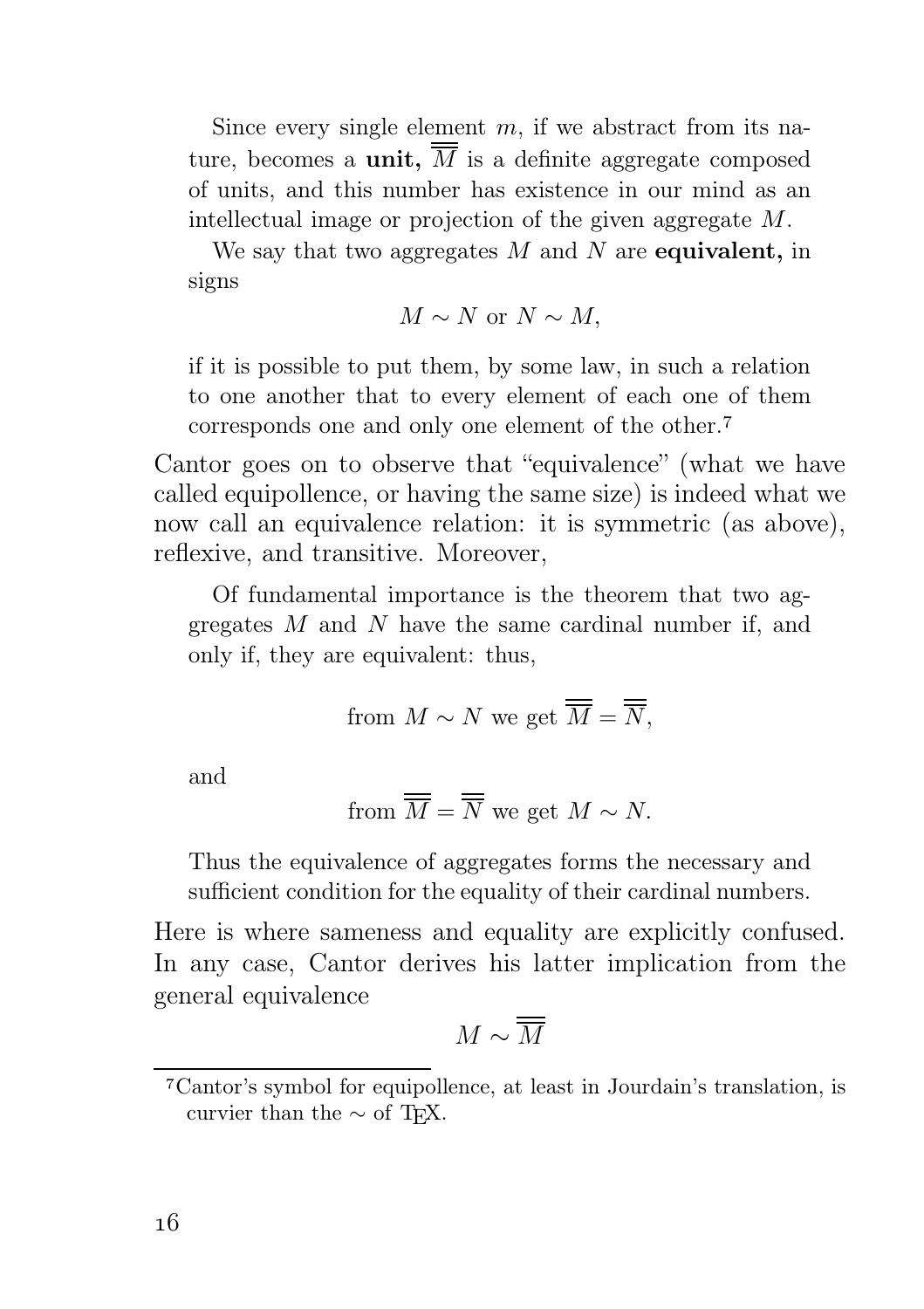and the transitivity of equivalence. The former implication might be said to follow similarly from the implication

$$
\overline{\overline{M}} \sim \overline{\overline{N}} \implies \overline{\overline{M}} = \overline{\overline{N}};
$$

but Cantor himself does not seem to suggest such an intermediate step. He argues:

In fact, according to the above definition of power, the cardinal number  $\overline{M}$  remains unaltered if in the place of each of one or many or even all elements  $m$  of  $M$  other things are substituted. If, now,  $M \sim N$ , there is a law of co-ordination by means of which  $M$  and  $N$  are uniquely and reciprocally referred to one another; and by it to the element  $m$  of  $M$ corresponds the element  $n \in N$ . Then we can imagine, in the place of every element  $m$  of  $M$ , the corresponding element  $n$  of N substituted, and, in this way, M transforms into N without alteration of cardinal number. Consequently

$$
\overline{\overline{M}} = \overline{\overline{N}}.
$$

The validity of this argument can be questioned, just as some of Euclid's arguments are questioned.

#### 2.5 Ambiguity of equality

In the fourth proposition of Book I of the *Elements* [19], Euclid proves what today we call the "Side-Angle-Side" condition for congruence of triangles. We may say that the proposition is not a theorem, but a postulate, as it is for example in the Weeks–Adkins textbook that I used in high school  $[53, p. 61]$ . Nonetheless, Euclid gives a proof; but here he "applies" one triangle to another, and this is not accounted for among his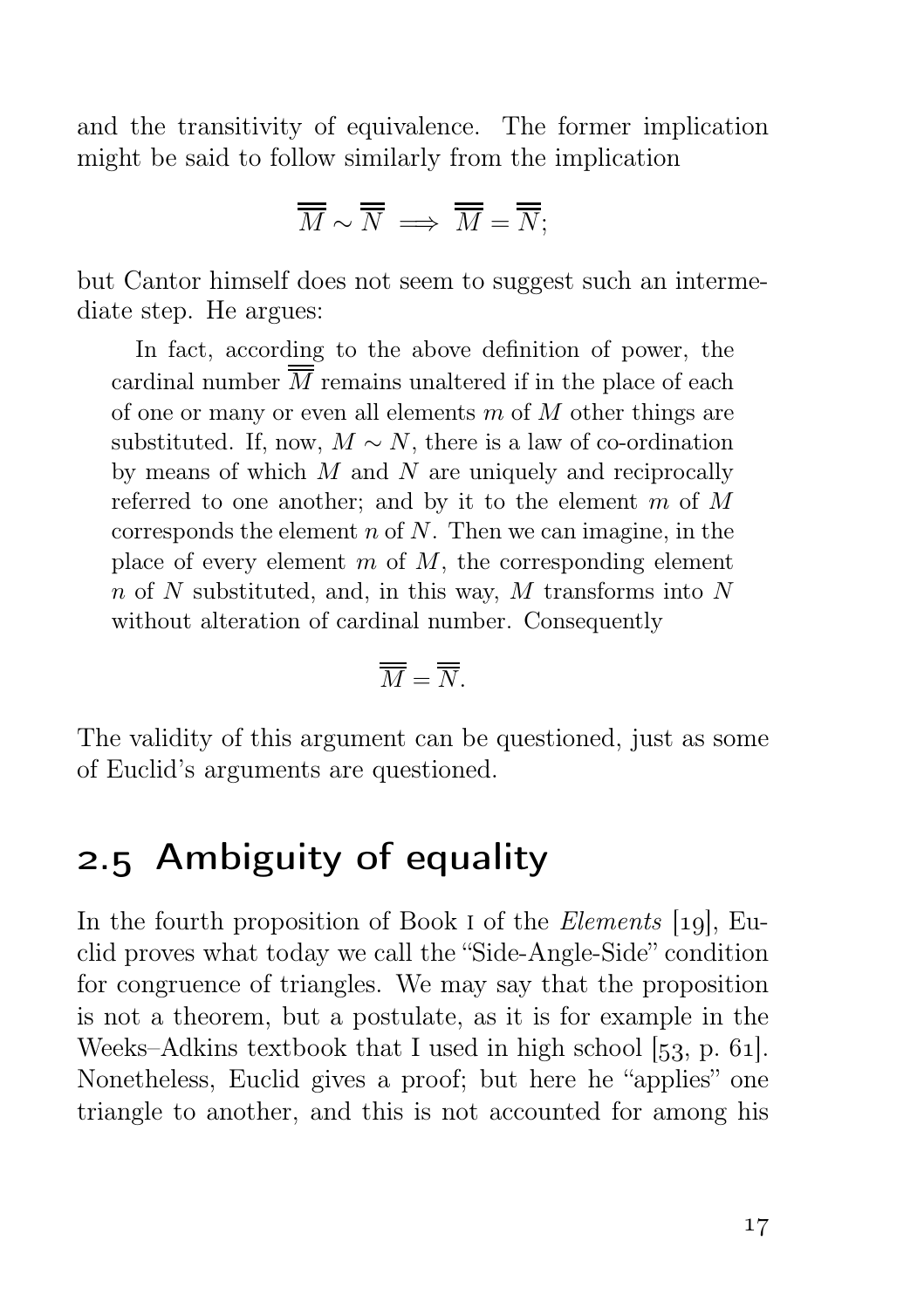postulates. As Fitzpatrick says in a note to his own translation, "The application of one figure to another should be counted as an additional postulate"  $[23, p, 11]$ .

I do not agree; but I believe I can understand Fitzpatrick's inclination. On the originally blank last page of my copy of the Weeks–Adkins geometry text, I find a list, in my own hand, of "Statements unmentioned but neccessary [sic]":

- If  $A = B$  at one place and time, then  $A = B$  at any place and time, provided  $A$  and  $B$  always represent the same things.
- Line  $AB$  is the same as line  $BA$ , provided each  $A$  and each B represent the same points.
- If two people are to discuss geometry, they must have a common language.

Such were my concerns in high school. Though our proofs in the geometry course were supposed to make everything explicit, I had evidently been troubled to realize that we were not achieving this goal.

I do not think my list of tacit conventions in our text was the direct result of a lecture by the teacher, though above the list I find something that I could have copied from the blackboard: a table showing the converse, inverse, and contrapositive of the statement "If A, then B." From the course I remember an exercise involving the "trisector" of a line segment or angle. I refused to perform the exercise, since the concept of trisection had not been formally defined. I was not the only student troubled by this exercise. The teacher ridiculed us, observing that it was obvious what trisection meant. She was right, though I was incensed at the time. Had not the whole purpose of the geometry course been to establish that "obviousness" was not a sufficient criterion for mathematical truth?

It had; but I think our text itself had gone overboard with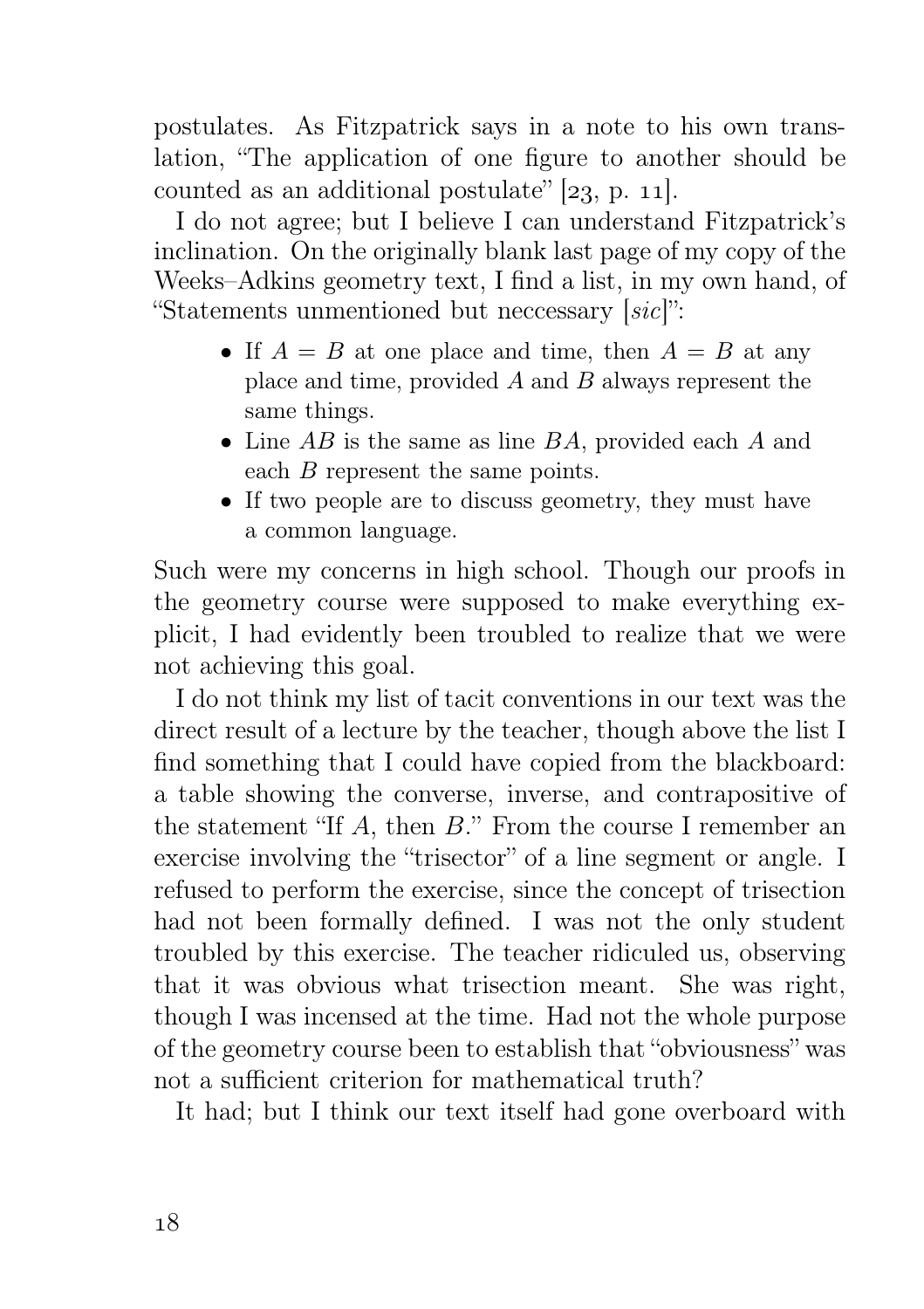this idea. The book lists "Algebraic Properties of Equality and Inequality"  $[53, p. 41]$ . I see that I crossed out "Properties" and wrote "Theorems" above. The properties or theorems are of the form,

If 
$$
a = b
$$
 and  $c = d$ , then  $a + c = b + d$ .

This is the "Addition Property of Equality," and there is also an "Addition Property of Inequality," which to my mind now is of different logical status, though this is not said:

If  $a > b$  and  $c > d$ , then  $a + c > b + d$ .

Subtraction, multiplication, and division properties of equality and inequality are also given. As has been explained in the text, "The letters  $a, b, c$ , and  $d$  are symbols for positive numbers"; and before that,

Statements of the form " $a$  is equal to  $b$ " occur throughout algebra and geometry. The symbols a, b refer to elements of some set and the basic meaning of  $a = b$  is that a and b are names for the same element  $\dots$  In our geometry,  $AB = CD$ means that line segment AB and line segment CD have the same length, and  $\angle X = \angle Y$  means that angle X and angle Y have the same measure. In each case the equality is a statement that the same number gives the measure of both geometric quantities involved.

If the "basic meaning" of equality is sameness, then the word "basic" is being used in its slang sense of "approximate." as in. "The proof is basically correct, but has some small errors." For Weeks and Adkins go on to tell us that in geometry, equality is not actually sameness, but sameness of some *property*. Thus, with geometric objects, it does need to be made explicit somehow that equality is preserved under addition. Recognizing this, Euclid gives what is counted now as his second "common notion":

If equals be added to equals, the wholes are equal.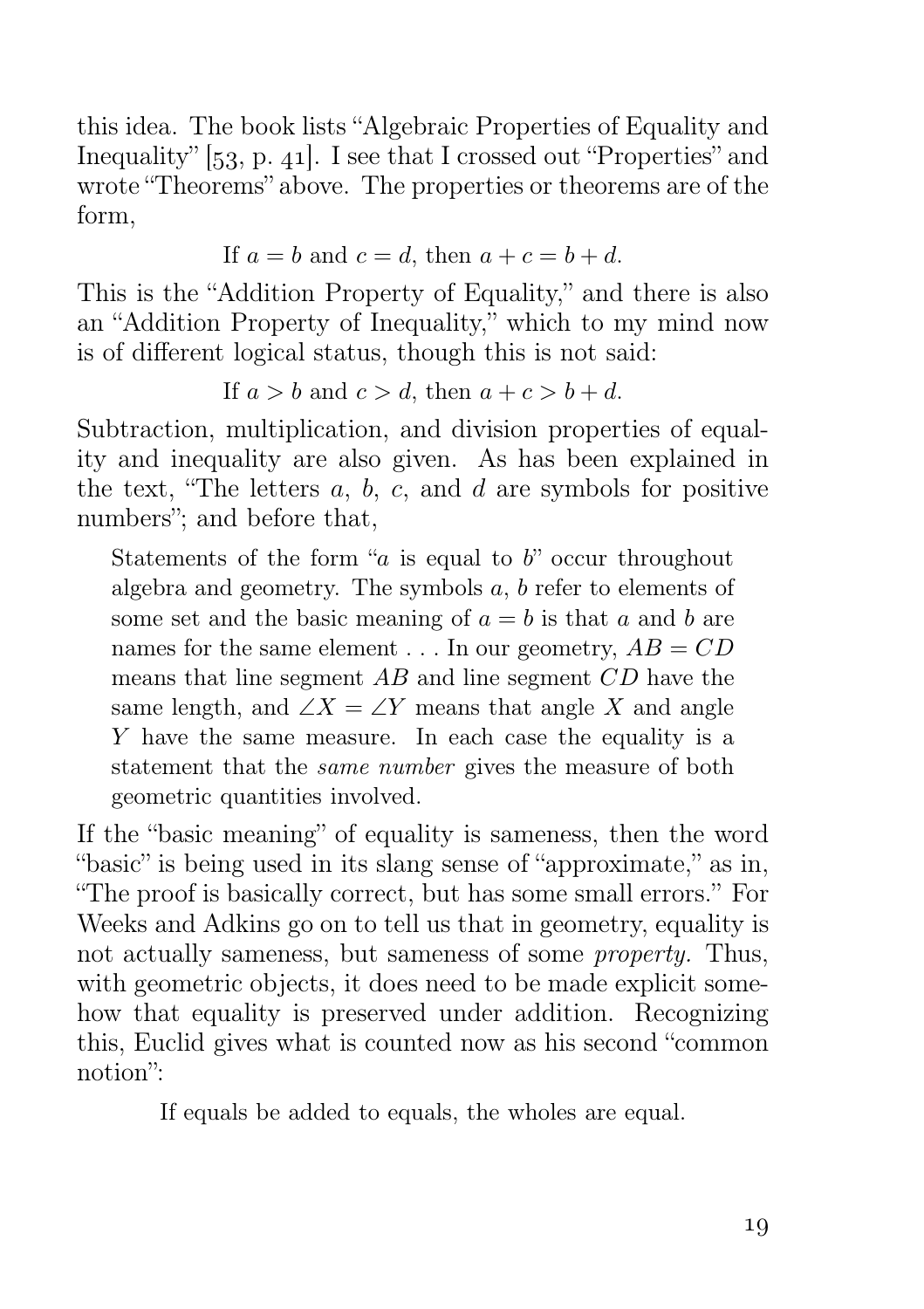But in the Weeks–Adkins "Addition Property of Equality," the letters stand for numbers, and equality of numbers is sameness. In this case, the "Addition Property" and the rest should go without saying. Indeed, my classmates and I were told this by a different teacher in the following year, in a precalculus class, when we started proving things from the axioms of  $\mathbb R$  as an ordered field, and we asked the teacher why we were not proving the "Addition Property" as a theorem.

Since Euclid introduces no symbolism for the length of a line segment, as opposed to the segment itself, his notion of equality is unambiguous. It is congruence. This is made explicit in the common notion that is now numbered fifth, following Heiberg's bracketing of two earlier common notions in manuscripts:

Things congruent to one another are equal to one another.

Heath uses "coincide" for "congruent"  $[22]$ ; but Heiberg's Latin is, quae inter se congruunt, aequalia sunt. The Greek verb is  $\epsilon \phi \alpha \rho \mu \delta \alpha$ , or  $\epsilon \pi i + \dot{\alpha} \rho \mu \delta \alpha$ , the root verb being the origin of our "harmony." To say that two line segments are equal is to say that one can be picked up and placed on the other so that they "harmonize," that is, coincide. In Euclid's Proposition 1.4, it is assumed about given triangles  $AB\Gamma$  and  $\Delta EZ$  that AB, ΑΓ, and the included angle are respectively equal to ∆Ε, ∆Ζ, and the included angle. By definition of equality, this means ΑΒ can be placed on ∆Ε so that they coincide, and then the angles will coincide, and then  $A\Gamma$  and  $\Delta Z$  will coincide, so that the remaining features of the triangle are respectively equal.

That is a proof. Or we can call it an "intuitive justification" for what is "really" a postulate. But Cantor's quoted argument for the implication

$$
M \sim N \implies \overline{\overline{M}} = \overline{\overline{N}}
$$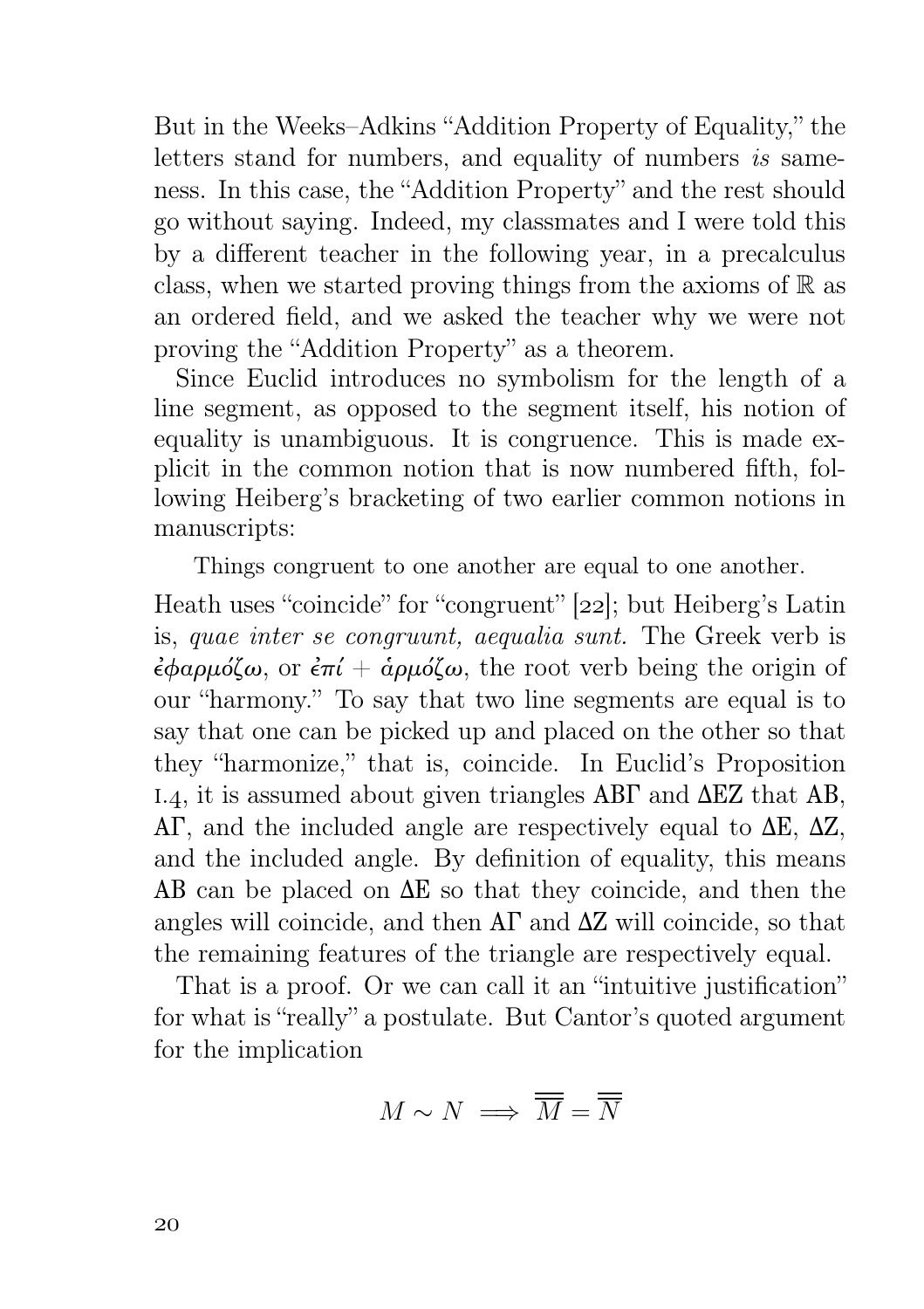does not even rise to this level. I think the argument fails at the start for not observing more precisely that  $\overline{M}$  is unchanged if distinct elements of M are replaced with other *distinct* things. Despite the earlier description,  $\overline{M}$  cannot consist of "units" simply, without any way to distinguish between different units. Cantor does not provide such a way.

#### 2.6 Euclid's numbers

Euclid does not have Cantor's problem in the Elements. The definitions at the head of Book VII are indeed vague  $[20]$ :

> Μονάς ἐστιν, καθ᾿ ἣν ἕκαστον τῶν ὄντων ἓν λέγεται. ᾿Αριθμὸς δὲ τὸ ἐκ μονάδων συγκείμενον πλῆθος. Unity is that according to which each entity is said to be one thing. And a number is a multitude of unities.

I translate Euclid's μονάς as "unity" here, although Heath uses "unit"  $[22]$ . In his "Mathematicall Preface"  $[16]$  to Billingsley's 1570 translation of the *Elements*, John Dee notes explicitly in the margin that he has created the word "unit" precisely to translate Euclid's  $\mu \nu \dot{\alpha} s$ . However, Billingsley uses "unity" in his own translation  $[18]$ .<sup>8</sup> An abstract noun does seem called for, at least in the first instance above of  $\mu \nu \alpha s$ . An alternative might be "oneness." English also has the option of coining

<sup>&</sup>lt;sup>8</sup>The relevant passages of Dee and Billingsley are quoted in the *OED* [38] in the articles "Unit" and "Unity" respectively.

<sup>&</sup>lt;sup>9</sup>Euclid's  $\lll$  "one" has neuter gender, but the feminine form of the adjective is  $\mu a$ , and both forms (along with the masculine  $\epsilon \zeta$ ) have the root SEM. However, it is not clear whether the M here relates these words to μονάς in the way that "one" is related to "oneness." Chantraine's Dictionaire étymologique de la langue grecque  $\lceil 15 \rceil$  gives no indication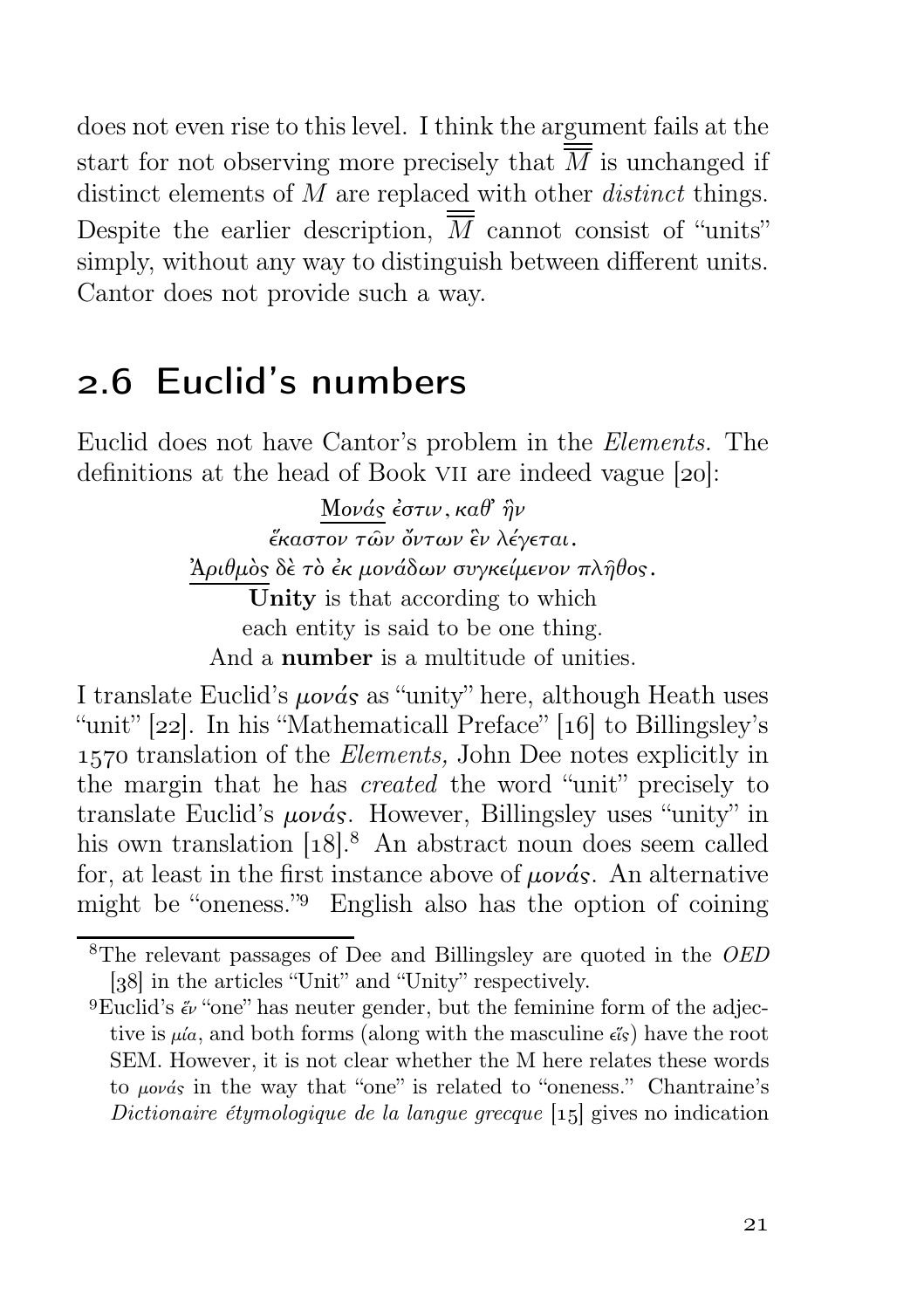the word "monad" for the Greek  $\mu \omega \omega \dot{\alpha}$ , and English has in fact done this, as for rendering the philosophy of Leibniz, or in Jowett's translation of the words of Socrates in Plato's Phaedo  $[43, 105B-C, p. 245]$ :

I mean that if any one asks you "what that is, of which the inherence makes the body hot," you will reply not heat (this is what I call the safe and stupid answer), but fire, a far superior answer . . . and instead of saying that oddness is the cause of odd numbers, you will say that the monad is the cause of them  $\ldots$ <sup>10</sup>

In any case, it is possible that the definitions found in the Elements were not put there by Euclid. As the diagrams of Euclid's propositions indicate, the unities or units or monads that make up Euclid's numbers are not so abstract as to be devoid of distinctions. Each of Euclid's numbers can be conceived of as a bounded straight line, each of its units being a different part of the whole. The number itself is then the set

of a connection between  $\mu/a$  and  $\mu o\nu a s$ . On the other hand, neither does Chantraine suggest a connection between  $\epsilon \zeta$ ,  $\mu \alpha$ ,  $\zeta \nu$  and the prefix συν- (originally ξυν-, and appearing as συμ- in συμμετρία), while the American Heritage Dictionary [37] alludes to a presumed connection. Here the entry syn- in the dictionary proper refers to sem- $<sup>1</sup>$  in the</sup> Appendix of Indo-European Roots. This may be an error, since in the Appendix itself, the modern "syn-" is found not under **sem-**<sup>1</sup>, but under **ksun.** However, both **sem-**<sup> $1$ </sup> and **ksun** are referred to the same entry sem- in Pokorny's Indogermanisches Etymologisches Wörterbuch. Perhaps an editor of the AHD came to think Pokorny too bold in tracing  $\sigma v v$ - and  $\epsilon v$  unequivocally to a common root, but failed to make all changes needed to reflect this change of heart.

<sup>&</sup>lt;sup>10</sup>The example of Jowett is quoted in the *OED*. The Loeb translation of Fowler  $[44, p. 363]$  has "the number one" for Socrates's  $\mu \omega \omega'$  and thus Jowett's "monad," but this may be misleading, inasmuch as a monad is not a number of things, but one thing: in short, one is not a number.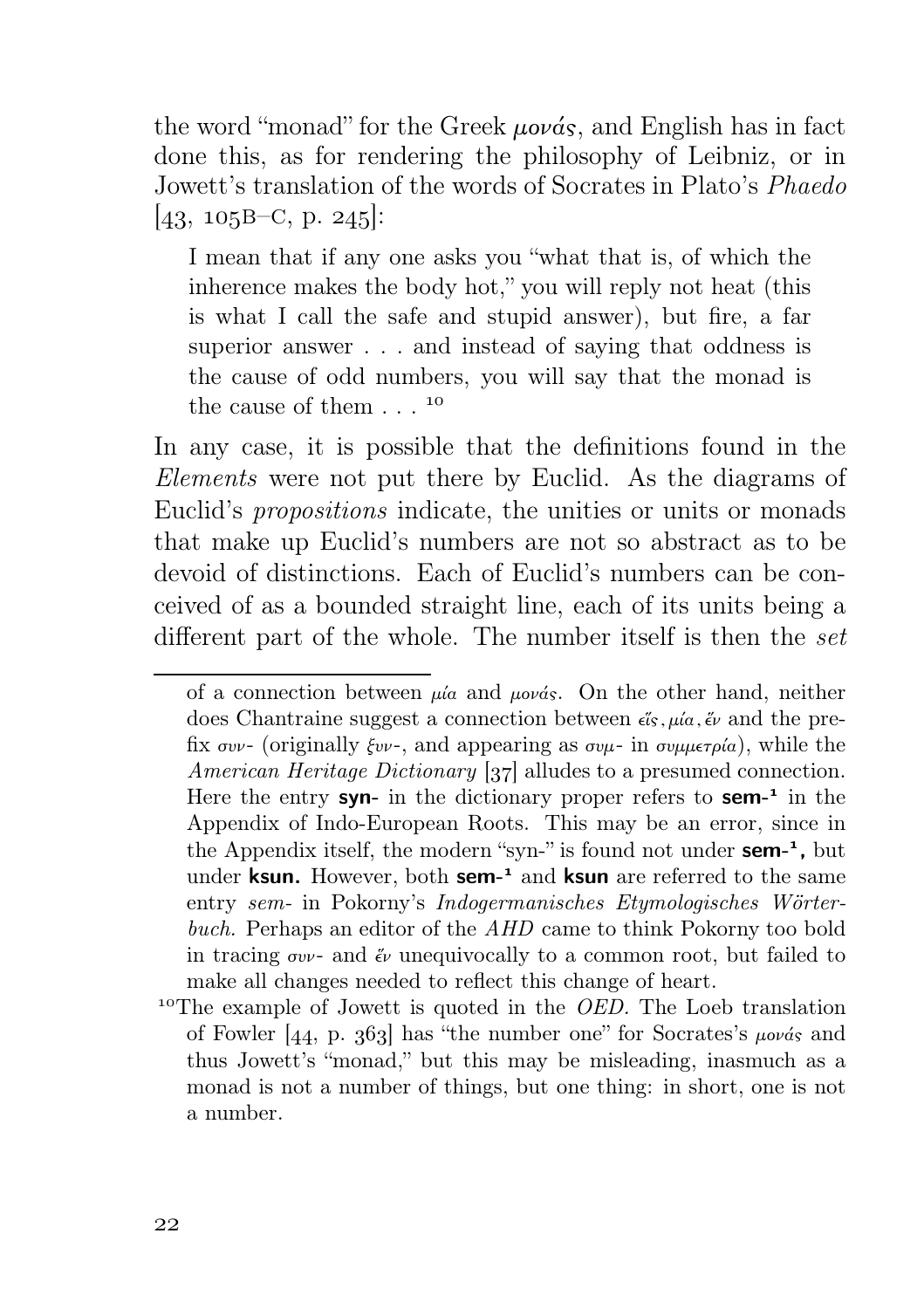of these parts. Two different numbers can be equal: Euclid makes this clear in Proposition VII.8, where he lays down one number that is equal to another, though different from it. He does this for the convenience of diagramming the argument, since the equal numbers are going to be divided differently into parts.

At least one modern textbook seems to allow different numbers to be equal. Near the beginning of his Fundamental Concepts of Algebra  $[35, pp. 2, 3]$ , Bruce Meserve writes:

The numbers that primitive man first used in counting the elements of a set of objects are called natural numbers or positive integers. Technically, the positive integers are symbols. They may be written as  $/$ ,  $/$   $/$ ,  $/$   $/$ ,  $\ldots$ ; i, ii, iii,  $\dots$ ; 1, 2, 3,  $\dots$ ; or in many other ways  $\dots$ 

Comparisons between cardinal numbers must agree with the corresponding comparisons between the sets of elements represented by the cardinal numbers. Accordingly, the cardinal numbers  $a, b$  associated with the sets  $A, B$  are equal (written  $a = b$ ) and the sets are said to be *equivalent* if there exists a one-to-one correspondence between the elements of the two sets . . .

On page 1 of Meserve's book, a footnote has explained that "new terms will be italicized when they are defined or first identified." However, the word "equal" is not italicized in the passage above. It is not clear whether Meserve would write such equations as

$$
// = 3, \qquad \qquad 3 = iii.
$$

Still,  $//$ , 3, and iii would seem to be different as symbols, and Meserve has said that numbers are symbols. Presently he seems almost pointedly to avoid treating equality as sameness  $[35, p. 4]:$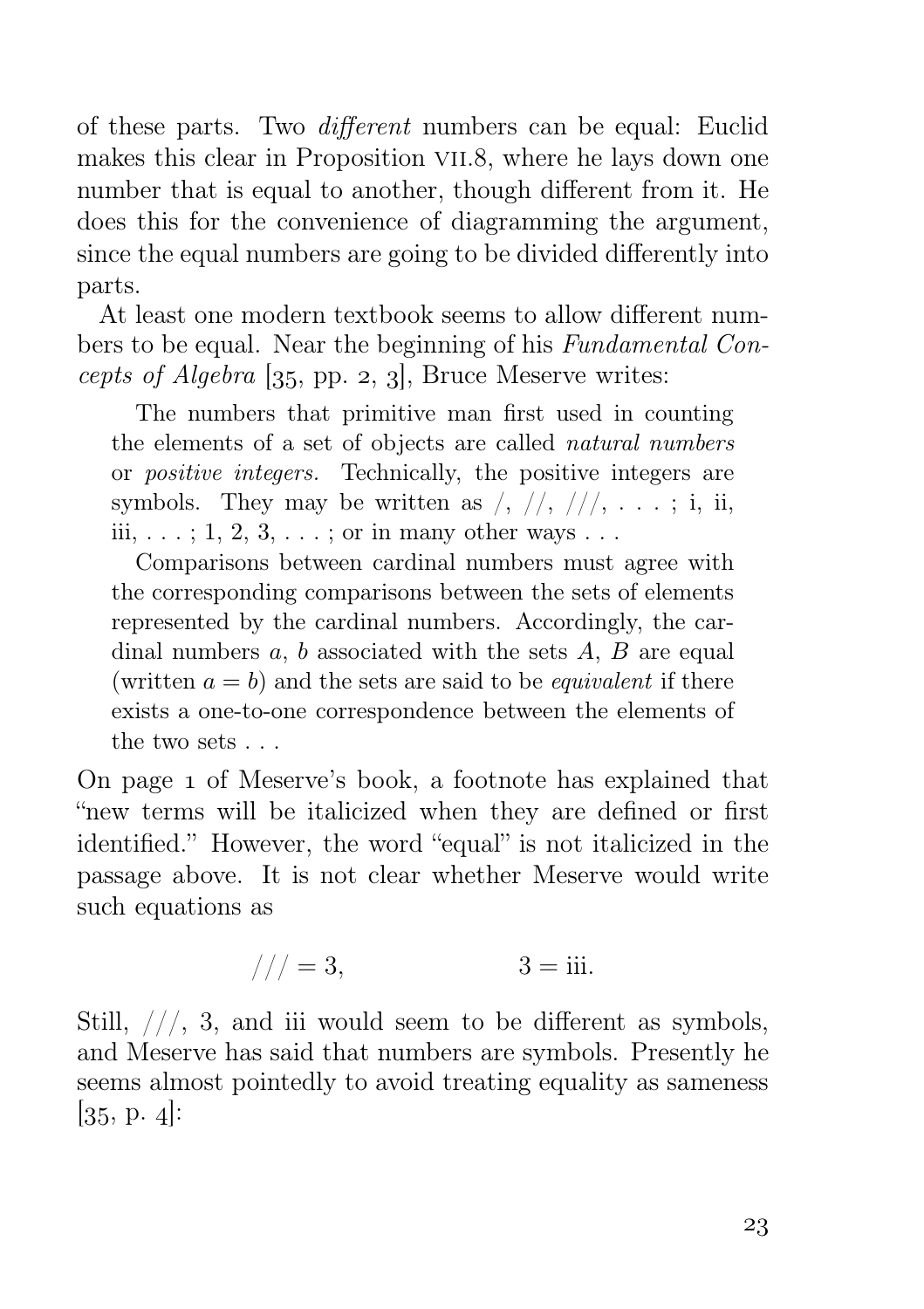Given any two finite sets  $A, B$  with cardinal numbers  $a, b$ , we may compare the cardinal numbers using the subsets 1,  $2, \ldots, a$  and  $1, 2, \ldots, b$  of the set of positive integers. Let C be the set  $1, 2, \ldots, c$  of positive integers that are in both these subsets. If  $c = a$  and  $c \neq b$ , then  $a < b$ . If  $c = a$  and  $c = b$ , then  $a = b$ . If  $c = b$  and  $c \neq a$ , then  $b < a$ . Thus we have proved that for any two finite sets A, B with cardinal numbers a, b exactly one of the relations  $a < b$ ,  $a = b$ ,  $a > b$ must hold.

It is not clear why a third letter c is needed here after a and b; but its introduction is reminiscent of Euclid's introduction of a new number that is different from but equal to an earlier number. Meserve goes on to treat equality as a generic equivalence relation  $[35, pp. 7, 8]$ :

Any relation having the three properties:

reflexive,  $a = a$ ,

symmetric,  $a = b$  implies  $b = a$ ,

transitive,  $a = b$  and  $b = c$  imply  $a = c$ ,

is called an equivalence relation. The equivalence of sets and therefore the equality of cardinal numbers as defined [above] can be proved to be an equivalence relation as follows . . .

One can also prove under the usual definitions that "identity" (≡), "congruence" (≅) of geometric figures, and "similarity" (∼) of geometric figures are equivalence relations. Thus each of the symbols  $=$ ,  $\equiv$ ,  $\approx$ ,  $\sim$  represents "equals" in a well-defined mathematical sense. We now use the equivalence relation  $=$  in a characterization of the positive integers by means of Peano's postulates . . .

It is not clear what Meserve means by identity symbolized by ≡. His book's word index features identity only in the phrases "identity element under an operation," "identity relation," and "identity transformation." Under "identity relation," the corresponding pages are only  $102$  and  $134$ , where it is established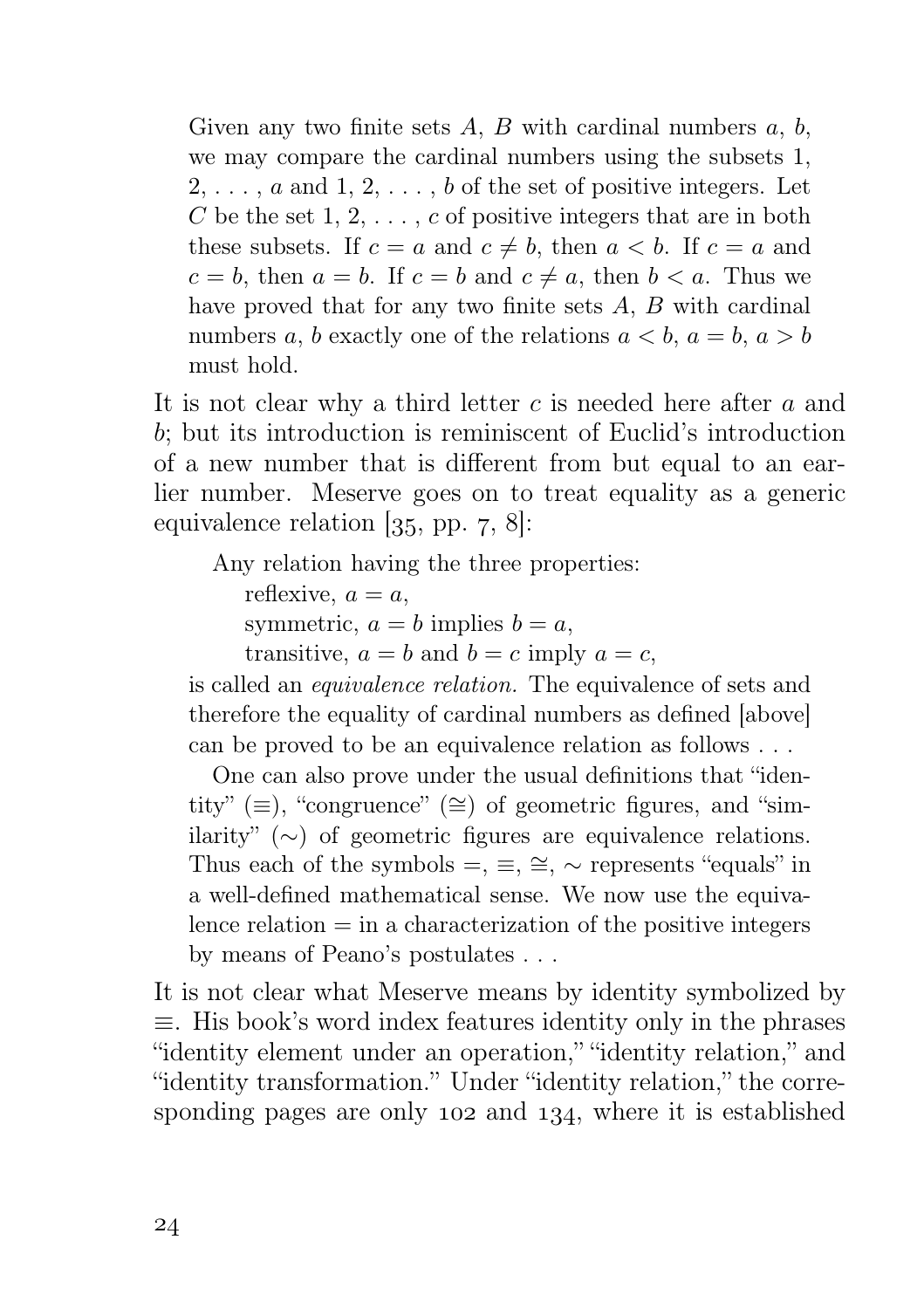that an equation of polynomials is an identity if it holds for all values of the indeterminates; otherwise the equation is conditional. Meserve's index of symbols and notation features  $\equiv$  only for congruence of integers with respect to a modulus. Gauss establishes this use of the symbol at the beginning of the *Disquisitiones Arithmeticae* [ $24$ , p. 1] and remarks in a footnote,

We have adopted this symbol because of the analogy between equality and congruence. For the same reason Legendre . . . used the same sign for equality and congruence. To avoid ambiguity we have made a distinction.

Presumably the analogy between equality and congruence lies in their being what we now call equivalence relations.

Meserve is sensitive to one foundational issue. Unlike what many people, including Peano himself, seem to think, while induction establishes that only one operation of addition can be defined recursively by the rules  $a + 1 = a^+$  and  $a + b^+ =$  $(a + b)^+$ , induction does not *obviously* establish that such an operation exists at all. Meserve knows this, at least through Landau [30], whom he cites. See my own article, "Induction" and Recursion"  $[41]$ .

#### 2.7 Von Neumann's ordinal numbers

We have now seen that Euclid's geometry provides a way to understand numbers as sets of distinct units, which is something that Cantor and some of his successors have failed to do. However, today we may prefer not to rely on geometry as a foundation of our mathematics. For example, geometry may not well accommodate a straight line consisting of uncountably many units. In this case, we can understand numbers as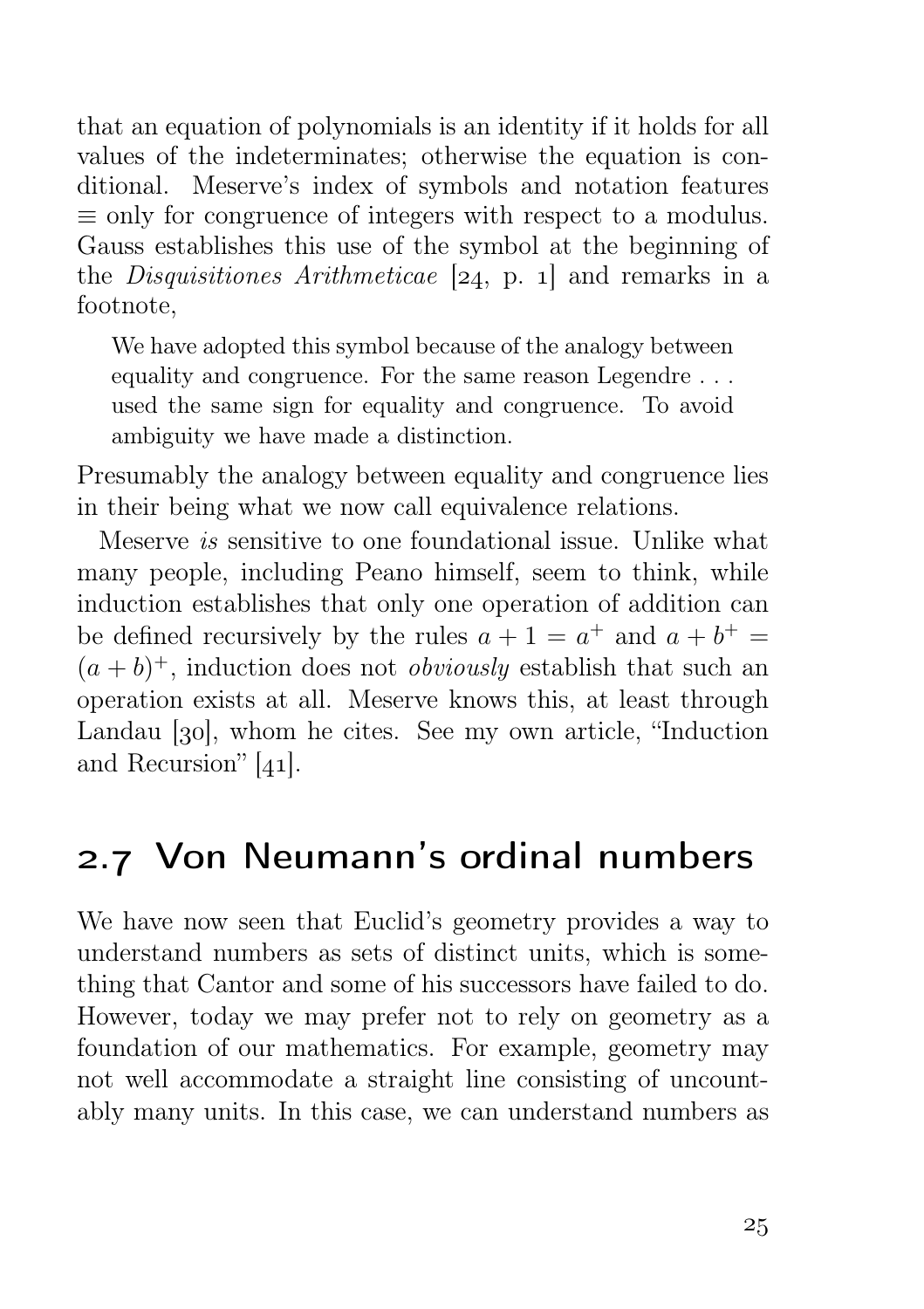von Neumann does.

First we should note that, in addition to cardinal numbers, Cantor defines *ordinal numbers*  $[14, \frac{6}{7}, pp. 111-2, \& \frac{6}{12}, p.$ 137:

Every ordered aggregate  $M$  has a definite **ordinal type**, or more shortly a type, which we will denote by

#### $\overline{M}$

By this we understand the general concept which results from  $M$  if we only abstract from the nature of the elements  $m$ , and retain the order of precedence among them. Thus the ordinal type  $\overline{M}$  is itself an ordered aggregate whose elements are units which have the same order of precedence amongst one another as the corresponding elements of M, from which they are derived by abstraction.

. . . . . . . . . . . . . . . . . . . . . . . . . . . . . . . . . . . . . . . . . . . . . . . . . . . . . . . . .

Among simply ordered aggregates well-ordered aggregates deserve a special place; their ordinal types, which we call ordinal numbers, form the natural material for an exact definition of the higher transfinite cardinal numbers or powers, a definition which is throughout conformable to that which was given us for the least transfinite cardinal number Alephzero by the system of all finite numbers  $\nu$  (§6).

On the contrary, Cantor's definitions are not exact. Von Neumann points this out as follows  $[52]$ .

The aim of the present paper is to give unequivocal and concrete form to Cantor's notion of ordinal number.

Ordinarily, following Cantor's procedure, we obtain this notion by "abstracting" a common property from certain classes of sets  $[14]$ . We wish to replace this somewhat vague procedure by one that rests upon unequivocal set operations. The procedure will be presented below in the language of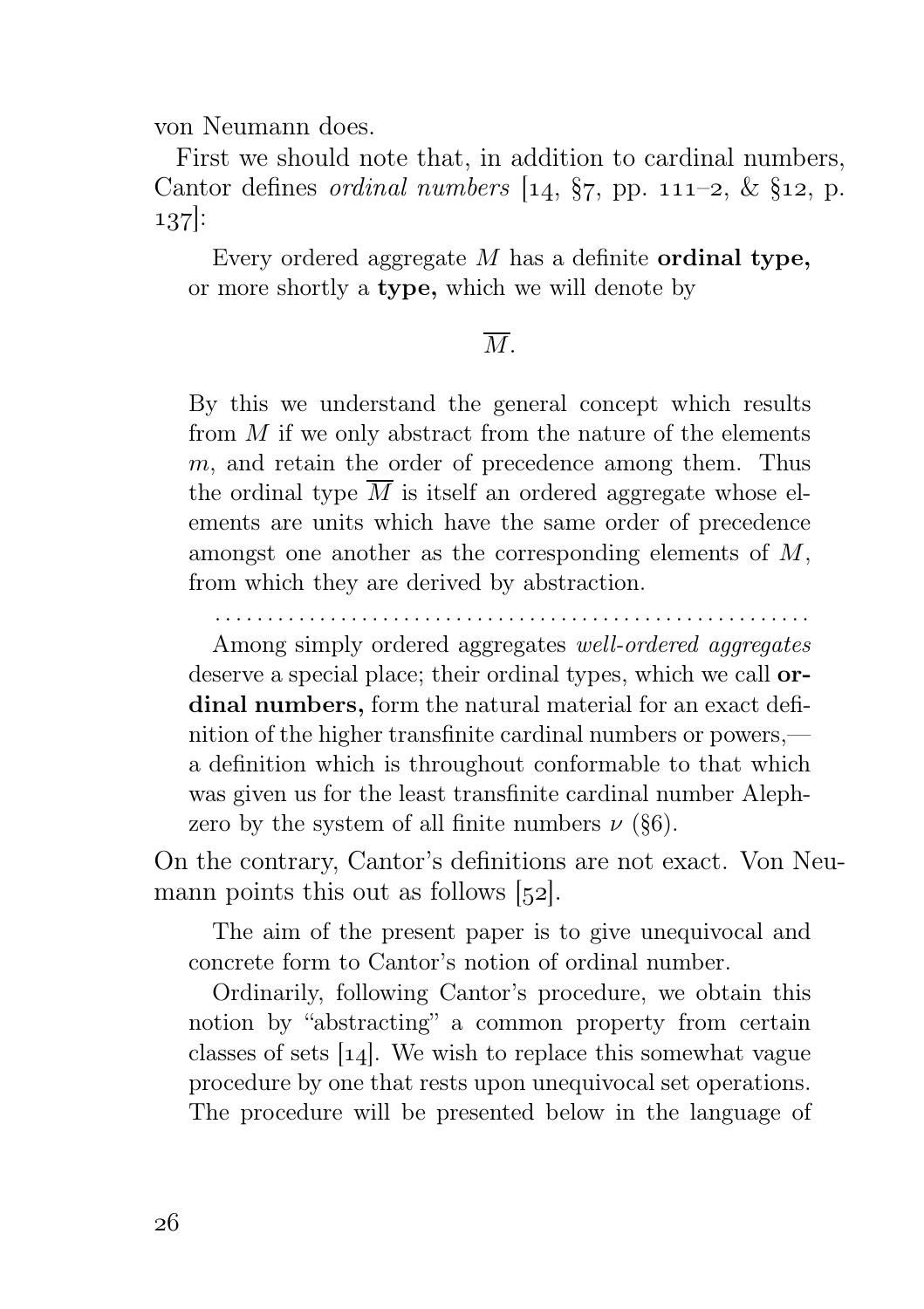naive set theory, but, unlike Cantor's procedure, it remains valid even in a "formalistic" axiomatized set theory . . .

What we really wish to do is to take as the basis of our considerations the proposition: "Every ordinal is the type of the set of all ordinals that precede it." But, in order to avoid the vague notion "type," we express it in the form: "Every ordinal is the set of ordinals that precede it." This is not a proposition proved about ordinals; rather, it would be a definition of them if transfinite induction had already been established. According to it, we have

0 = ∅, 1 = {0}, 2 = {0, 1}, 3 = {0, 1, 2}, . . . . . . . . . . . , <sup>ω</sup> <sup>=</sup> {0, <sup>1</sup>, <sup>2</sup>, . . . }, <sup>ω</sup> + 1 = {0, <sup>1</sup>, <sup>2</sup>, . . . , <sup>ω</sup>}, . . . . . . . . . . . . . . . . . . . . . . . 

Thus, for von Neumann, the number five becomes a certain set of five elements, namely  $\{0, 1, 2, 3, 4\}.$ 

Most mathematicians seem not to think of numbers as sets. When they need a set with five elements, they use  $\{1, 2, 3, 4, 5\}$ . When they need a set with *n* elements, they use  $\{1, \ldots, n\}$ . They may however prefer a simpler notation for this set. For example, during the development of groups in his Algebra, Lang writes in two different places  $[31, pp. 13, 30]$ :

<sup>&</sup>lt;sup>11</sup>I have simplified von Neumann's equations by allowing numbers already defined to be used in later definitions. Von Neumann writes out all of the definitions here in terms of the empty set, which he denotes by O; and he denotes sets by  $(\dots)$  rather than  $\{\dots\}$ .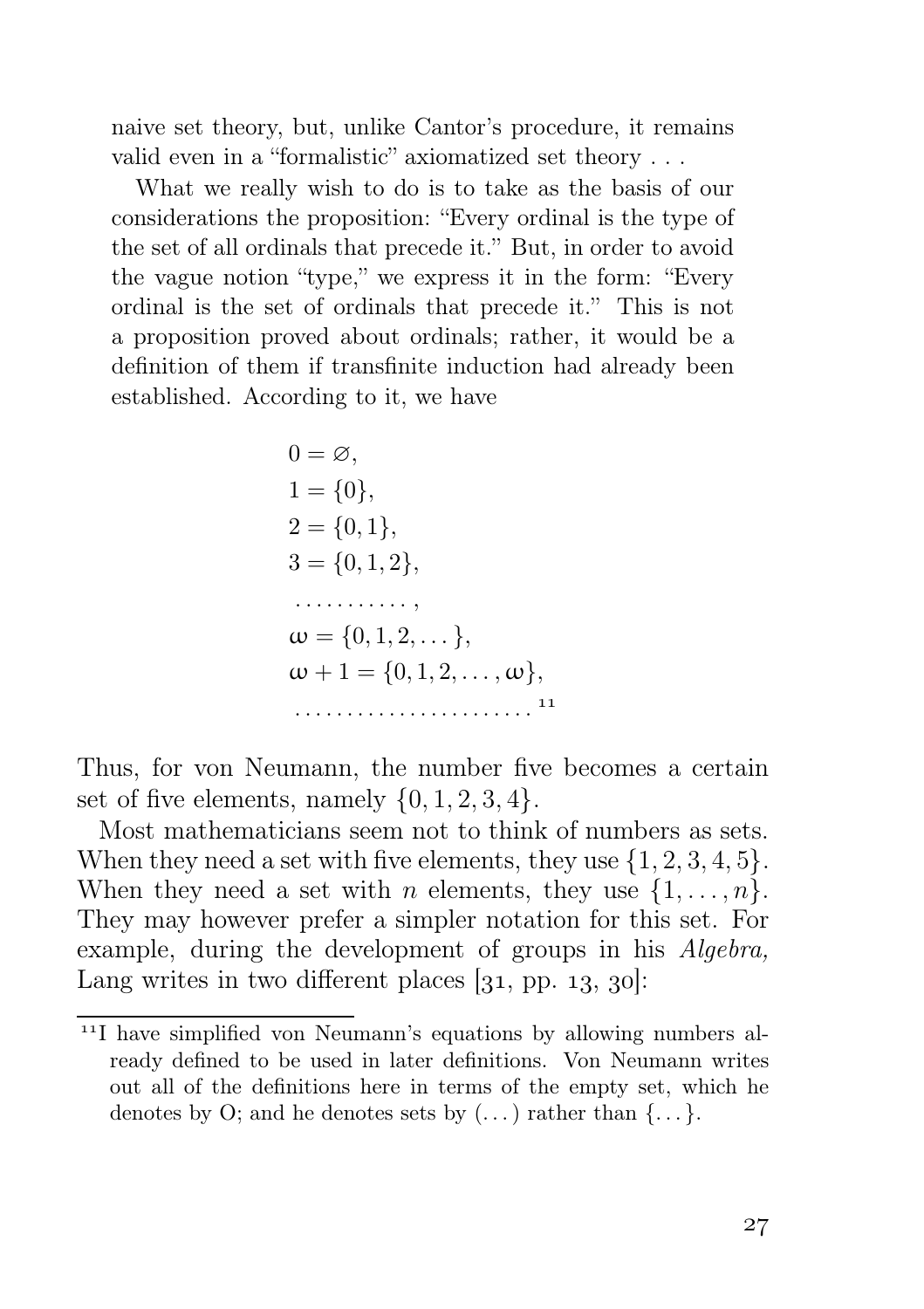Let  $J_n = \{1, \ldots, n\}$ . Let  $S_n$  be the group of permutations of  $J_n$ . We define a **transposition** to be a permutation  $\tau$ such that there exist two elements  $r \neq s$  in  $J_n$  for which  $\tau(r) = s, \tau(s) = r$ , and  $\tau(k) = k$  for all  $k \neq r, s \dots$ .

. . . . . . . . . . . . . . . . . . . . . . . . . . . . . . . . . . . . . . . . . . . . . . . . . . . . . . . . .

Let  $S_n$  be the group of permutations of a set with n elements. This set may be taken to be the set of integers  $J_n = \{1, \ldots, n\}$ . Given any  $\sigma \in S_n$ , and any integer i,  $1 \leq i \leq n$ , we may form the orbit of i under the cyclic group generated by  $\sigma$ . Such an orbit is called a **cycle** for  $\sigma$ ...

This seems like a needless profusion of symbols.<sup>12</sup> If one uses von Neumann's definition, then n itself is an n-element set, and one has no need for notation like  $J_n$ . If one blanches at the thought of saying "Let  $S_n$  be the group of permutations of n," one may of course introduce notation like Lang's  $J_n$ ; but why not define it to mean  $\{0, \ldots, n-1\}$ , namely von Neumann's n? Our theme is that numbers measure size; and the beginning of size in general is not 1 but 0. When we measure a line with a ruler, at one end of the line we place the point of the ruler that is marked 0. See Figure  $2.2$ .

<sup>&</sup>lt;sup>12</sup>In another sense, Lang displays parsimony with symbols, or at least with words, allowing the expression  $J_n = \{1, \ldots, n\}$  to serve both for the clause " $J_n$  be equal to  $\{1, \ldots, n\}$ " and for the noun phrase " $J_n$ , which is equal to  $\{1, \ldots, n\}$ ." The inequation  $r \neq s$  stands for the noun phrase " $r$  and  $s$ , which are unequal"; strictly speaking it is not even necessary to say that they are unequal, since they have already been described as "two." The equation  $\tau(r) = s$  stands not for a noun, but for the declarative sentence " $\tau(r)$  is equal to s." I have known students to be confused by such sloppiness, and Halmos somewhere inveighs against it. Nonetheless, its prevalence does show that there is a difference between doing good mathematics and expressing mathematics well.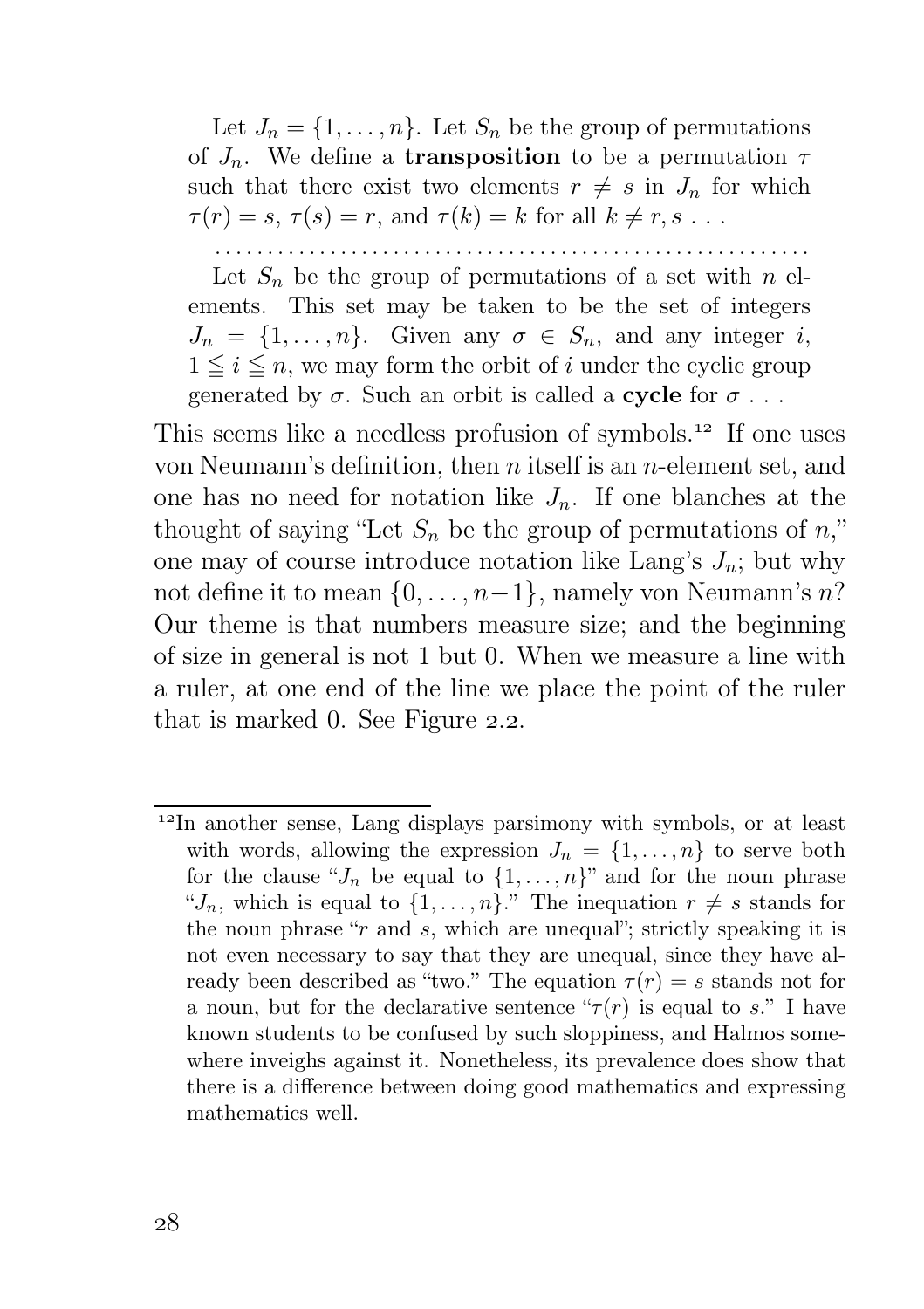

Figure 2.2: The measure of the set  $\{A,B,C,D,E\}$  is  $5$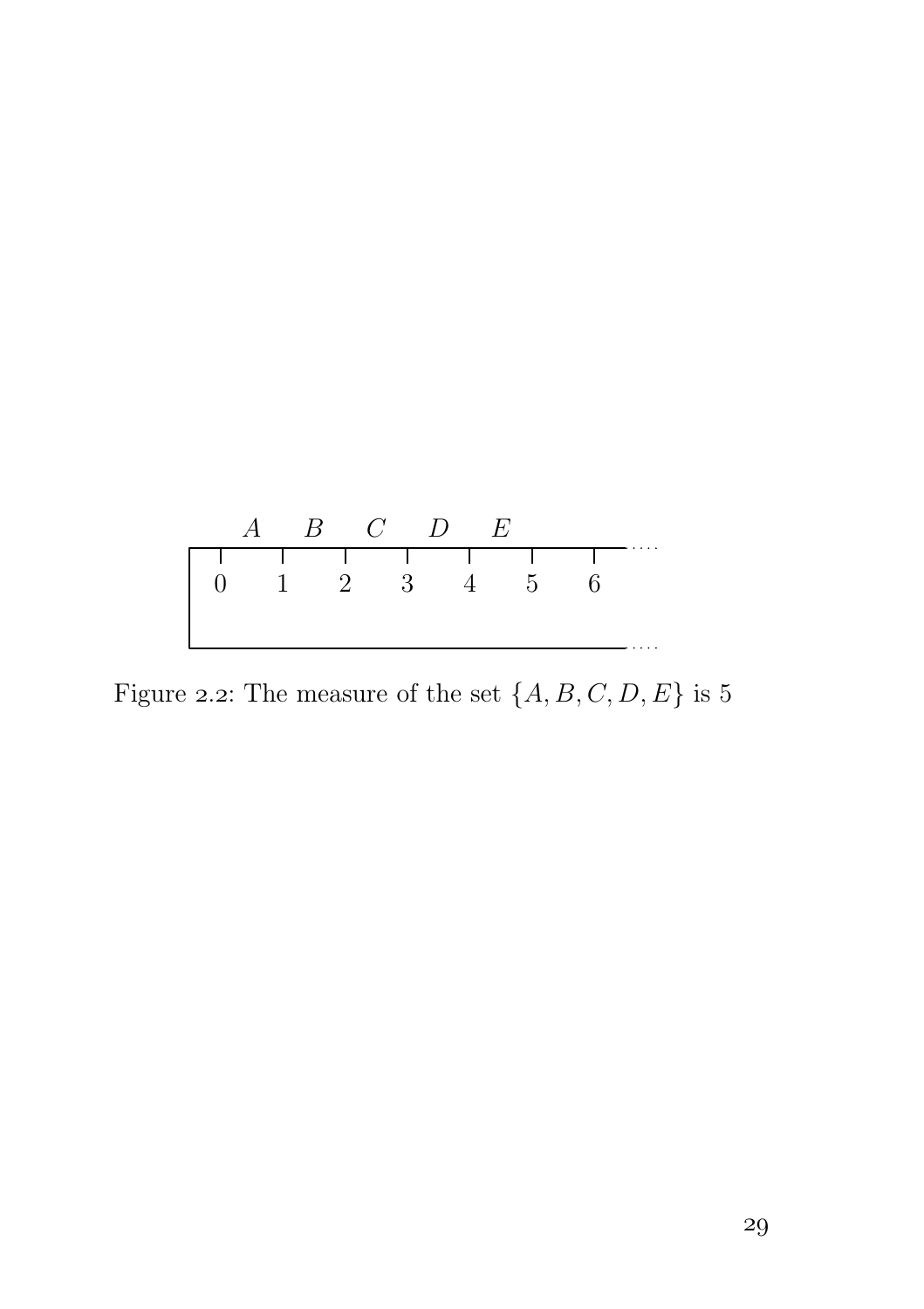# 3 Symmetries

### 3.1 Symmetry

If groups measure symmetry, what does this mean? The object whose symmetry is being measured may not be simply a set. It is best considered (if only implicitly) as an object in a so-called *category*. From one object to another in a category. there may be homomorphisms. Some of these may be invertible, in which case they are isomorphisms. An invertible homomorphism from an object to itself is an automorphism. The automorphisms of an object compose a group, the group operation being functional composition. Then by the most general definition, two objects, possibly in two different categories, have the **same symmetry** if their automorphism groups are isomorphic to one another as objects in the category of groups.

The objects of a *concrete category* have "underlying sets," and the objects themselves are "sets with structure"; a homomorphism from one object to another is a function from the one underlying set to the other that "preserves" this structure. Then two objects of (possibly different) concrete categories have the same size if their underlying sets are isomorphic to one another in the category of sets.

Is there now perhaps some lack of parallelism, some asymmetry, in the slogan, "Numbers measure size, groups measure symmetry"? In the "categorical" definition of sameness of sym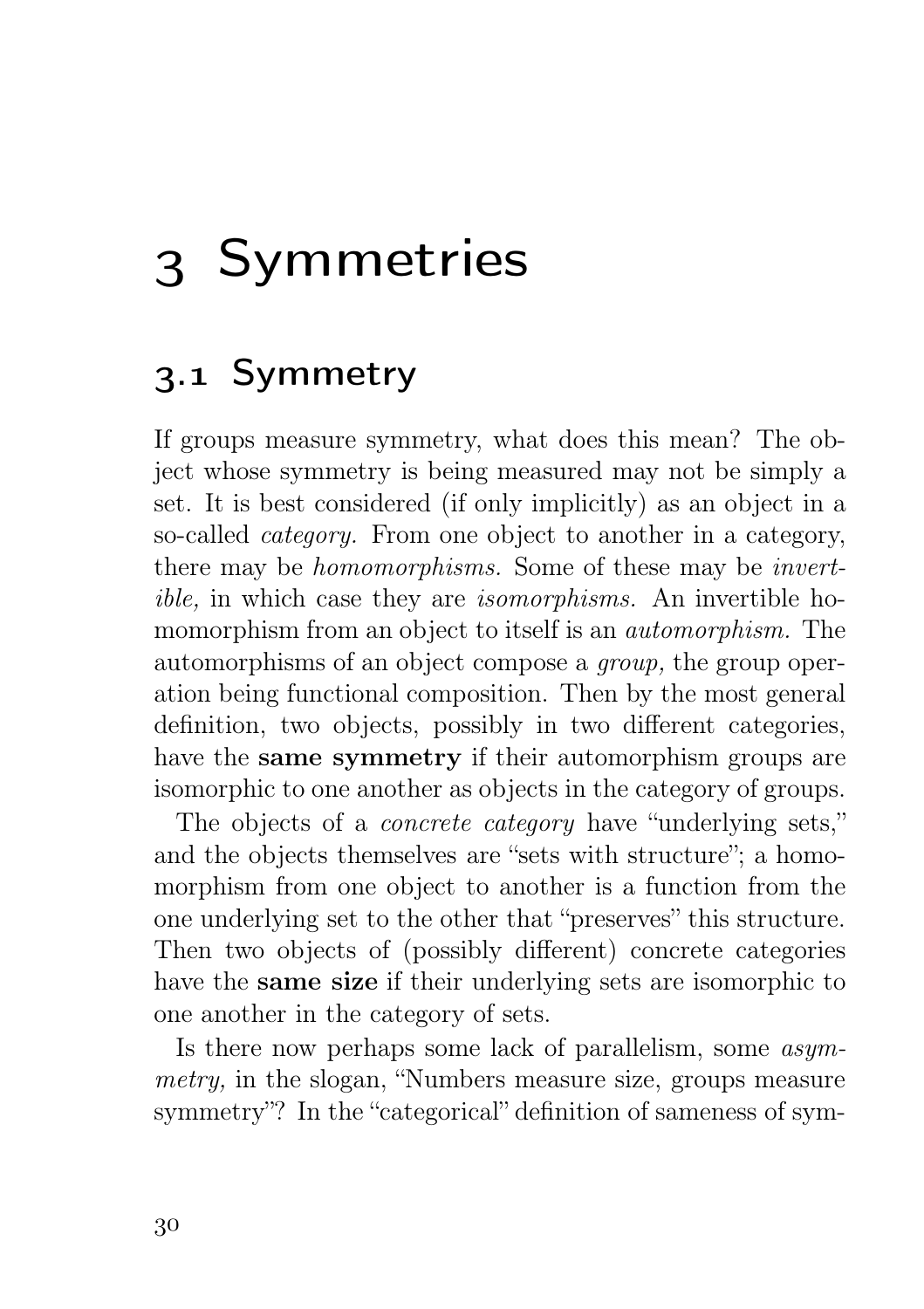metry, groups are mentioned; in the "categorical" definition of sameness of size, not numbers but *sets* are mentioned. One might say that it is sets that measure size; more precisely, the underlying set of an object of a concrete category is the measure of the size of the object itself.

One might then ask whether extracting this underlying set is parallel to extracting the automorphism group of an arbitrary category. Symbolically, let an object A of a category have the automorphism group  $Aut(A)$ ; if the category is concrete, let A have the underlying set  $Dom(A)$ , the "domain" of A. Objects A and B have the same size if

 $Dom(A) \cong Dom(B);$ 

A and B have the same symmetry, if

$$
Aut(A) \cong Aut(B).
$$

The operation  $X \mapsto \text{Dom}(X)$  somewhat corresponds to Cantor's operation  $X \mapsto \overline{X}$ , but has the advantage of a clear meaning.

If the slogan "Numbers measure size, groups measure symmetry" is to express a thorough-going analogy, we should understand a number to be nothing other than a pure set, that is, an object in the category of sets. The number of an object in a concrete category would then be the underlying set of the object. This usage of "number" would be compatible with Euclid's usage, though not with ours, since equipollent sets are not necessarily equal.

Today, every equipollence class of sets contains an ordinal number and therefore a least ordinal number, which is the cardinal number of every set in the class. However, there is no useful way to designate, within every isomorphism class of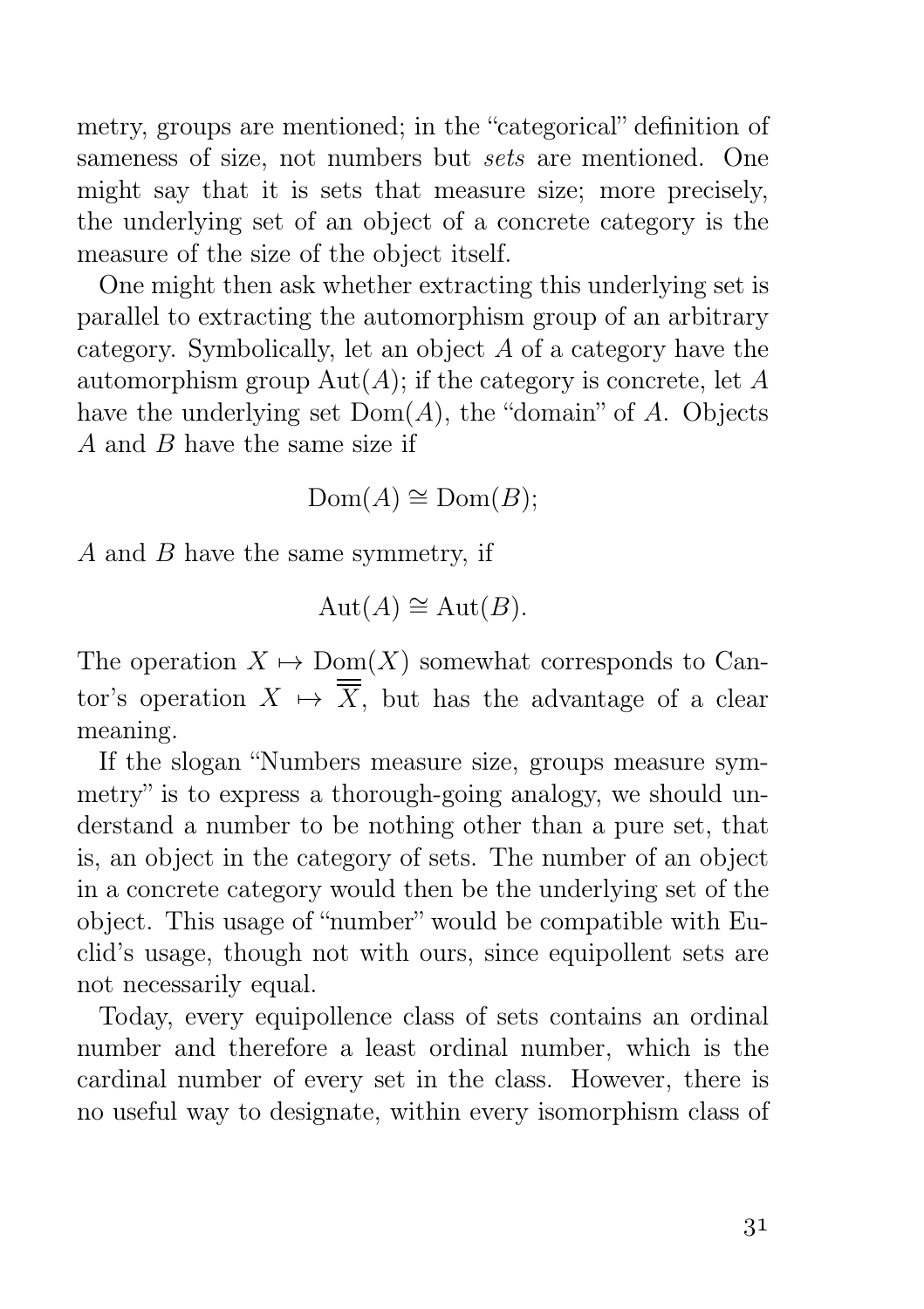automorphism groups, a particular element that shall serve as the group of every object whose automorphism group belongs to the class.<sup>1</sup> Thus it would be more accurate to say,

- numbers measure size, *isomorphism classes* of groups measure symmetry; or
- sets measure size, groups measure symmetry; or even
- sets have size, groups have symmetry.

### . Groups of symmetries

Lang hints at the understanding of groups as automorphism groups. Right after the abstract definition of a group as a monoid with inverses, he gives several examples, although they are abstract as well:

- If a group and a set are given, then the set of maps from the set into the group is itself a group.
- The set of permutations of a set is a group.
- The set of invertible linear maps of a vector space into itself is a group, as is the set of invertible  $n \times n$  matrices over a field.

This is at  $[31, I, §2, p. 8]$ . The next "example" is:

The group of automorphisms. We recommend that the reader now refer to  $\S$ 11, where the notion of a category is defined, and where several examples are given. For any object A in a category, its automorphisms form a group denoted by Aut $(A)$ . Permutations of a set and the linear automorphisms of a vector space are merely examples of this more general structure.

<sup>&</sup>lt;sup>1</sup>If one works in Gödel's universe of *constructible* sets, then one does have a way to select a representative from each isomorphism-class of groups; but it is not a useful way, for present purposes.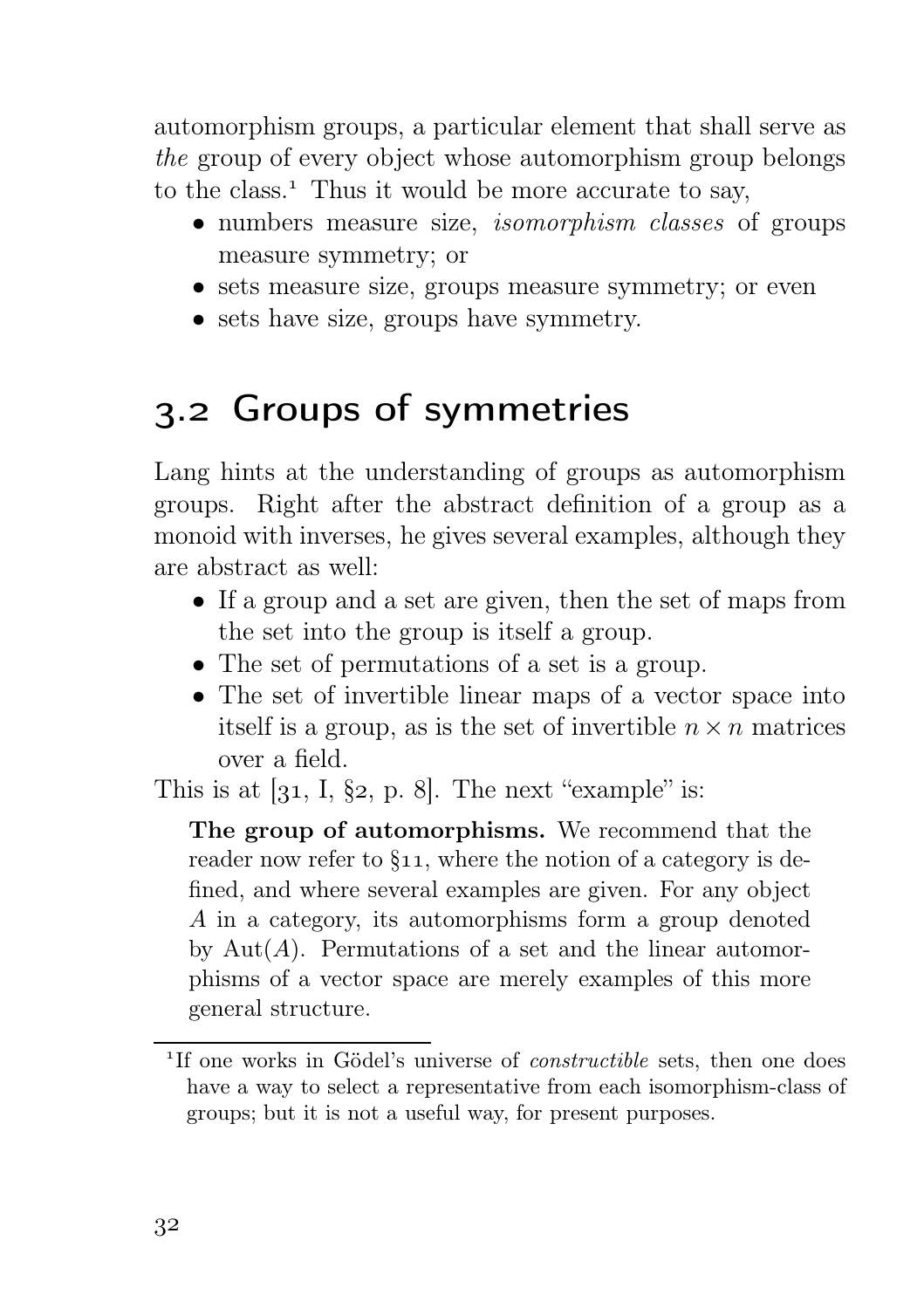We may understand  $Aut(A)$ , or rather its isomorphism class, as the measure of the symmetry of A. Lang however does not speak of symmetry as such. Between the two instances quoted above where the notation  $J_n$  is used, Lang observes [31, I, §5,  $p. 28$ :

The symmetric group  $S_n$  operates transitively on  $\{1, 2, \ldots, n\}.$ 

The term "symmetric group" here is not given any special typographical treatment, although it represents the first use of the term "symmetric" in the index (and the term "symmetry" is not in the index). Other terms are made bold when Lang defines them.

According to the index in his own Algebra, Hungerford uses the term "symmetry" once, to refer to any of the eight symmetries of the square, defined as an example  $[27, I.1, p. 26]$ . In his philosophical book *Mathematics: Form and Function*, Mac Lane defines a symmetry this way, as a rigid motion of a figure ("a collection of points") onto itself [34, I.6, pp.  $17 \&$  $10$ .

Armstrong uses the term "symmetry" in this way too, but also more abstractly. Again, he does not actually define the term: perhaps this would not be in keeping with his informal treatment. After his opening slogan, Armstrong says what he expects of his audience, which is basically that they have some experience of undergraduate mathematics:

The first statement ["numbers measure size"] comes as no surprise; after all, that is what numbers "are for". The second ["groups measure symmetry"] will be exploited here in an attempt to introduce the vocabulary and some of the highlights of elementary group theory.

A word about content and style seems appropriate. In this volume, the emphasis is on examples throughout, with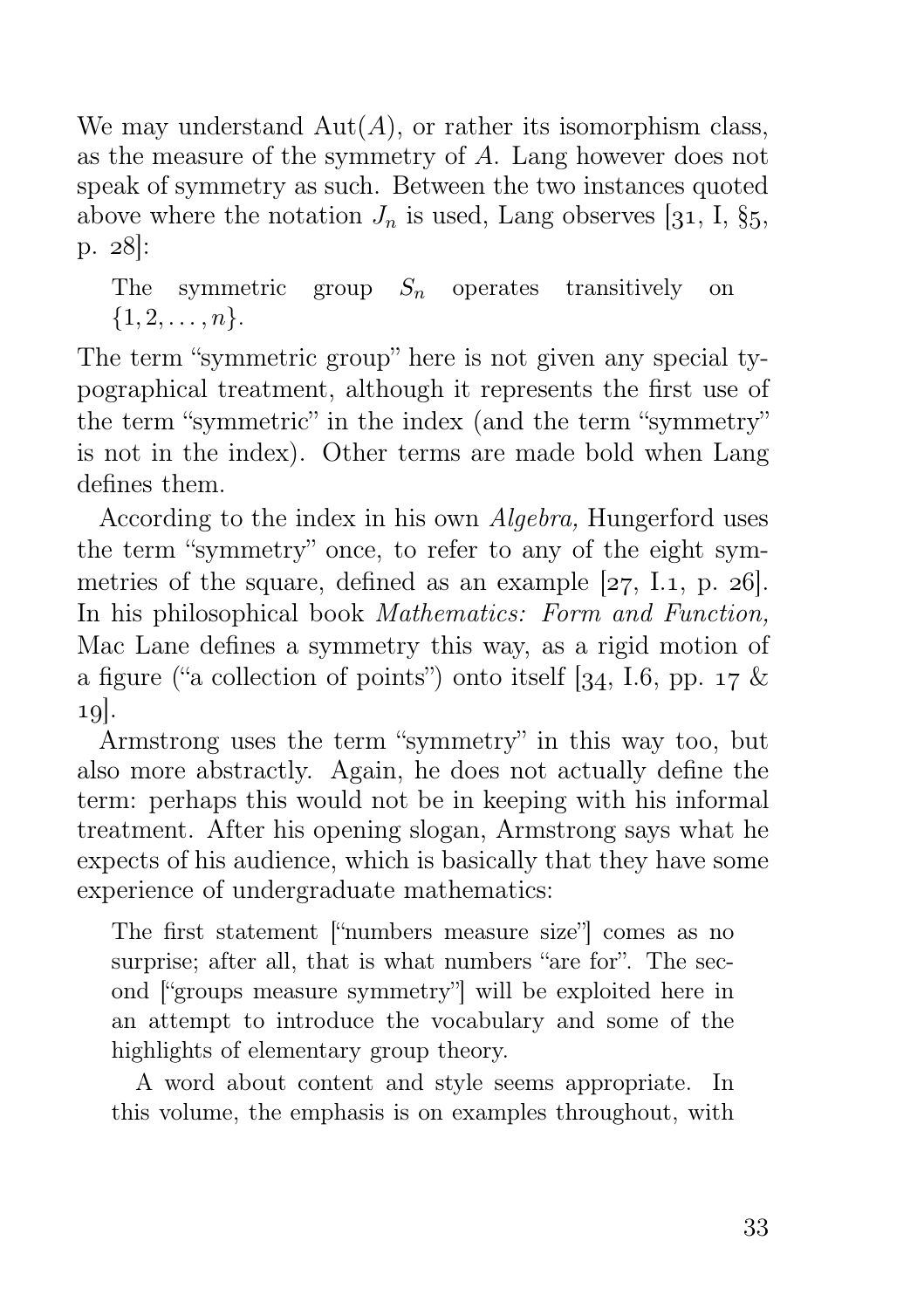a weighting towards the symmetry groups of solids and patterns. Almost all the topics have been chosen so as to show groups in their most natural role, acting on (or permuting) the members of a set, whether it be the diagonals of a cube, the edges of a tree, or even some collection of subgroups of the given group . . .

. . . . . . . . . . . . . . . . . . . . . . . . . . . . . . . . . . . . . . . . . . . . . . . . . . . . . . . . .

As prerequisites I assume a first course in linear algebra (including matrix multiplication and the representation of linear maps between Euclidean spaces by matrices, though not the abstract theory of vector spaces) plus familiarity with the basic properties of the real and complex numbers. It would seem a pity to teach group theory without matrix groups available as a rich source of examples, especially since matrices are so heavily used in applications.

Armstrong goes on to use the word "symmetry" as if it were a word like "language": it denotes a concept, but also an instance of the concept. We use language to communicate; Turkish is one language. The definitions in the Elements discussed above use  $\mu \omega \dot{\alpha}$  in this twofold way: it is the concept of unity, and it is anything that has unity. Thanks to John Dee, we can use the word "unit" for something with unity. Armstrong's twofold use of "symmetry" is seen, even at the beginning of his Chapter , "Symmetries of the Tetrahedron":

How much symmetry has a tetrahedron? Consider a regular tetrahedron  $T$  and, for simplicity, think only of rotational symmetry. Figure 1.1 [Figure  $3.1$ ] shows two axes. One, labelled L, passes through a vertex of the tetrahedron and through the centroid of the opposite face; the other, labelled M, is determined by the midpoints of a pair of opposite edges. There are four axes like L and two rotations about each of these, through  $2\pi/3$  and  $4\pi/3$ , which send the tetrahedron to itself. The sense of the rotations is as shown: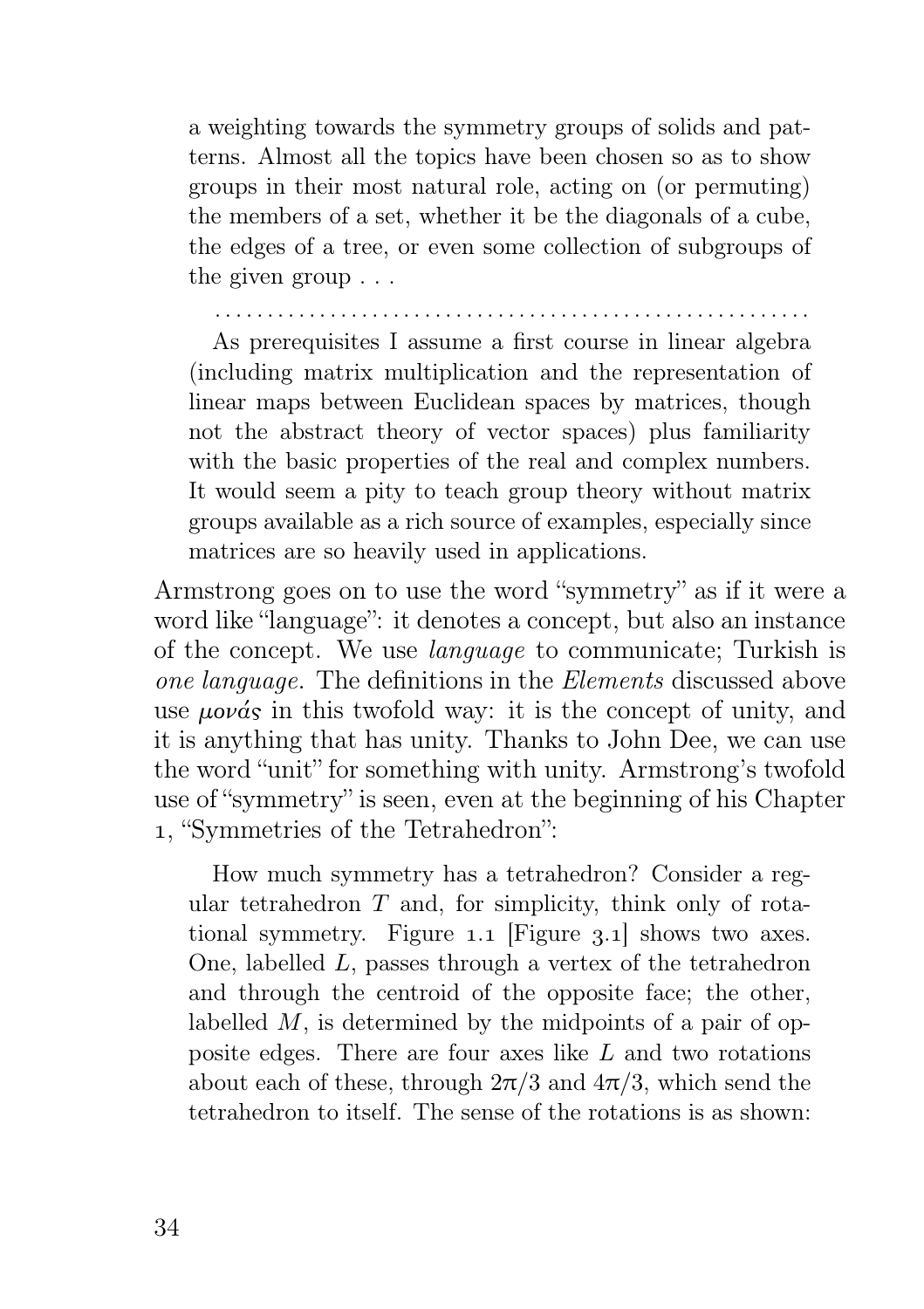

Figure 3.1: A recasting of Armstrong's Figure 1.1

looking along the axis from the vertex in question the opposite face is rotated anticlockwise. Of course, rotating through  $2\pi/3$  (or  $4\pi/3$ ) in the opposite sense has the same effect on T as our rotation through  $4\pi/3$  (respectively  $2\pi/3$ ). As for axis M, all we can do is rotate through  $\pi$ , and there are three axes of this kind. So far we have  $(4 \times 2) + 3 = 11$  symmetries. Throwing in the identity symmetry, which leaves  $T$ fixed and is equivalent to a full rotation through  $2\pi$  about any of our axes, gives a total of twelve rotations.

Each of these twelve rotations is a symmetry of the tetrahedron. Presumably twelve of them together constitute a measure of the symmetry of the tetrahedron. However, Armstrong goes on to observe that this measure is not simply the number twelve:

We seem to have answered our original question. There are precisely twelve rotations, counting the identity, which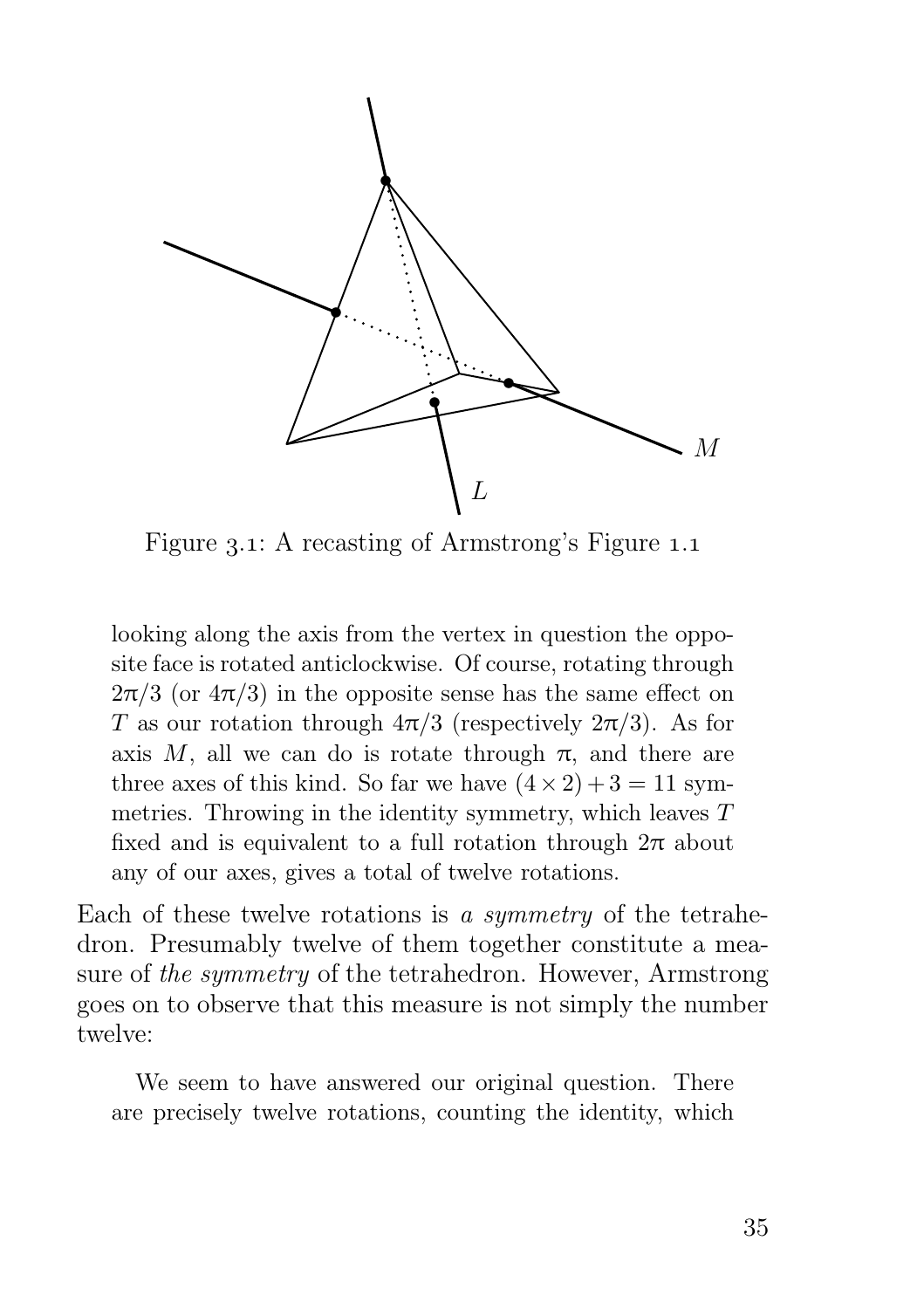move the tetrahedron onto itself. But this is not the end of the story. A flat hexagonal plate with equal sides also has twelve rotational symmetries  $(Fig. 1.2)$ , as does a right regular pyramid on a twelve sided base  $(Fig. 1.3)$ .

The respective groups of rotational symmetries of the three objects have order twelve, but no two are isomorphic to one another, and therefore none embeds in another. Thus the collection of isomorphism-classes of symmetry groups is only partially ordered. This does happen to be true for the collection of equipollence-classes of sets as well, unless we assume the Axiom of Choice.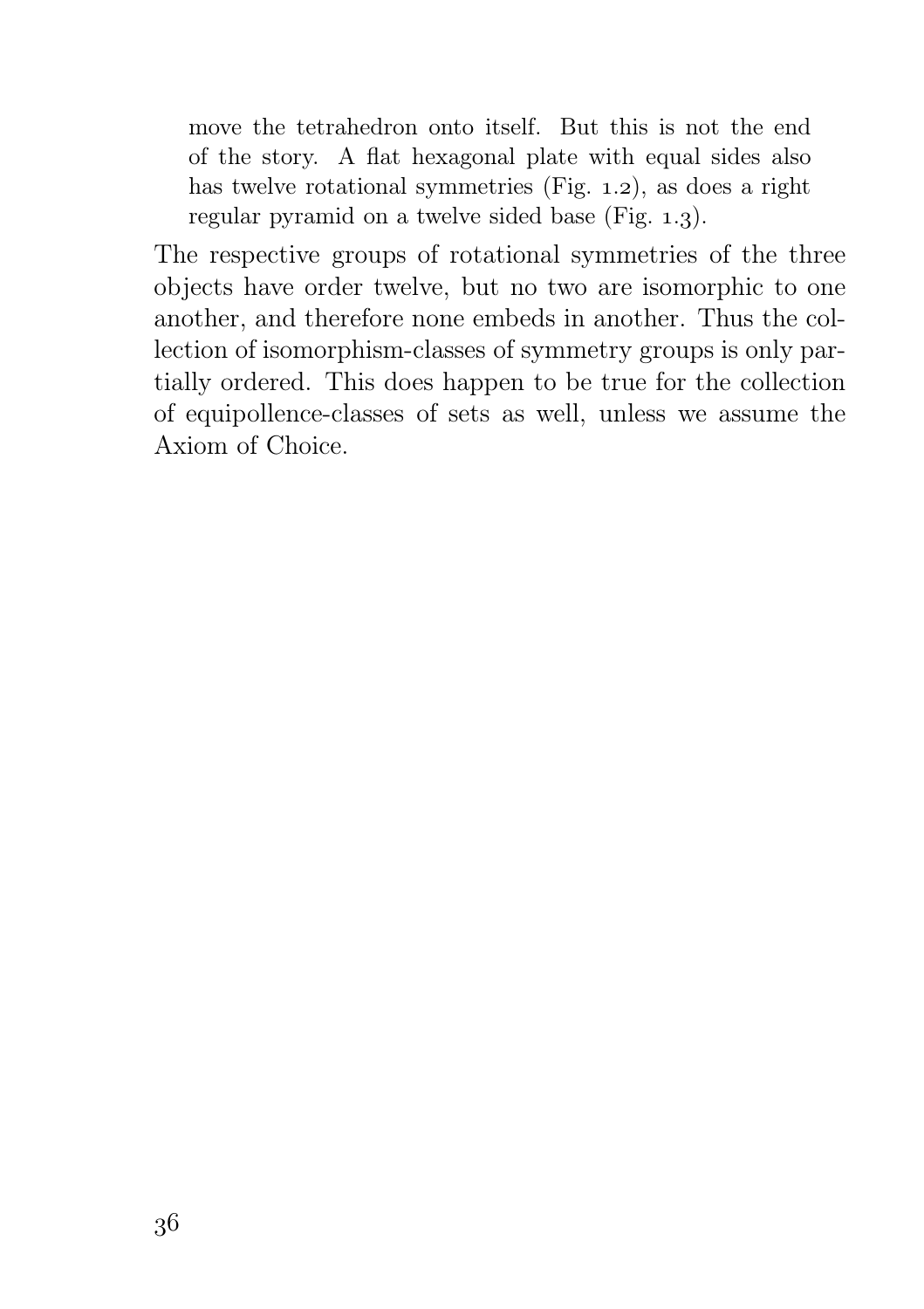# Symmetria

Symmetry then is a way of understanding a mathematical structure that is more subtle than simply counting the number of its underlying individuals. Why is it called symmetry? The Greek abstract noun  $\sigma\nu\mu\mu\epsilon\tau\rho\alpha$  is evidently the source of the English noun, and citations in the Greek–English Lexicon of Liddell and Scott [32] provide one way to research the meaning of the former.

#### 4.1 Commensurability

The citations of the corresponding adjective  $\sigma \psi \mu \epsilon \tau \rho \sigma s$  -ov do not include the first of the definitions at the head of Book x of Euclid's *Elements*  $[21]$ :

Σύμμετρα μεγέθη λέγεται τὰ τῷ αὐτῷ μέτρῳ μετρούμενα, ἀσύμμετρα δέ, ὧν μηδὲν ἐνδεχεται κοινὸν μέτρον γενέσθαι. Magnitudes measured by the same measure are called commensurable;

those that admit no common measure, incommensurable.

Evidently the English word "commensurable" could have been formed out of Latin components precisely to translate Euclid's σύμμετρος. In fact the history will turn out to be more complicated.

The Lexicon gives Euclid's meaning for the word σύμμετρος. It also quotes the words of Euclid given above; but it does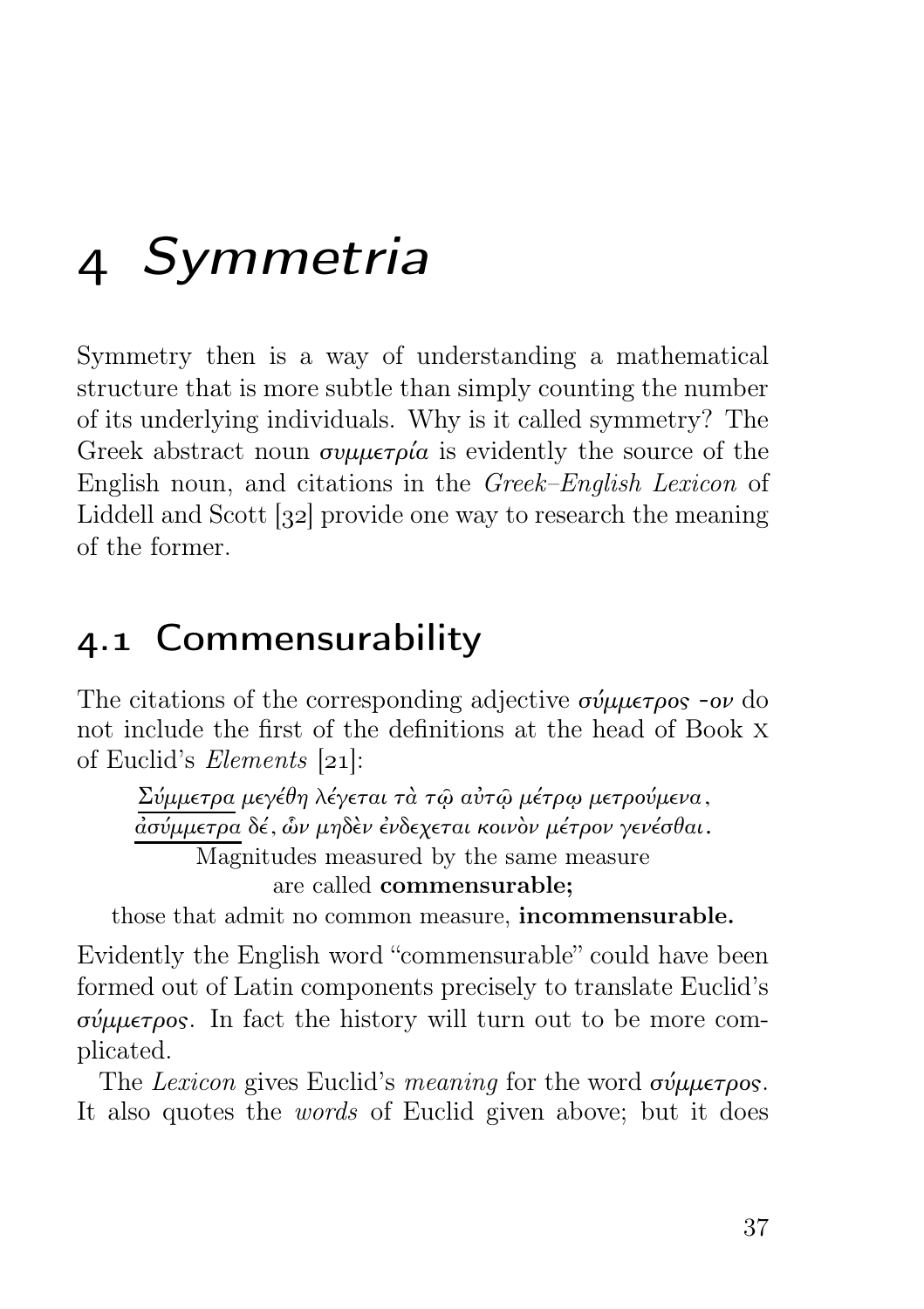so in their earlier expression by Aristotle, and with the feminine gender of γραμμά "line," rather than the neuter gender of μέγεθος "magnitude" (the masculine and feminine of σύμμετρος are identical). The lexicon entry reads:

commensurate with, of like measure or size with . . . : esp. of Time, *commensurate with, keeping even with*  $\ldots$  2. in Mathematics, having a common measure, σύμμετροι αί τώ αὐτῷ μέτρῳ μετρούμεναι (sc. γραμμαί) Arist.  $LI$  968<sup>b</sup>6; freq. denied of the relation between the diagonal of a square and its side . . . μήκει οὐ σύμμετροι τῆ ποδιαία not lineally commensurate with the one-foot side, Pl. Tht.  $147d$ , cf.  $148b$ ... II. in measure with, proportionable, exactly suitable . . .

Here "Arist. LI" is De Lineis Insecabilibus, an obscure work attributed to Aristotle, but not with certainty, as Joachim says in his Introductory Note  $[2]$ . His comments serve as a reminder of the difficulty of making sense of ancient mathematics: it needs the knowledge, skills, and experience of both the classicist and the mathematician:

THE treatise Περὶ  $\dot{a}\tau \dot{\phi}\mu \omega \nu$  γραμμών, as it is printed in Bekker's Text of Aristotle, is to a large extent unintelligible. But . . . Otto Apelt, profiting by Hayduck's labours and by a fresh collation of the manuscripts, published a more satisfactory text . . .

In the following paraphrase, I have endeavoured to make a full use of the work of Hayduck and Apelt, with a view to reproducing the subtle and somewhat intricate thought of the author, whoever he might have been . . . there are grounds for ascribing [the treatise] to Theophrastus: whilst, for all we can tell, it may have been . . . by Strato, or possibly some one otherwise unknown. But the work . . . is interesting . . . Its value for the student of the History of Mathematics is no doubt considerable: but my own ignorance of this subject makes me hesitate to express an opinion.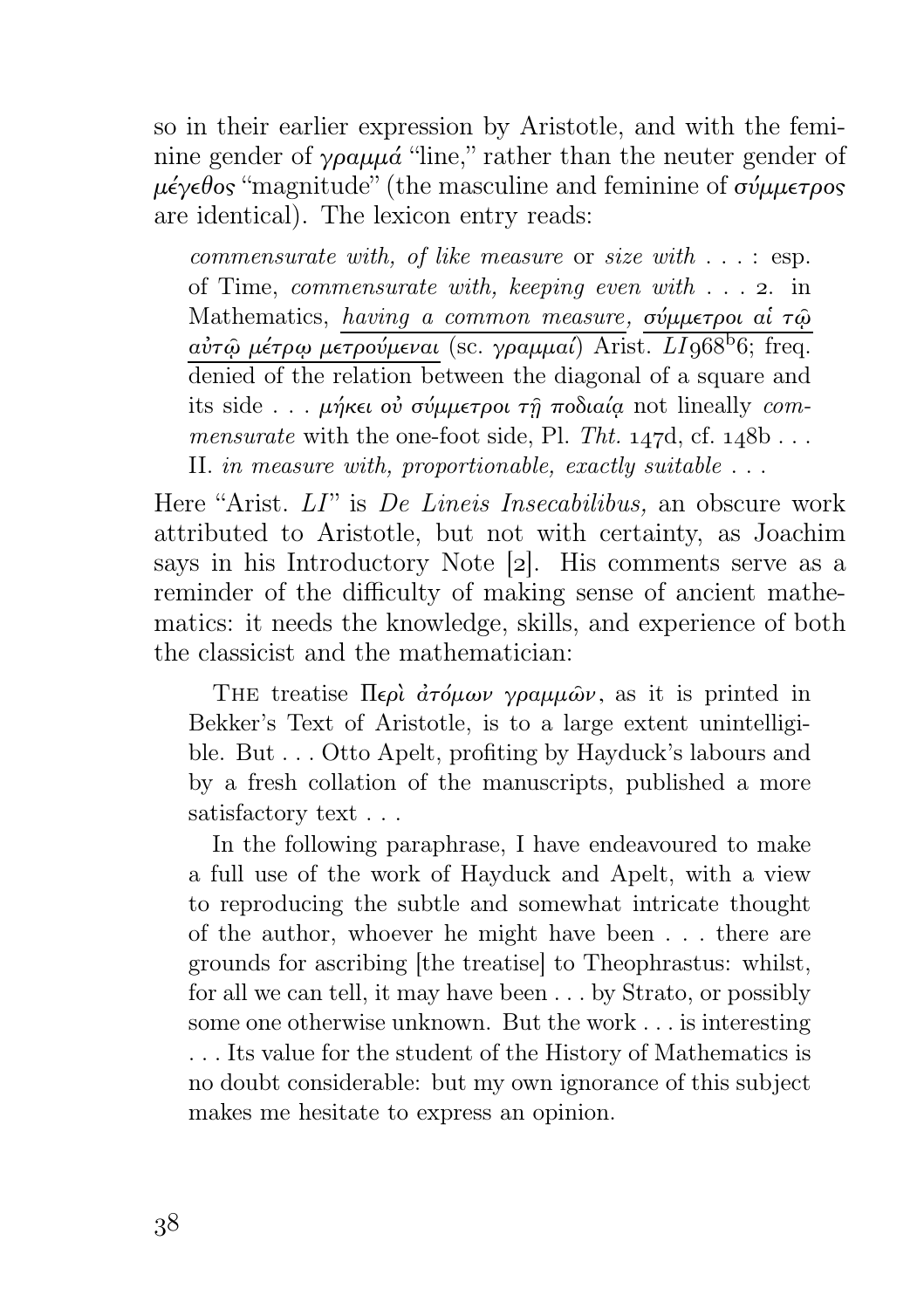In Bekker's edition, *De Lineis Insecabilibus* is five pages  $\left[1, \right]$ pp.  $968-72$ . The quotation in the LSJ lexicon is drawn from the following account of a specious argument:

Again, the being of 'indivisible lines' (it is maintained) follows from the Mathematicians' own statements. For if we accept their definition of 'commensurate' lines as those which are measured by the same unit of measurement, and if we suppose that all commensurate lines actually are being measured, there will be some actual length, by which all of them will be measured. And this length must be indivisible. For if it is divisible, its parts—since they are commensurate with the whole—will involve some unit of measurement measuring both them and their whole. And thus the original unit of measurement would turn out to be twice one of its parts, viz. twice its half. But since this is impossible, there must be an indivisible unit of measurement.

The argument may be the following, which is more or less what Joachim suggests in his notes:

- . Every line is commensurable, in the sense of having a common measure with some other line.
- . Thus all lines are commensurable with one another.
- . In particular, all lines have a common measure.
- . A common measure of all lines must be indivisible.
- . Therefore there is an indivisible line.

Perhaps the first step is even simpler: every line is commensurable in the sense of being *mensurable*, that is, measurable. Perhaps also the second step is lacking. In any case, the second step does not follow from the first, and the third step follows from neither the second nor the first. In the notation of modern symbolic logic, the first three proposed steps above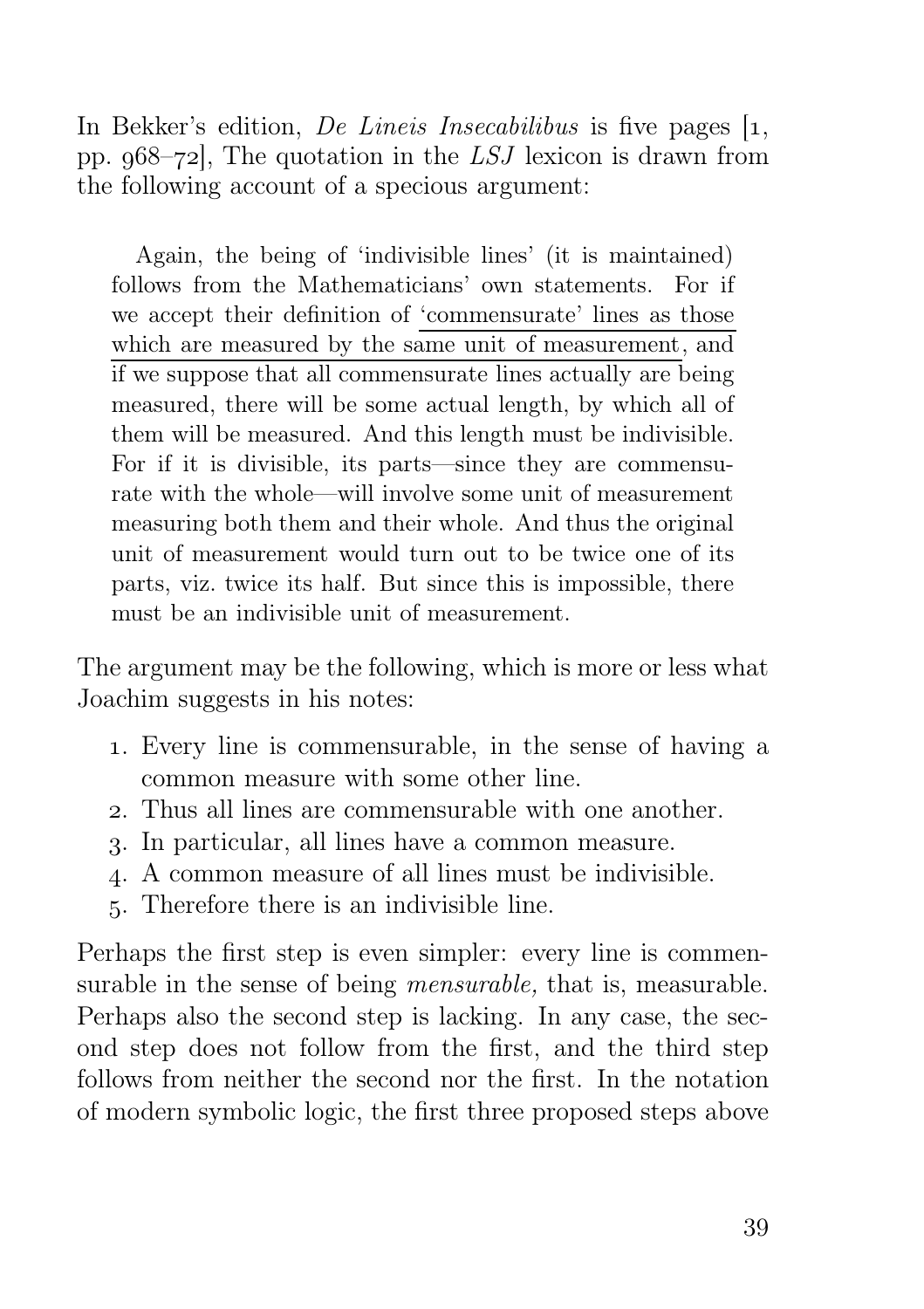$\forall r \exists u \exists z (z | r \land z | u)$ 

$$
\forall x \exists y \exists z \ (z \mid x \land z \mid y),
$$
  

$$
\forall x \forall y \exists z (z \mid x \land z \mid y),
$$
  

$$
\exists z \forall x \forall y (z \mid x \land z \mid y).
$$

The confusion of the argument may be reflected in the superficial similarity of sentences having different logical form, such as "These two angles are acute" and "These two angles" are equal." The first abbreviates "These two angles are each acute"; the second, "These two angles are equal to one another." Perhaps having recognized the potential ambiguity, Euclid often (though not always) uses the qualification, "to one another," when it fits. (See the example of *Elements* v.q. in  $\S_{4.4}$  below.)

Again at the head of Book x, Euclid does provide a way to to call an individual magnitude commensurable, once some line of reference has been fixed. The reference line, along with any other straight line, the square on which is commensurable with the square on the reference line, is to be called  $\hat{\rho}$ ητός, as is each of these squares. In fact each of the straight lines is  $\dot{\rho}$ ητή, feminine, while the square is  $\dot{\rho}$ ητόν, neuter. Heath translates the adjective as "rational." Etymologically speaking, the rational is what is capable of speech;  $\hat{\rho}$  or  $\hat{\rho}$  refers originally to something spoken, as in our "rhetoric." In the present context, the irrational is  $\partial\Omega$  is something without speech or reason or, in Latin, ratio.

Aristotle's (or pseudo-Aristotle's) own refutation of the argument above is at  $969^{\circ}6$ , though perhaps it is not very illuminating. Joachim renders it thus:

As to what they say about 'commensurate lines'—that all lines, because commensurate, are measured by one and the

are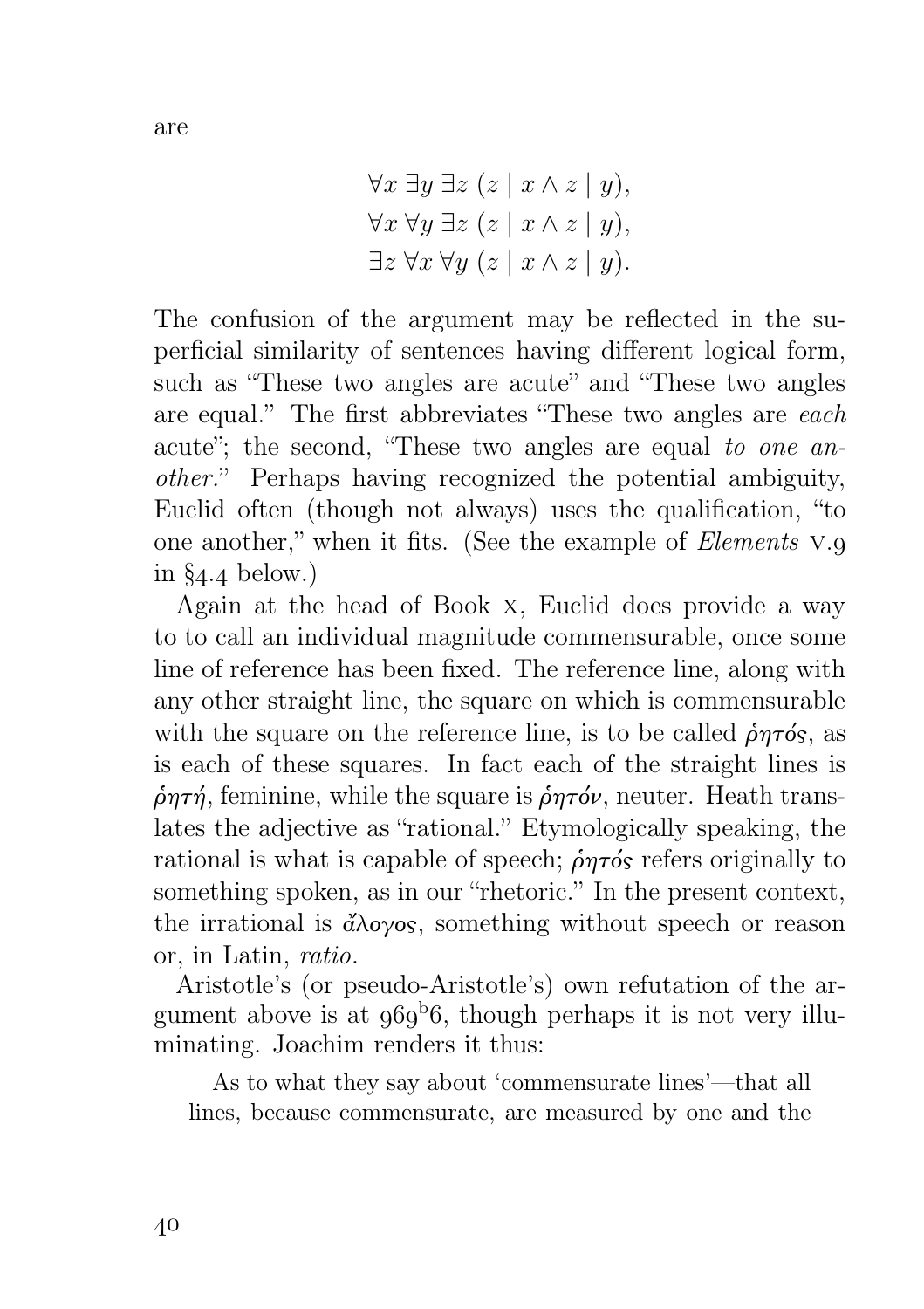same actual unit of measurement—this is sheer sophistry; nor is it in the least in accordance with the mathematical assumption as to commensurability. For the mathematicians do not make the assumption in this form, nor is it of any use to them.

Moreover, it is actually inconsistent to postulate both that every line becomes commensurate, and that there is a common measure of all commensurate lines.

Joachim describes his work as a paraphrase, but he seems here to follow Bekker's Greek reasonably:

τὸ δ' ἐπὶ τῶν συμμέτρων γραμμῶν, ὡς ὅτι αἱ πᾶσαι τῷ αὐτῷ τινὶ καὶ ἑνὶ μετροῦνται, κομιδῇ σοφιστικὸν καὶ ἥκιστα κατὰ τὴν ὑπόθεσιν τὴν ἐν τοῖς μαθήμασιν· οὔτε γὰρ ὑποτίθενται οὕτως, οὔτε χρήσιμον αὐτοῖς ἐστίν. ἅμα δὲ καὶ ἐναντίον πᾶσαν μὲν γραμμὴν σύμμετρον γίνεσθαι, πασῶν δὲ τῶν συμμέτρων κοινὸν μέτρον εἶναι ἀξιοῦν.

In particular, the clause "every line becomes commensurate" is indeed singular in the Greek. However, we might try reading the whole last sentence to mean that, even if any two lines are commensurate, it does not follow that all lines have a common measure. At any rate, this would seem to be true. We might understand magnitudes of a given kind (lines, areas, solids) to compose an ordered commutative semigroup in which a less magnitude can always be subtracted from a greater. Then two magnitudes will be commensurate if the Euclidean algorithm can be applied effectively to produce a common measure. What we call the positive rational numbers compose such a structure, and any two of them are commensurate, but there is no least positive rational number.

The second oldest quotation in the Oxford English Dictionary [38] for "commensurable" is from Billingsley's version of the Elements, already mentioned above. The citation is: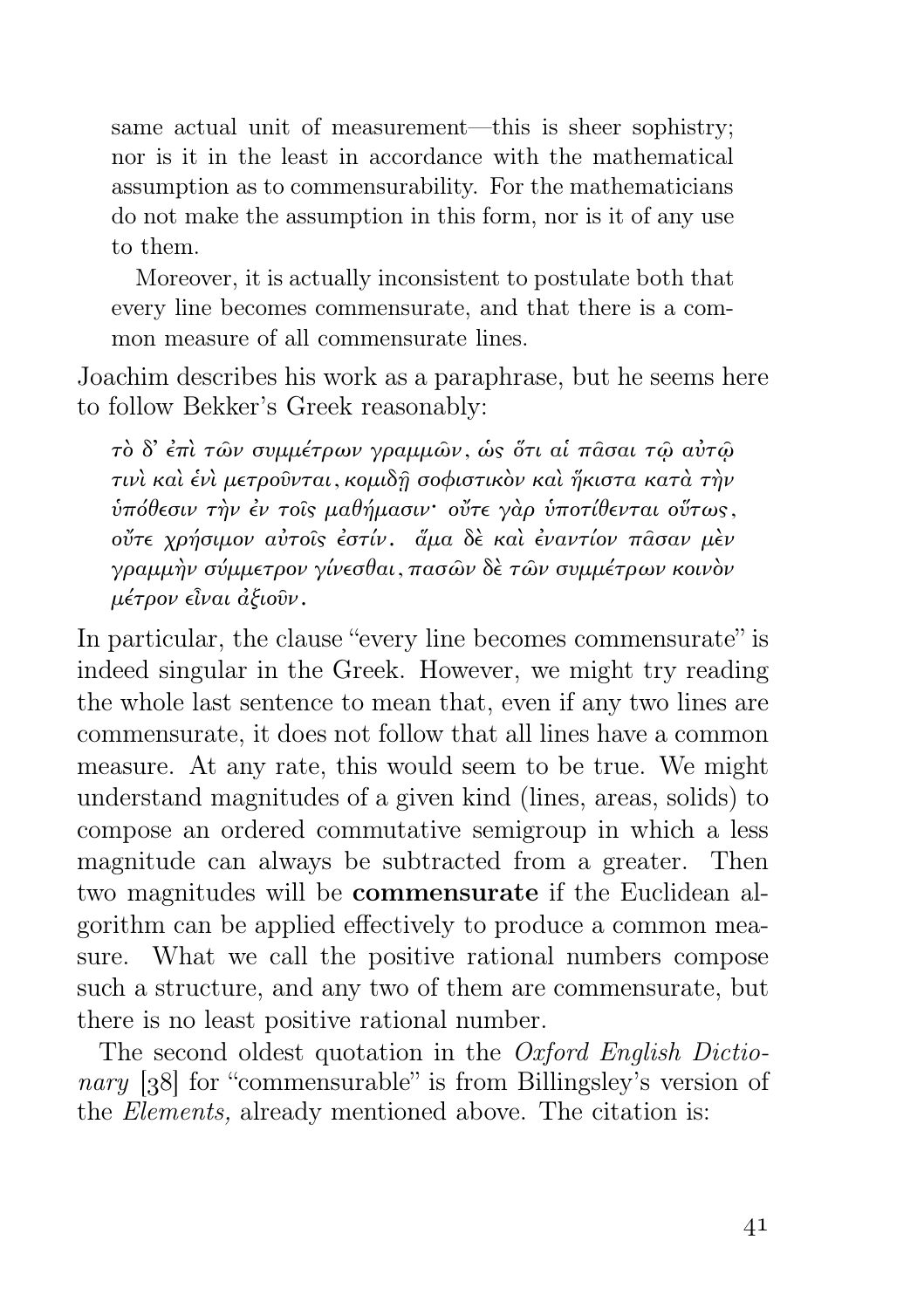1570 BILLINGSLEY Euclid X Def. i. 229 All numbers are commensurable one to another.

The quotation is actually on the verso of folio  $228$ —facing the recto of  $229$ —of Billingsley's book [18], and it is part of a commentary (possibly by John Dee) on the first definition in Book x, the definition itself having been translated,

Magnitudes commensurable are such, which one and the selfe same measure doth measure.

As examples of σύμμετρος, the Index of Greek Terms in Thomas's Selections Illustrating the History of Greek Math $ematics [50, 51] cites instances of what we should call com$ mensurability or its negation:

- ) Plato's Theaetetus, on Theodorus's theorem that the square roots of nonsquare numbers of square feet from two to seventeen are incommensurable with the foot;
- ) Euclid's formal definition of commensurability, as above; and
- ) Archimedes's theorem that commensurable magnitudes (τὰ σύμμετρα μεγέθεα) balance at distances inversely proportional to their weights. (By the Method of Exhaustion, the same is true for incommensurable magnitudes.)

In Heath's *History of Greek Mathematics* [25, 26], the Index of Greek Words does not show συμμετρία or σύμμετρος at all. Neither does Heath's English index show "symmetry" or "commensurability"; but the way to look up in Heath the topics listed from Thomas's index is through the word "irrational."

#### 4.2 Nicomachus

According to the Oxford English Dictionary, "commensurable" derives from the Latin word commensurabilis, which Boethius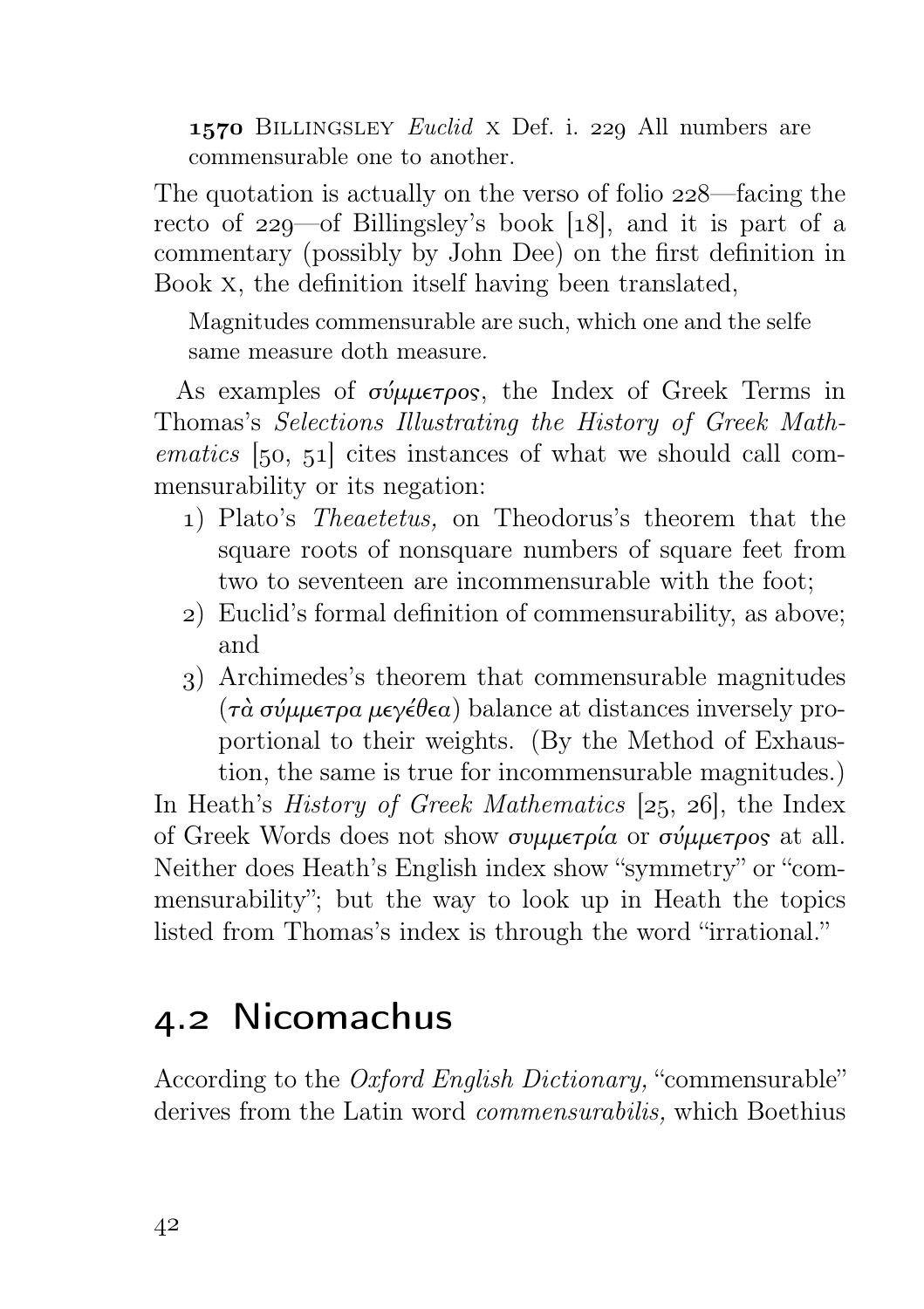coined or at least used; the English word may also be derived from Oresme's 14th-century French version of Boethius's word. The Larousse dictionnaire d'étymologie recognizes Oresme's 1361 derivation of the French *commensurable* from the 6thcentury Latin of "Boèce"  $[17, p. 168]$ .

Boethius's *Arithmetic* is considered  $\begin{bmatrix} 1 & 3 \\ 2 & 12 \end{bmatrix}$  an abridgment of Nicomachus's Introductio, and it was "the source of all arithmetic taught in the schools for a thousand years"  $[28, p.$ ]. D'Ooge's edition of Nicomachus does not provide the Greek, except implicitly through an index of Greek terms. There is one instance of  $\sigma$ νιμιετρία and one of σύμμετρος. The instance of the former is translated as follows  $\left[39, 1.14.3, p. \right]$ . 208:

if when all the factors of a number are examined and added together in one sum, it proves upon investigation that the number's own factors exceed the number itself, this is called a superabundant number, for it oversteps the symmetry which exists between the perfect and its own parts.

Here "symmetry" seems to be a synonym for equality. In modern notation, a number n is superabundant ( $\hat{v}$ περτελής), perfect (τέλειος), or deficient (ἐλλιψής), according as

$$
\sum_{d|n} d > 2n, \qquad \sum_{d|n} d = 2n, \qquad \sum_{d|n} d < 2n.
$$

The number 28 is perfect because

$$
{d: d | 28} = {1, 2, 4, 7, 14, 28},
$$
  

$$
28 = 14 + 7 + 4 + 2 + 1,
$$

and this situation is one of "symmetry." By contrast, 12 is superabundant since  $6 + 4 + 3 + 2 + 1 = 16 > 12$ .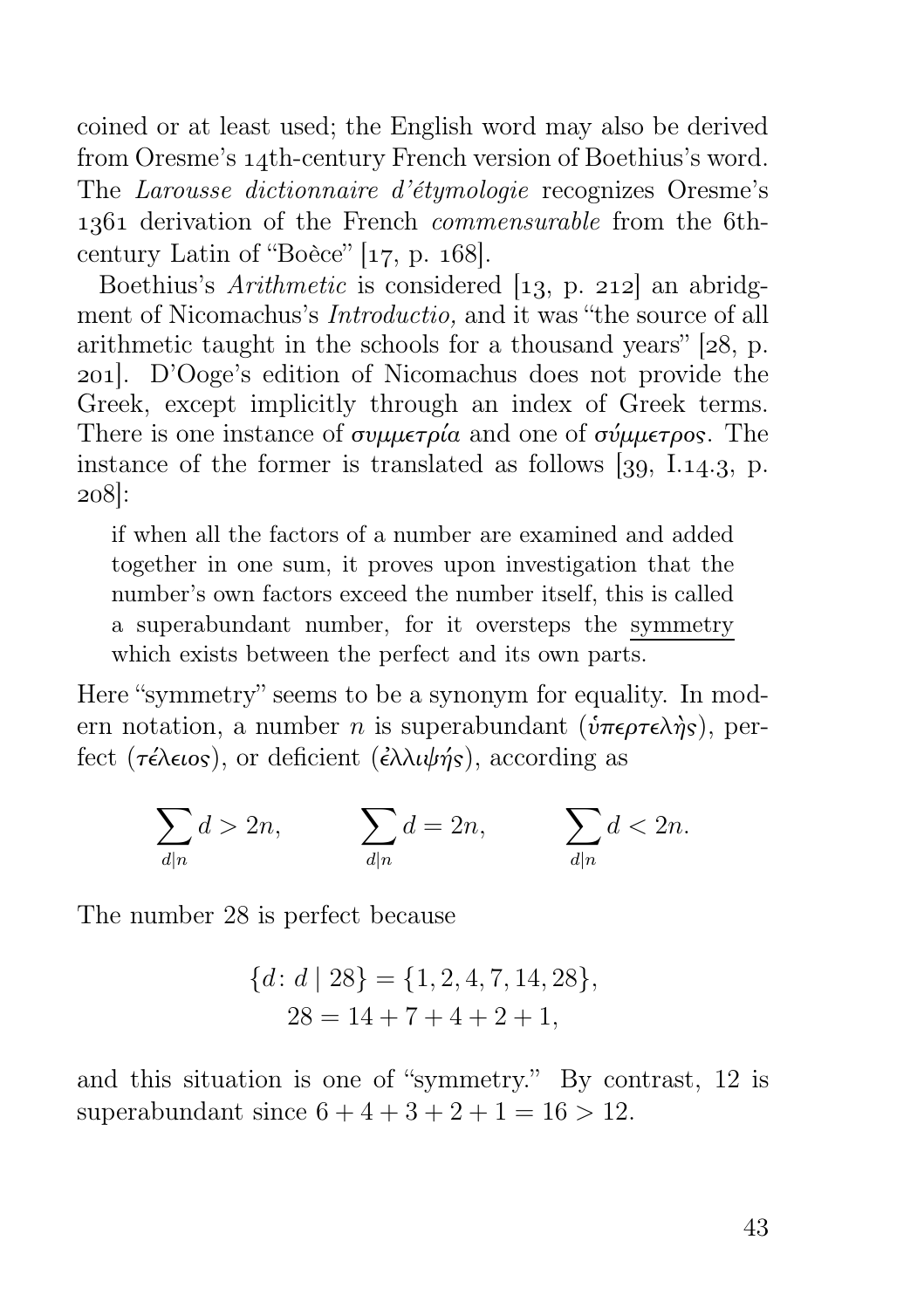The one indexed instance of σύμμετρος in Nicomachus [39, II.3.2, p. 232 could likewise be replaced with "equal." first Nicomachus sets up the general situation:

Every multiple will stand at the head of as many superparticular ratios corresponding in name with itself as it itself chances to be removed from unity, and no more nor less under any circumstances.

What this means is that, for any number  $k$ , if for some  $n$ we take the *n*th power  $k^n$ , starting from there we obtain a continued proportion

$$
k^{n}: k^{n-1}\ell : k^{n-2}\ell^{2} : \cdots : k\ell^{n-1} : \ell^{n},
$$

where  $\ell = k+1$ . In the proportion, there are *n* terms after the first, and the ratio of each of these terms to the preceding is that of  $\ell$  to  $k$ ; this ratio is superparticular because the excess of  $\ell$  over k (namely unity) is a part of k (that is, it measures  $k$ ). The way *n* appears in two senses is apparently considered "symmetric." Nicomachus himself explains with an example, and here, apparently, the adjective  $\sigma \dot{\psi} \mu \nu \sigma \rho \rho \sigma$  is used:

The doubles, then, will produce sesquialters, the first one, the second two, the third three, the fourth four, the fifth five, the sixth six, and neither more nor less, but by every necessity when the superparticulars that are generated attain the proper number, that is, when their number agrees with the multiples that have generated them, at that point by a divine device, as it were, there is found the number which terminates them all because it naturally is not divisible by that factor whereby the progression of the superparticular ratios went on.

An illustration is provided as in Figure  $4.1$ , where each column shows a continued proportion as above.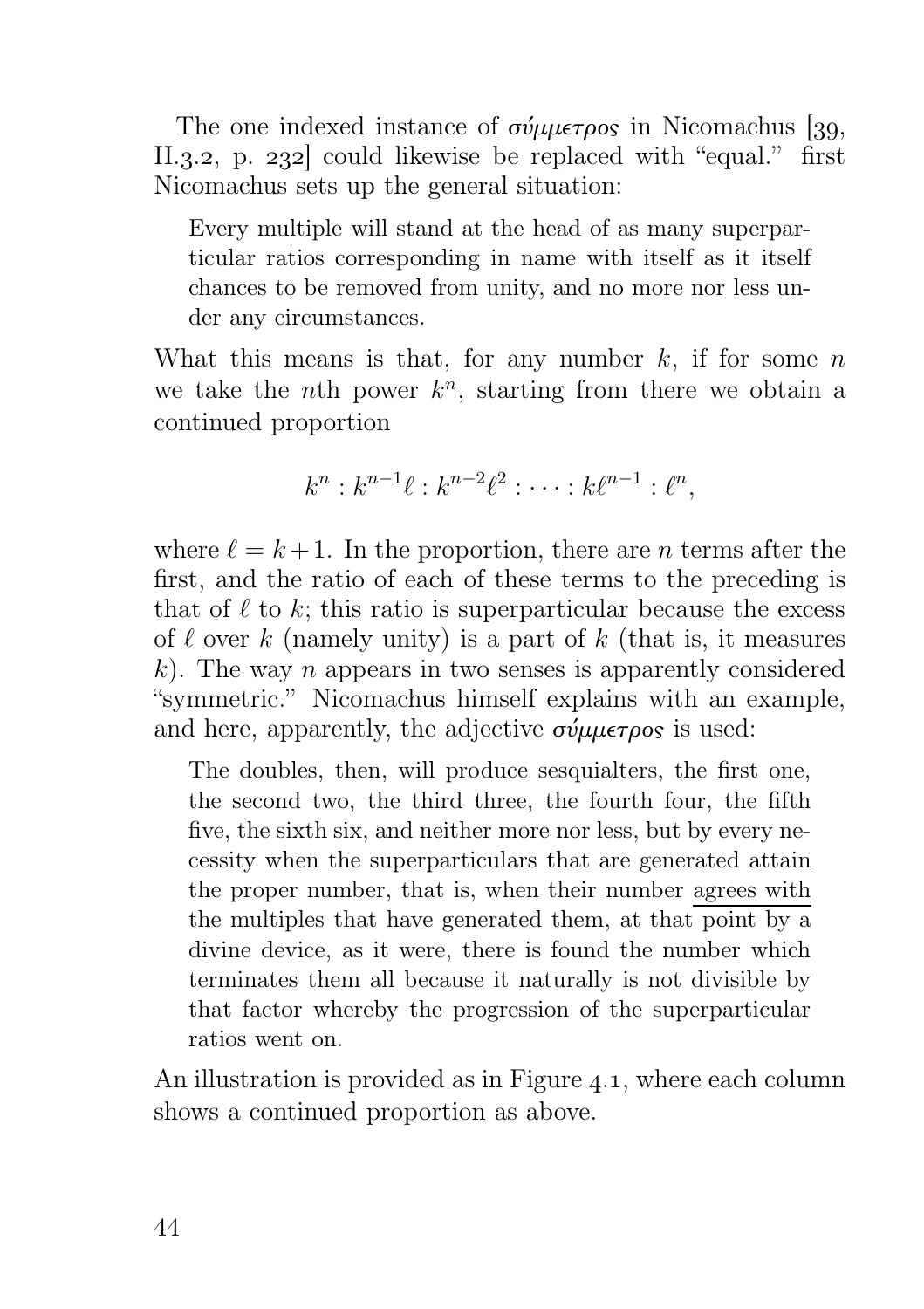| 1 | 2 | $\overline{4}$ |    |       | 8 16 32    | 64  |
|---|---|----------------|----|-------|------------|-----|
|   | 3 | 6.             |    | 12 24 | 48         | 96  |
|   |   | Q.             | 18 |       | 36 72 144  |     |
|   |   |                | 27 |       | 54 108 216 |     |
|   |   |                |    |       | 81 162 324 |     |
|   |   |                |    |       | 243 486    |     |
|   |   |                |    |       |            | 729 |

Figure 4.1: Superparticular ratios in Nicomachus

It does not appear that Nicomachus uses συμμετρία as a technical term.

#### 4.3 Boethius and Recorde

Boethius, however, in *De Institutione Arithmetica*  $[11, 1.18, p$ .  $39, 1.14$ , does use "commensurable" as a technical term for numbers that are *not* prime to one another. In his example, by applying what we know as the Euclidean Algorithm, he shows that VIIII and XXVIIII are prime to one another (*contra* se  $primos$ ; but XXI and VIIII have the common measure III, and therefore Boethius calls them commensurabiles.

Robert Recorde carried the usage of Boethius into English. He provides the oldest quotation for "commensurable" in the Oxford English Dictionary:

**1557** RECORDE Whetst. Bj, .20. and .36. be commensurable, seyng .4. is a common diuisor for theim bothe.

This from Recorde's Whetstone of Witte  $[47]$ , cited earlier as the origin of our sign of equality. The book is formally a dialogue between the Scholar and the Master. It starts with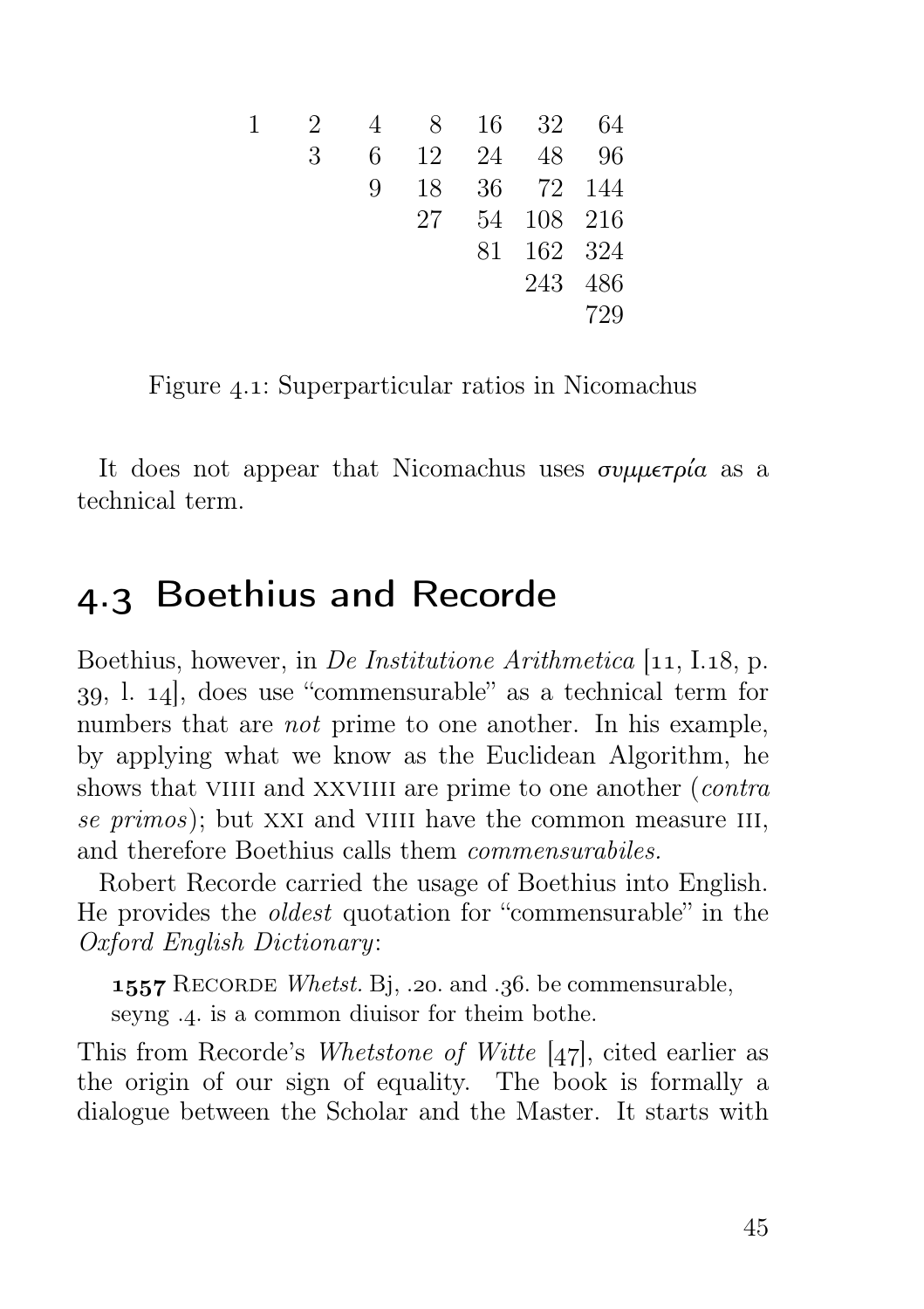an account of numbers that seems based on Euclid, though Recorde first mentions Euclid only to have the Scholar say,

Yet one thyng more *I* mult wmaunw of you, why Euclide, and the other learned men, refule to accompte fractions emongelt nomicrs.

The Master responds as follows, alluding to the definition of number quoted above from the Elements:

Bicaute all nomices we confifte of a multituve of unities : and euery proper fraction is leffe then an unitie, and therefore can not fractions eractly be  $cal$  realied nomivers : but maie  $\alpha$  called rative fra $\alpha$ ions of nomivers.

Presently the Master introduces the term commensurable to mean not relatively prime, that is, having a common measure other than unity; this is the meaning of Boethius. Billingsley will use the term differently, thirteen years later, to mean having any common measure at all, as noted above; however, the OED takes no note of the difference. Recorde writes as follows; the OED quotation is here.

 $\frac{1}{2}$ cholar . . .  $\frac{1}{2}$  whit taie you now of noters relative?

**Matter.** Some tymes their relation luth regara to their partes, namelp, wietier tiele. 2. that iee lo compared, have any common parte, that will diuice theim lothe. for it thei have to, then are thei called nombers commenfurable. As 12. and 21. The nombers commenfurable: for. 3. will diuive eche of theim.

 $E$ thewaies. 20. and. 36.  $\mathbf k$  commenfurable, lepng 4. is a commod diuitor for them lothe. But if thei have no tuche common diuitor, then are thei called incommensurable.  $\mathfrak{As}$  18 and 25. for 25 can bee divided by no nomice more than by.  $5.$  And.  $18.$  can not  $\alpha$  diuiced by it.

In like maner. 36. and. 49. are incommenfurable: for 49. lath no diuifor but.  $7.$  And  $7.$  can not diuite.  $36.$ 

 $\mathfrak{Sol}_0$ ar.  $\mathbb R$  pou meane tien, that incommen furable nombers, have no comriton nor proportion together?

<sup>&</sup>lt;sup>1</sup>My quotations extend from the verso of  $\mathfrak{A}$ .ii. to  $\mathfrak{B}$ .i. (which is the folio number cited in the *OED*).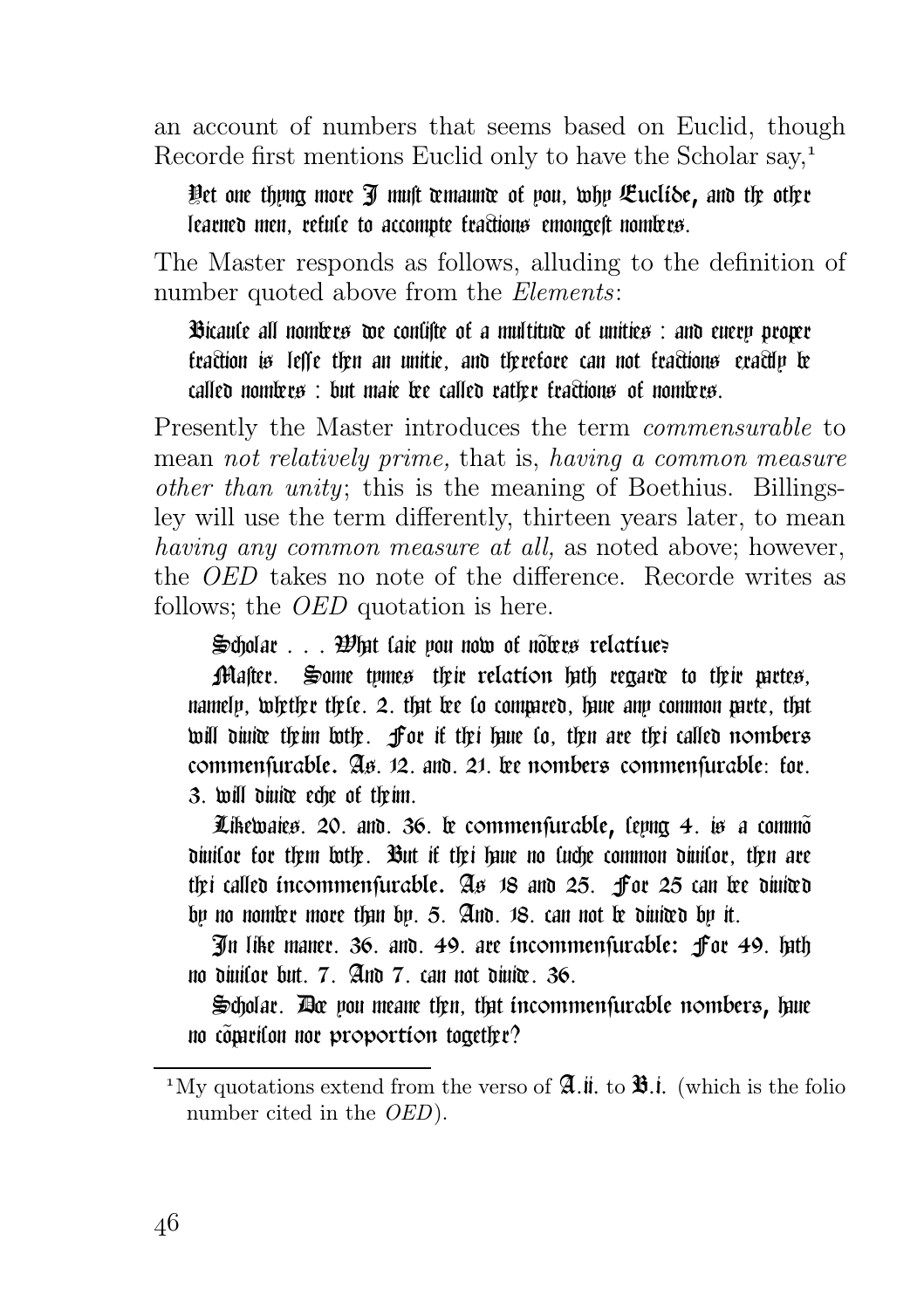Plafter. Daie, nothyng leffe. For any. 2. nomices maie hue comparifon et<sup>2</sup> proportion together, althugh the  $\mathfrak k$  incommensurable.  $\mathfrak A$ s. 3. and, 4. are incommenfurable, and pet are the in a proportion together: as thall ameare anon.

Thus a number prime to another still has a ratio to the other; or in Recorde's terms, incommensurable numbers are still in proportion. One might here want to guard against the confusion that might have been seen in De Lineis Insecabilibus above: just because any two numbers are in proportion, it does not follow that they are in the same proportion as any other two numbers!

It might be convenient to have, as Recorde does, a single term for a pair of numbers that are not prime to one another; but it would seem that "commensurable" has not been used as such a term, at least not since Billingsley's rendition of Euclid.

#### . Plato

In the Liddell–Scott Lexicon, the word συμμετρία is given two general meanings:

commensurability, opp. ἀσυμμετρία . . . II. symmetry, due proportion, one of the characteristics of beauty and goodness . . .

We have considered the first meaning. The second seems not to be specifically mathematical. A key citation is to Plato's Philebus  $|45, 64D-65A|$ :

SOCRATES. And it is quite easy to see the cause  $(a\tilde{i}\tau\tilde{i}a)$ which makes any mixture  $(\mu \tilde{\zeta}_{\mathfrak{s}} s)$  whatsoever either of the

The original shows an obscure symbol here. It does not seem to be an ampersand, but could be the "Tironian et."

The word also means "sexual intercourse."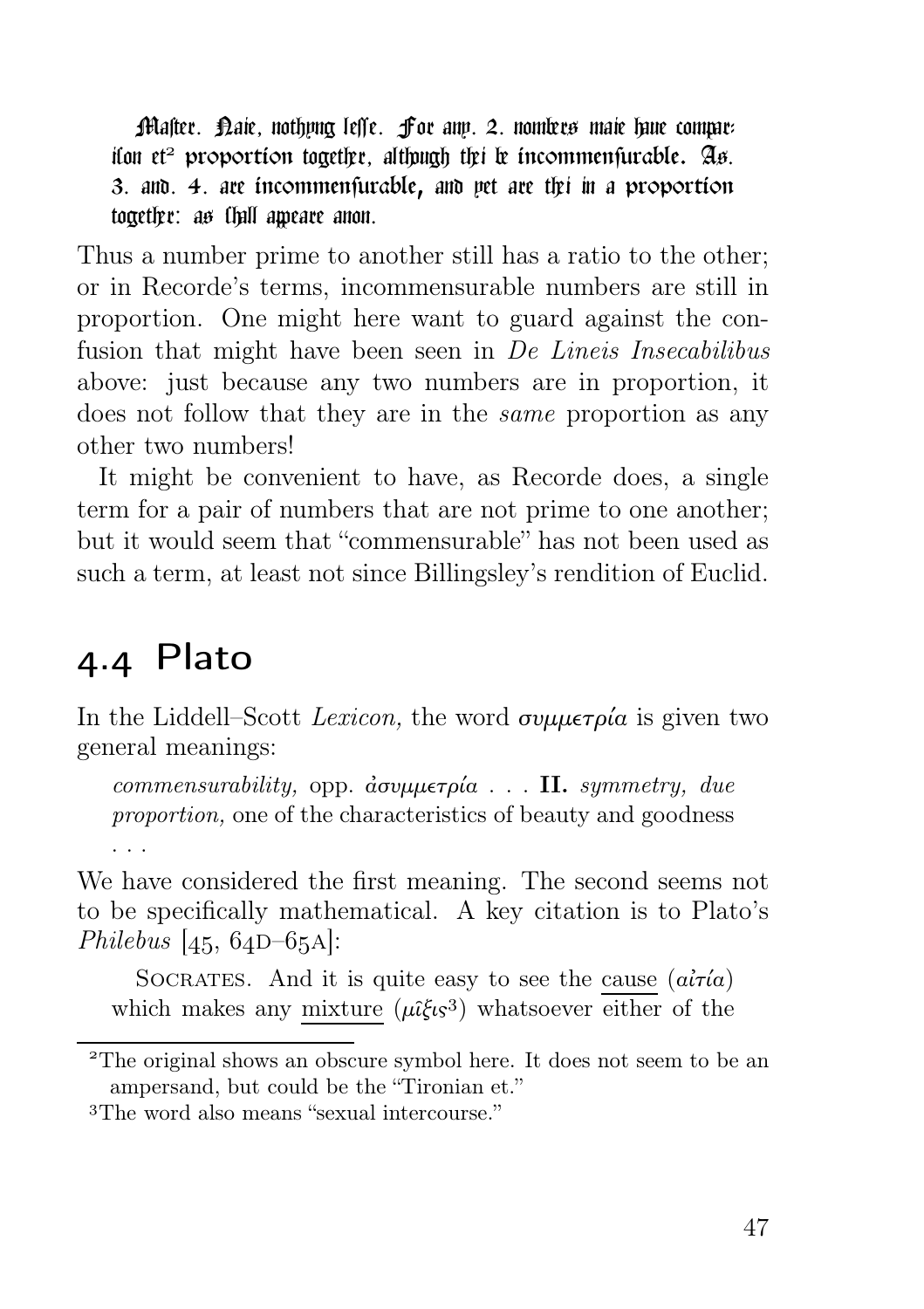highest value or none at all.

PROTARCHUS. What do you mean?

Soc. Why, everybody knows that.

Pro. Knows what?

Soc. That any compound  $(σύγκρασις)$ , however made, which lacks measure and proportion ( $\mu \epsilon \tau \rho \sigma \nu \kappa \alpha \iota \tau \eta \sigma \sigma \nu \mu$ μέτρου φύσεως μὴ τυχοῦσα), must necessarily destroy its components, and first of all itself; for it is in truth no compound (κρ $\hat{\alpha}$ σις), but an uncompounded jumble (άκρα- $\overline{\tau \circ s^5}$  συμπεφορημένη), and is always a misfortune to those who possess it.

Pro. Perfectly true.

Soc. So now the power of the good has taken refuge in the nature of the beautiful; for measure and proportion  $(\mu \epsilon$ τριότης καὶ συμμετρία) are everywhere identified with beauty and virtue.

Pro. Certainly.

Soc. We said that truth also was mingled with them in the compound.

Pro. Certainly.

Soc. Then if we cannot catch the good with the aid of one idea, let us run it down with three—beauty, proportion, and truth, and let us say that these, considered as one, may more properly than all other components of the mixture be regarded as the cause, and that through the goodness of these the mixture itself has been made good.

Pro. Quite right.

Thus Fowler in the Loeb edition translates  $\sigma \nu \mu \mu \epsilon \tau \rho \alpha$  as "proportion." Jowett uses "symmetry"  $[43, pp. 637-8]$ 

More literally, I think, "which does not happen to have measure and a commensurate nature."

Literally "unmixed," hence also "pure, perfect."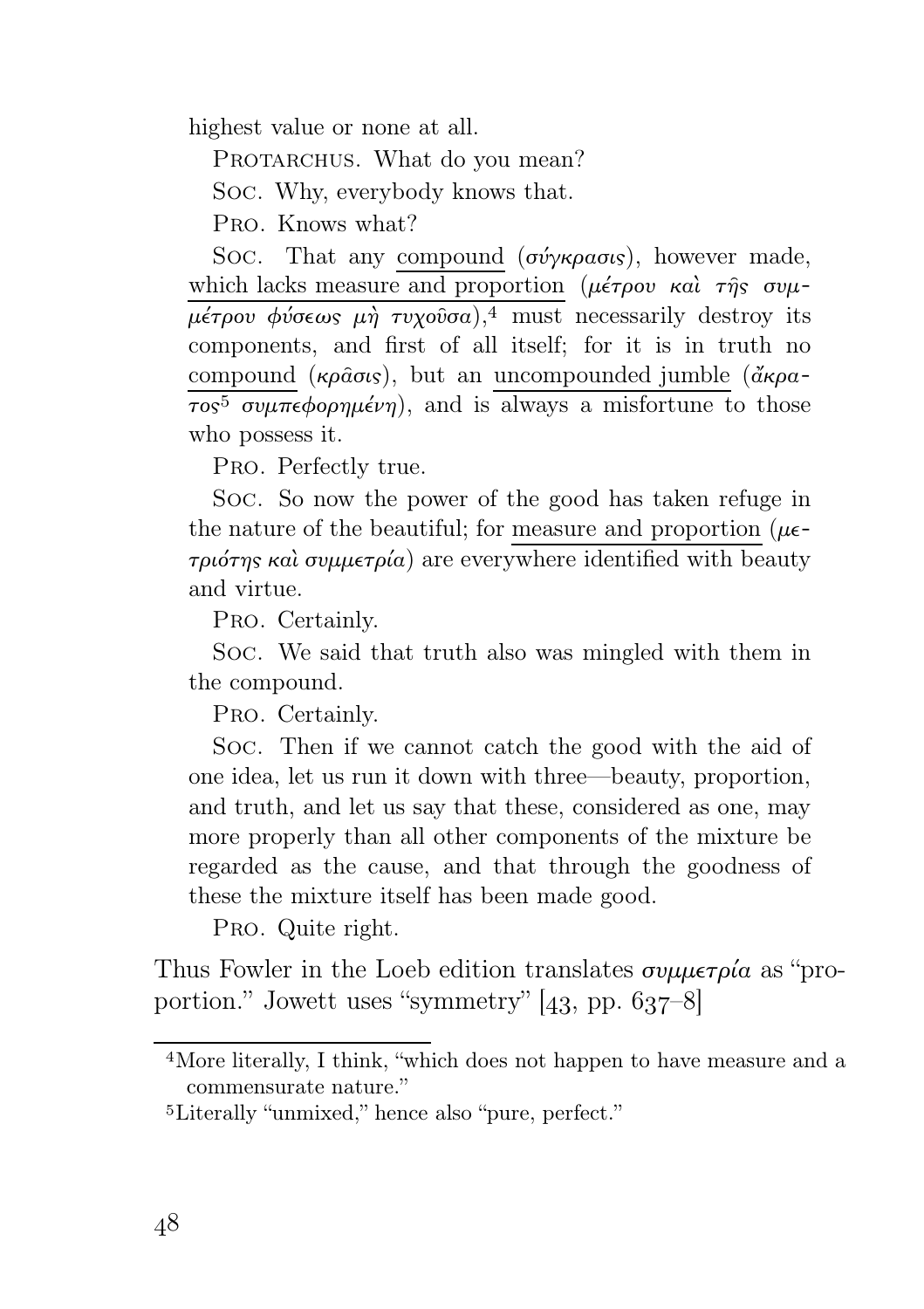Is there any connection to mathematics here? Presumably Plato knows the technical meaning of  $\sigma \nu \mu \nu \epsilon \tau \rho \nu \alpha$  as commensurability. Thus the words that he puts in the mouth of Socrates suggest an architectural theory whereby the sides of rectangles used in beautiful buildings ought to be in the ratios of small whole numbers, just as musical harmonies are played on strings whose lengths are in such ratios (assuming uniform density and tension).

It has been argued in modern times that the Greeks in fact used a different design principle, based on what we call the golden ratio, but Euclid calls extreme and mean ratio  $(\tilde{\alpha}\kappa\rho o_s)$ καὶ μέσος λόγος) in Book VI of the *Elements*: two magnitudes A and B are in this ratio, A being the greater, if they satisfy the proportion

$$
(4.1) \qquad \qquad A + B : A :: A : B,
$$

where the one extreme,  $A + B$ , is the sum of the other extreme,  $B$ , and the mean,  $A$ . In this case,  $A$  and  $B$  are incommensurable. One proof of this theorem is that the Euclidean algorithm, applied to  $A$  and  $B$ , does not terminate, since by "separation" of the ratios in  $(4.1)$  as in Book v of the *Elements*,

$$
B:A::A-B:B.
$$

Knorr argues  $[29, ch. II]$  that the first discovered instance of incommensurability was that of the diagonal and side of a square; even to define the extreme and mean ratio takes too much mathematical sophistication. However, using the theory of incommensurability alluded to in Plato's dialogue the Theaetetus  $[42, 147D-E, p. 25]$ , Theodorus could well have derived the incommensurability of two magnitudes in extreme and mean ratio—in our terms, the ratio of  $\sqrt{5}+1$  to 2—from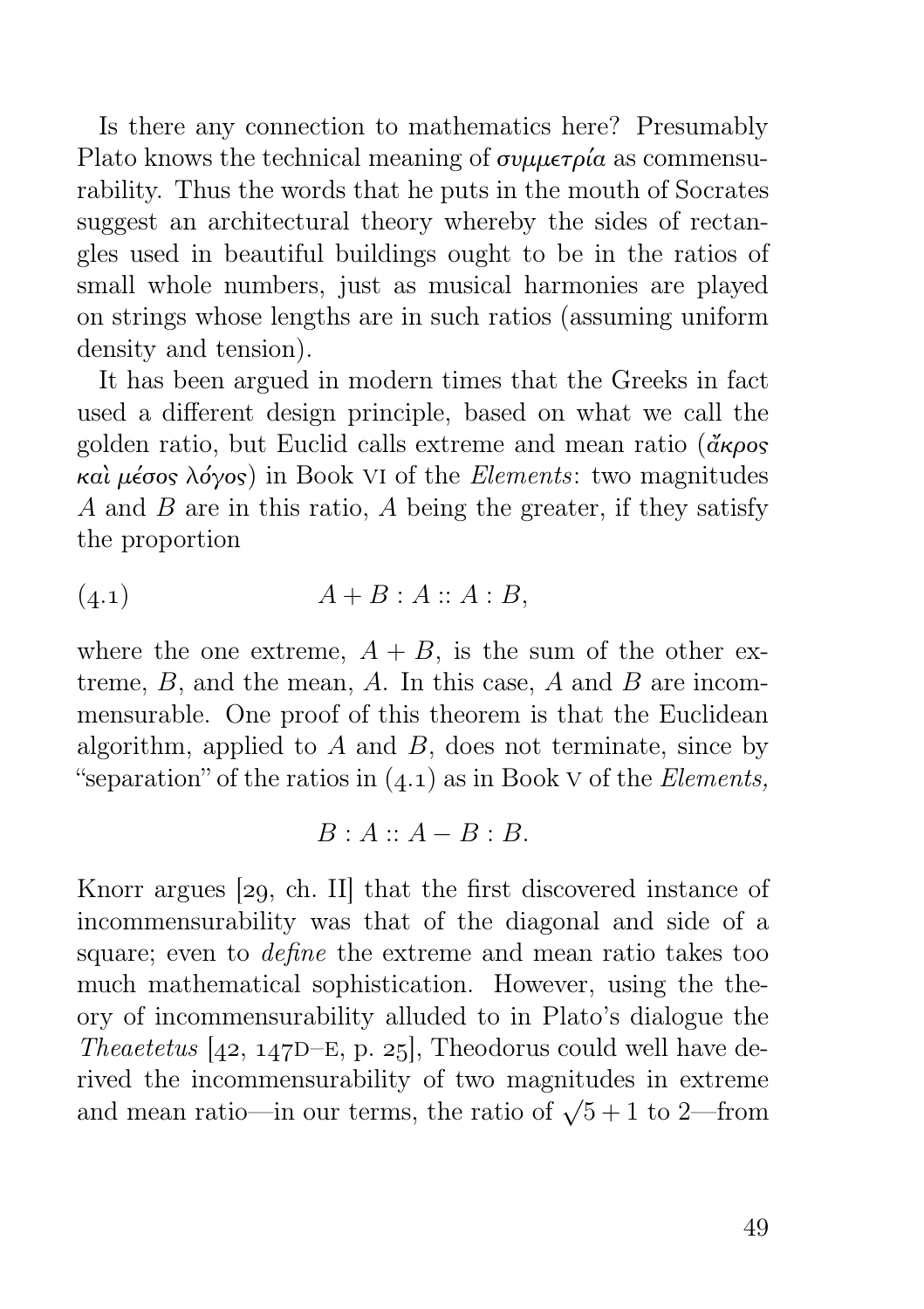that of the legs of the right triangle with sides that are, in our terms, 2,  $\sqrt{5}$ , and 3 [29, ch. VI]. In particular, Plato would likely have known that the extreme and mean ratio is, in our terms, "irrational." He might then have questioned its use in architecture, if it had been in use.

In any case, since we have seen that  $\sigma \nu \mu \varepsilon \tau \rho' \alpha$  may be translated as "proportion," let us note that the word for a mathematical proportion is, for Euclid at least (as in Book v of the Elements),  $\dot{a}v_{\alpha} \lambda_{\alpha} \dot{v}_{\alpha}$ , while to be proportional is to be ἀνάλογος, that is, "according to a [common] ratio." In particular, a proportion such as  $(4.1)$  is not an *equation* of ratios, but a "sameness" or identification of ratios. Knorr (for example) overlooks the distinction when he writes  $[29, p. 15]$ ,

(c) A 'ratio'  $(\lambda \phi \gamma \circ s)$  is a comparison of homogeneous quantities (i.e., numbers or magnitudes) in respect of size. A 'proportion'  $(\frac{\partial \nu a}{\partial y \partial x})$  is an equality of two ratios. Four magnitudes are 'in proportion'  $(\partial \nu \partial \rho)$  when the first and second have the same ratio to each other that the third and fourth have to each other . . .

We observed earlier that Euclid's equality is congruence, which can be detected by superposition. Equality is a possible property of two magnitudes. The presence of a proportion among four magnitudes is more subtle to detect. The magnitudes have ratios in pairs, but these ratios themselves are not magnitudes, and they cannot be placed alongside or atop one another. One does have such results as Proposition of Book v of the Elements:

Τὰ πρὸς τὸ αὐτὸ τὸν αὐτὸν ἔχοντα λόγον ἴσα ἀλλήλοις ἐστιν· καὶ πρὸς ἃ τὸ αὐτὸ τὸν αὐτὸν ἔχει λόγον, ἐκεῖνα ἴσα ἐστίν.

Those having to the same the same ratio are equal to one another; also, those to which the same has the same ratio, they are equal: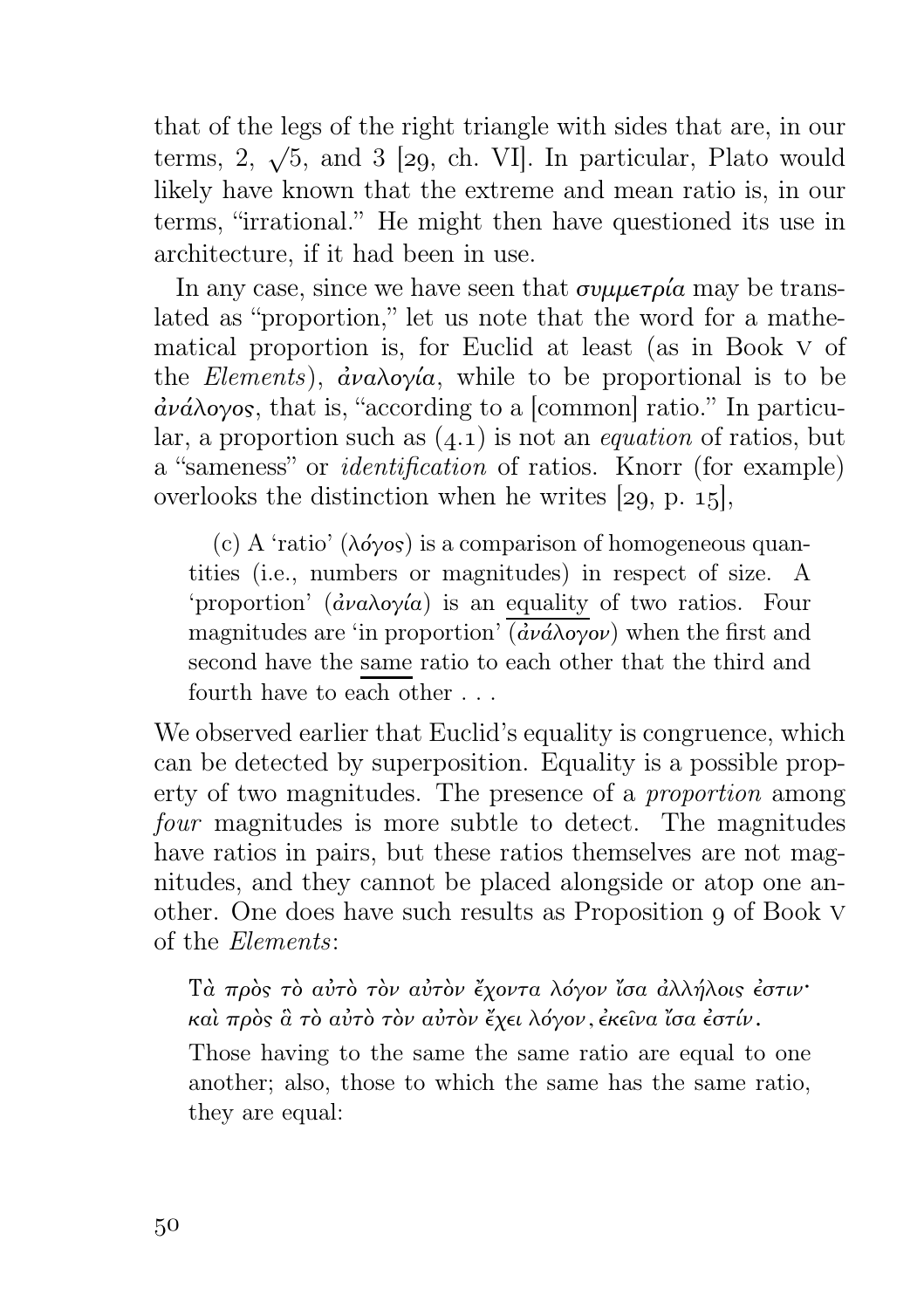$$
A: C :: B: C \implies A = B,
$$
  

$$
C: A :: C: B \implies A = B.
$$

This can be used to establish the equality of figures, such as pyramids, that are not congruent to one another, even part by part.

It is valuable to recognize the distinction between equality and sameness, if only because it can help prevent an error in interpreting Euclid's vague definition of proportions of numbers in Book vii of the Elements. The error has led modern mathematicians to think that the definition leads *Euclid* to error. The modern error is to think that, according to Euclid, we can establish a proportion

$$
(4.2) \t\t A:B::C:D
$$

of numbers simply by observing that for some numbers E and F and multipliers k and  $\ell$ ,

$$
A = kE, \qquad B = \ell E, \qquad C = kF, \qquad D = \ell F.
$$

Here the pair  $(k, \ell)$  is not uniquely determined by the "ratio" (whatever that means) of  $A$  to  $B$  or of  $C$  to  $D$ . Since we are trying to establish sameness of those two ratios, and sameness obviously has the property that we call transitivity, while the proposed test for proportionality does not by itself establish transitivity, the test must not be Euclid's. We must first require  $E$  to be the *greatest* common measure of  $A$  and  $B$ ; and F, of C and D. In other words, the proportion  $(4.2)$  means the Euclidean algorithm has the same steps, whether applied to  $A$  and  $B$  or  $C$  and  $D$ . I spell this out in another essay (in preparation).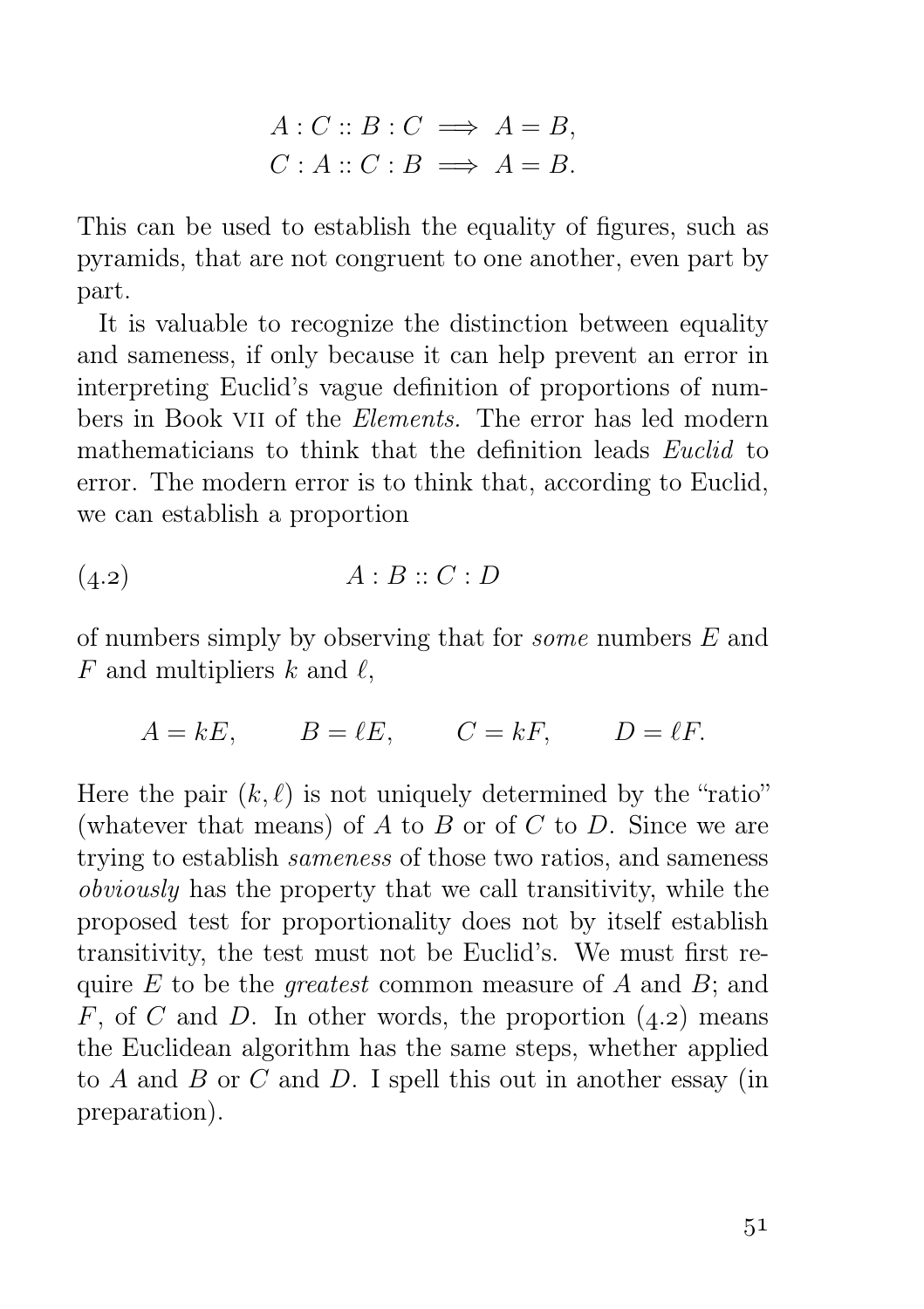#### 4.5 Aristotle

In the *Metaphysics* [5, XIII.III.10,  $1078^{\circ}35$ ], Aristotle makes a general statement about  $\sigma\nu\mu\sigma\rho\alpha$  that is more or less in agreement with Plato's Philebus:

τοῦ δὲ καλοῦ μέγιστα εἴδη τάξις καὶ συμμετρία καὶ τὸ ὡρισμένον, ἃ μάλιστα δεικνύουσιν αἱ μαθηματικαὶ ἐπιστῆμαι.

The main species of beauty are orderly arrangement, proportion, and definiteness; and these are especially manifested by the mathematical sciences.

It is not clear here whether mathematics is symmetric, or only concerns symmetrical (and orderly, well-defined) things. Aristotle's comment is preceeded by:

And since goodness is distinct from beauty (for it is always in actions that goodness is present, whereas beauty is also in immovable things), they are in error who assert that the mathematical sciences tell us nothing about beauty or goodness . . .

The passage does not suggest what symmetry is. Earlier in the *Metaphysics* [6, IV.II.18,  $1004^b11$ ], Aristotle says:

ἐπεὶ ὥσπερ ἔστι καὶ ἀριθμοῦ ᾕ ἀριθμὸς ἴδια πάθη, οἵον περιττότης ἀρτιότης, συμμετρία ἰσότης, ὑπεροχὴ ἔλλειψις, καὶ ταῦτα καὶ καθ´ αὑτοὺς καὶ πρὸς ἀλλήλους ὑπάρχει τοῖς ἀριθμοῖς . . . οὕτω καὶ τῷ ὄντι ᾗ ὂν ἔστι τινὰ ἴδια, καὶ ταῦτ' ἐστὶ περὶ ὧν τοῦ φιλοσόφου ἐπισκέψασθαι τὸ ἀληθές.

For just as number *qua* number has its peculiar modifications, e.g. oddness and evenness, commensurability and equality, excess and defect, and these things are inherent in numbers both considered independently and in relation to other numbers . . . so Being qua Being has certain peculiar modifications, and it is about these that it is the philosopher's function to discover the truth.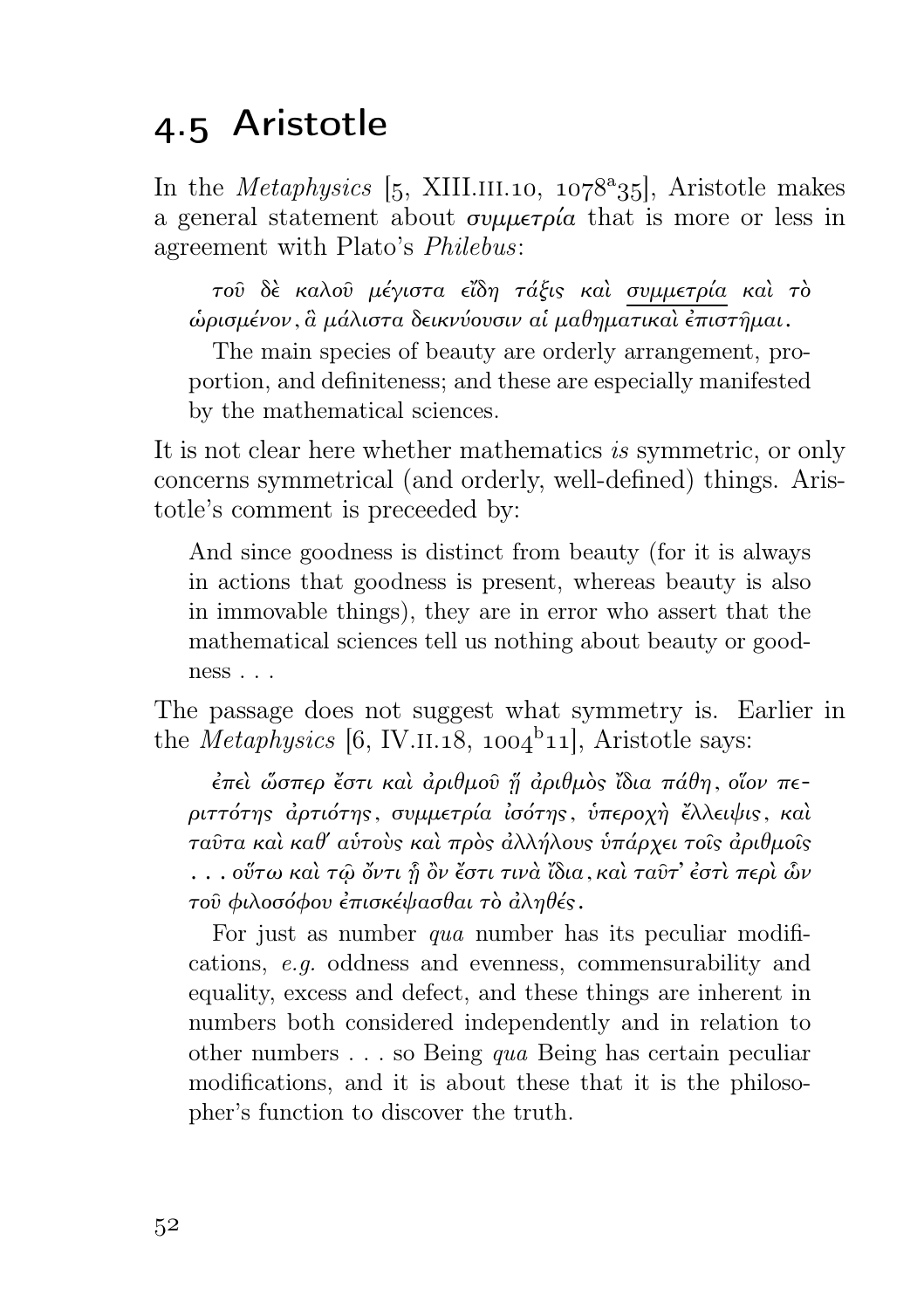Thus properties of numbers are given as examples, and they come in correlative pairs:

| περιττότης ἀρτιότης                |                   | oddness evenness |
|------------------------------------|-------------------|------------------|
| συμμετρία ἰσότης                   | symmetry equality |                  |
| <i>ύπεροχὴ <sup>2</sup>λλειψις</i> | excess defect     |                  |

Every number is even or odd, but not both. Excess and defect could be a number's superabundance and deficiency of factors, as discussed by Nicomachus. This leaves out perfection, unless this is implied by equality; but in that case, what is symmetry? Possibly for Aristotle every *pair* of numbers is either equal or, if not equal, then at least symmetric in the sense of having a common measure (be this unity or a number of units).

Aristotle does recognize the possibility of "asymmetric" or incommensurable pairs of mathematical objects  $[5, X1.III.7]$  $(1061<sup>a</sup>28)$ :

And just as the mathematician makes a study of abstractions (for in his investigations he first abstracts everything that is sensible, such as weight and lightness, hardness and its contrary, and also heat and cold and all other sensible contrarieties, leaving only quantity and continuity—sometimes in one, sometimes in two and sometimes in three dimensions and their affections qua quantitative and continuous, and does not study them with respect to any other thing; and in some cases investigates the relative positions of things and the properties of these, and in others their commensurability or incommensurability  $[\tau \dot{\alpha} s \sigma \nu \mu \nu \epsilon \tau \rho \dot{\alpha} s \kappa \dot{\alpha} \dot{\alpha} \sigma \nu \mu \nu \epsilon \tau \rho \dot{\alpha} s]$ , and in others their ratios; yet nevertheless we hold that there is one and the same science of all these things, viz. geometry), so it is the same with regard to Being.

Symmetry or commensurability in a more practical context arises in the *Nichomachean Ethics* [8, V.5,  $1133^{b}16$ , pp.  $100 1$ :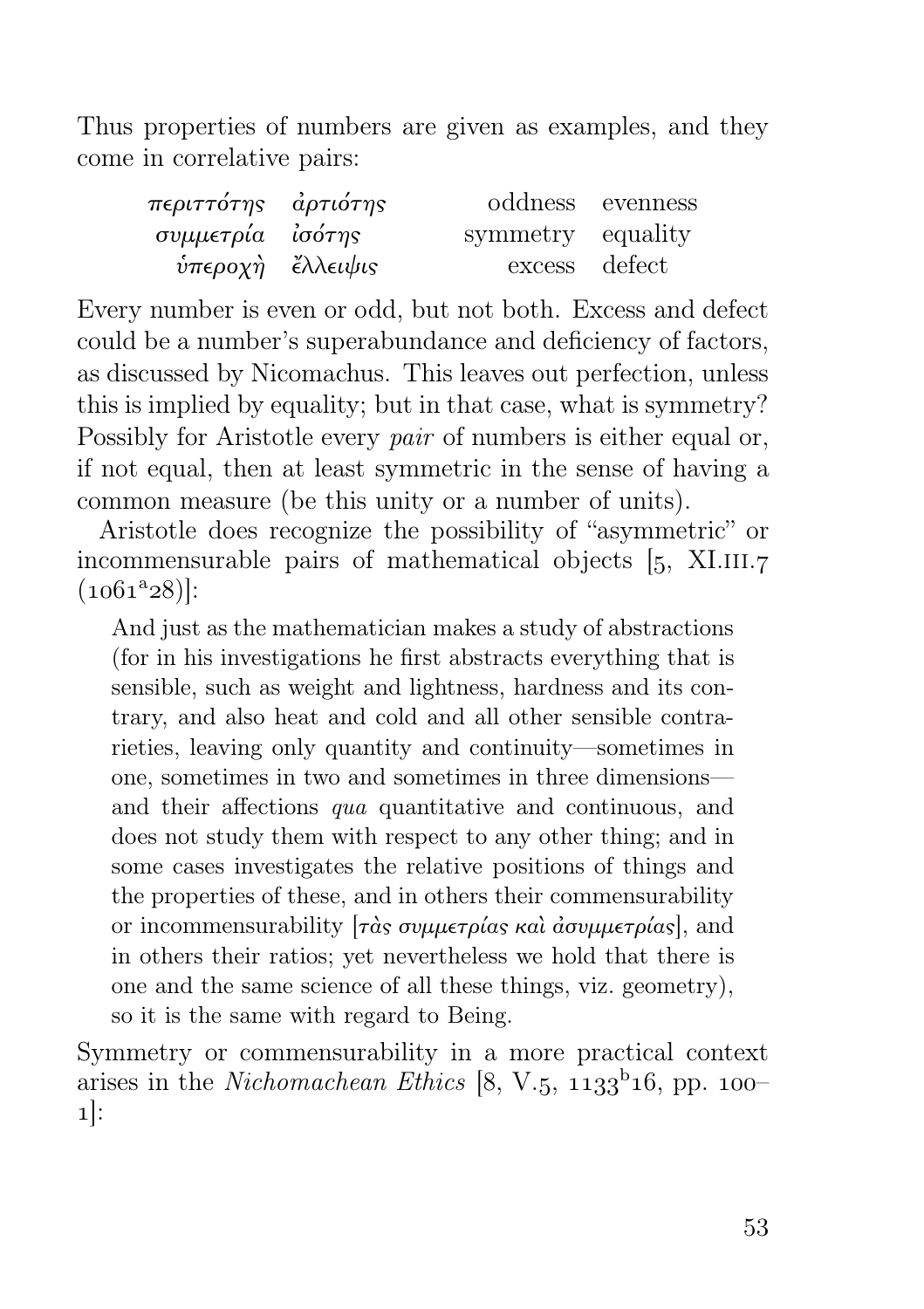τὸ δὴ νόμισμα ὥσπερ μέτρον σύμμετρα ποιῆσαν ἰσάζει· οὔτε γὰρ ἂν μὴ οὔσης ἀλλαγῆς κοινωνία ἦν, οὔτ' ἀλλαγὴ ἰσότητος μὴ οὔσης, οὔτ' ἰσότης μὴ οὔσης συμμετρίας. τῇ μὲν οὖν ἀληθείᾳ ἀδύνατον τὰ τοσοῦτον διαφέροντα σύμμετρα γενέσθαι, πρὸς δὲ τὴν χρείαν ἐνδέχεται ἱκανῶς. ἒν δή τι δεῖ εἶναι, τοῦτο δ' ἐξ ὑποθέσεως· διὸ νόμισμα καλεῖται· τοῦτο γὰρ τάντα ποιεῖ σύμμετρα· μετρεῖται γὰρ πάντα νομίσματι.

Crisp translates thus  $[g, p, q_1]$ :

So money makes things commensurable as a measure does, and equates them; for without exchange there would be no association between people, without equality no exchange, and without commensurability no equality. It is impossible that things differing to such a degree should become truly commensurable, but in relation to demand they can become commensurable enough. So there must be some one standard, and it must be on an agreed basis—which is why money is called nomisma. Money makes all things commensurable, since everything is measured by money.

The earlier Ross translation  $[3, p. 1101-2]$  of the first part is,

Money, then, acting as a measure, makes goods commensurate and equates them; for neither would there have been association if there were not exchange, nor exchange if there were not equality, nor equality if there were not commensurability.

The following might be more literal:

Money equalizes, as measure makes commensurable. For, there being no exchange, there would be no association;—no exchange, there being no equality; no equality, there being no commensurability.

In particular, it seems to me that "measure" can be understood as the subject of "make commensurable," while "money" is only the subject of "equalize." Evidently equating or equalizing is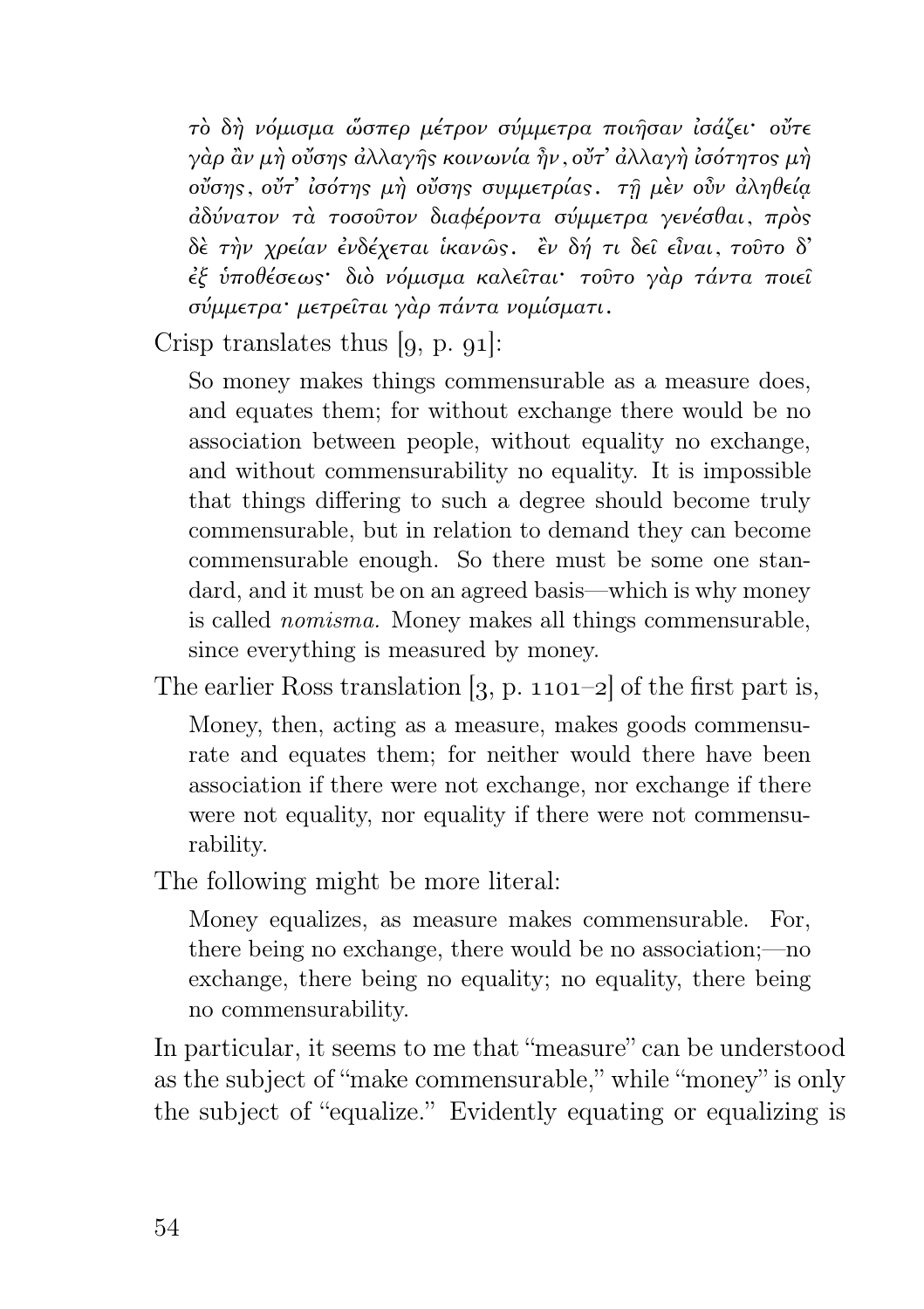not making things the same. One might translate the verb ἰσαζω here also as "balance." Money makes it possible to balance dissimilar goods, though as Aristotle says, the balance is never perfect.

Symmetry in the sense of balance is mentioned in the Physics  $[4, VIII.III, 246^b3]$ :

ἔτι δὲ καί φαμεν ἁπάσας εἶναι τὰς ἀρετὰς ἐν τῷ πρός τι πὼς ἔχειν. τὰς μὲν γὰρ τοῦ σώματος, οἷον ὑγίειαν καὶ εὐεξίαν, ἐν κράσει καὶ συμμετρίᾳ θερμῶν καὶ ψυχρῶν τίθεμεν, ἢ αὐτῶν πρὸς αὑτὰ τῶν ἐντὸς ἢ πρὸς τὸ περιέχον.

Apostle  $[7, pp. 139-40]$  renders this:

Further, we also speak of virtues as coming under things which are such that they are somehow related to something. For we take the virtues of the body, such as health and good physical condition, to be mixtures and right proportions of hot and cold, in relation either to one another or to the surroundings.

Apostol's "right proportion"—what I would understand as balance—is just Aristotle's συμμετρία.

If a holy temple or a human face exhibits what we call bilateral symmetry, it is balanced. This would seem to be the connection between the ancient symmetria and modern mathematical symmetry. The connection is tenuous, as we should expect, since there can be no strict rule, no practical formula, for determining unambiguously what beautiful or balanced or symmetrical in life.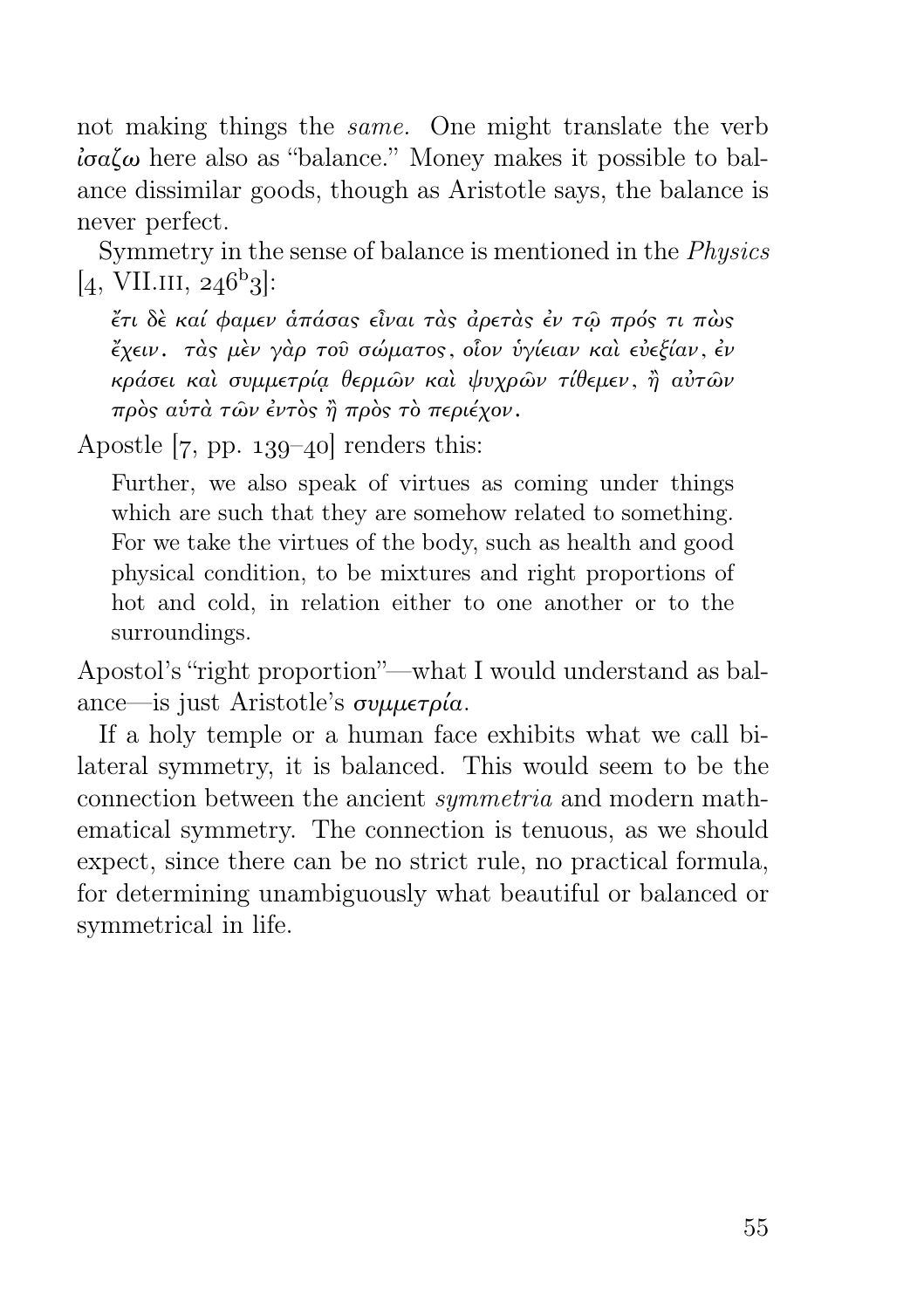### Bibliography

- [1] Aristotle. Aristoteles Graece, volume 2. Georg Reimer, Berlin,  $1831$ . Edited by Immanuel Bekker.
- [2] Aristotle. De Lineis Insecabilibus, volume 2 of The Works of Aristotle Translated into English. Clarendon Press, Oxford, 1908. Translated and with notes by Harold H. Joachim. Series editors J. A. Smith and W. D. Ross. Facsimile from archive.org, March 20, 2016.
- [3] Aristotle. Ethica Nicomachea. In The Basic Works of Aristotle, pages  $927-1112$ . Random House, New York, 1941. Translated by W. D. Ross.
- [4] Aristotle. *Physica.* Oxford Classical Texts. Oxford, 1950. Edited by W. D. Ross. Reprinted with corrections  $1982$ .
- [] Aristotle. Aristotle XVIII. Metaphysics, Books X–XIV, Oeconomica, Magna Moralia. Number 287 in Loeb Classical Library. Harvard University Press and William Heinemann Ltd., Cambridge, Massachusetts, and London, 1977. With English translations by Hugh Tredennick (Metaphysics) and G. Cyril Armstrong (Oeconomica and  $Magna$  Moralia). First printed 1935.
- [6] Aristotle. Aristotle XVII. The Metaphysics I. Books I–IX. Number 271 in Loeb Classical Library. Harvard University Press and William Heinemann Ltd., Cambridge, Massachusetts, and London, . With an English translation by Hugh Tredennick. First printed 1933.
- [] Aristotle. Aristotle's Physics. The Peripatetic Press, Grinnell, Iowa, . Translated with Commentaries and Glossary by Hippocrates G. Apostle.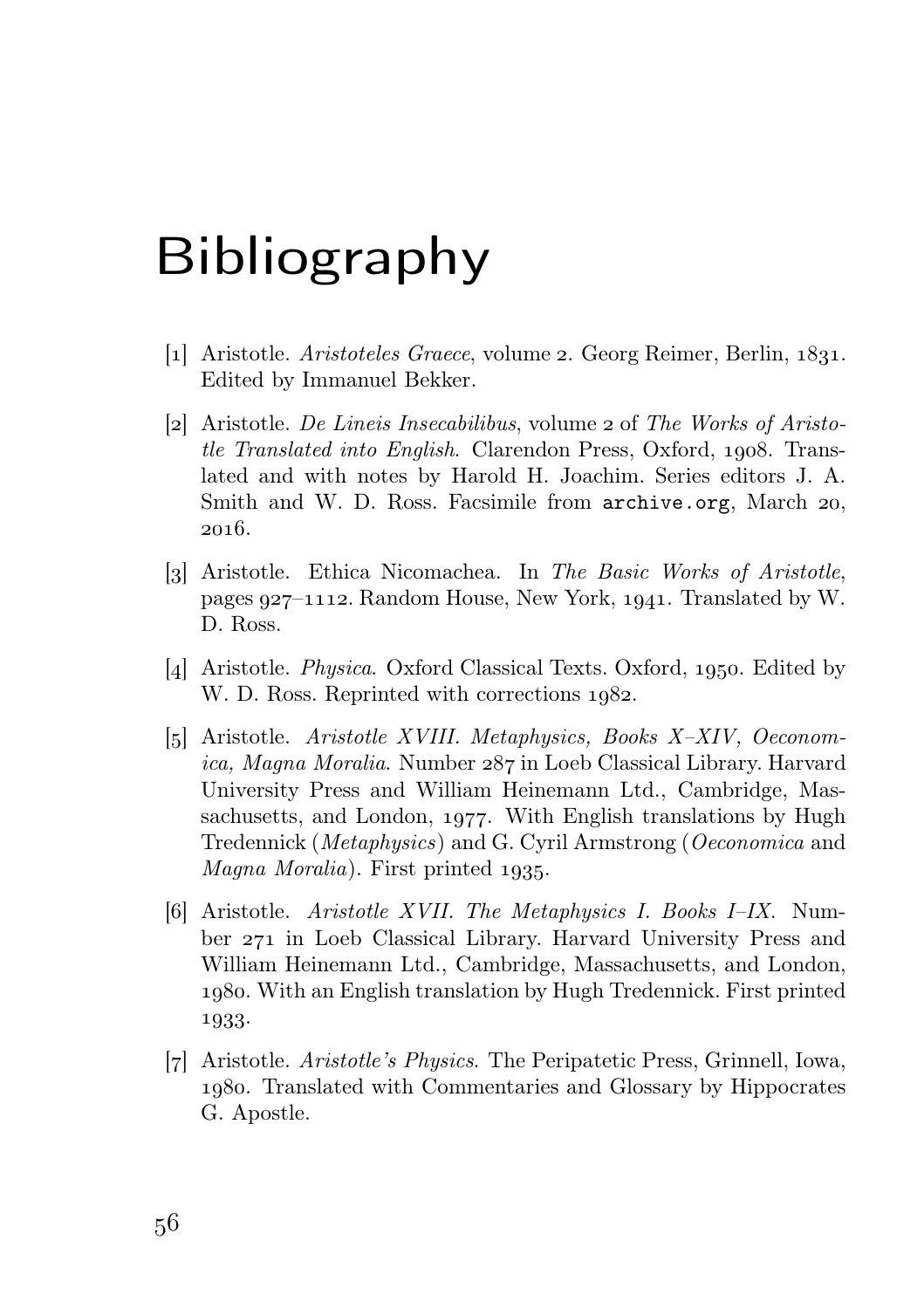- [8] Aristotle. Nikomakhos'a Etik, volume on of Klasik Metinler [Classic Texts. Ayraç, Ankara, 1997. Facsimile of the  $1890$  Greek text of I. Bywater with Turkish translation by Saffet Babür.
- [9] Aristotle. *Nichomachean Ethics*. Cambridge Texts in the History of Philosophy. Cambridge University Press, 2000. Translated and edited by Roger Crisp. 18th printing 2014.
- [] M. A. Armstrong. Groups and Symmetry. Springer Sci $ence + Business Media$ , New York,  $1088$ .
- [11] Anicius Manlius Severinus Boethius. De Institutione Arithmetica. De Institutione Musica. Teubner, Leipzig, 1867. E libris manu scriptis edidit Godofredus Friedlein.
- [12] Edwin G. Boring. Intelligence as the tests test it. New Republic, 36:35-37, 1923. Accessed from https://brocku.ca/MeadProject/ sup/Boring\_1923.html on April 12, 2016.
- [13] Carl B. Boyer. A History of Mathematics. John Wiley & Sons, New York,  $1968$ .
- [] Georg Cantor. Contributions to the Founding of the Theory of *Transfinite numbers.* Cosimo Classics, New York, 2007. Translation with introduction and notes by Philip E. B. Jourdain of Cantor's and papers "Beiträge zur Begründung der transfiniten Mengenlehre." Originally published 1915.
- [] Pierre Chantraine. Dictionnaire étymologique de la langue grecque. Histoire des mots. Klincksieck, Paris,  $1968-1980$ . In four volumes.
- [] John Dee. Mathematicall preface. In The Elements of Geometrie of the most auncient Philosopher Euclid of Megara [18]. Facsimile in pdf format.
- [17] Jean Dubois, Henri Mitterand, and Albert Dauzat. *Dictionnaire*  $d'\'etymologie$ . Larousse, Paris, 2001. First edition 1964.
- [18] Euclid. The Elements of Geometrie of the most auncient Philosopher Euclid of Megara. Faithfully (now first) translated in the Englishe toung, by H. Billingsley, Citizen of London. Iohn Daye, London, . Facsimile in pdf format.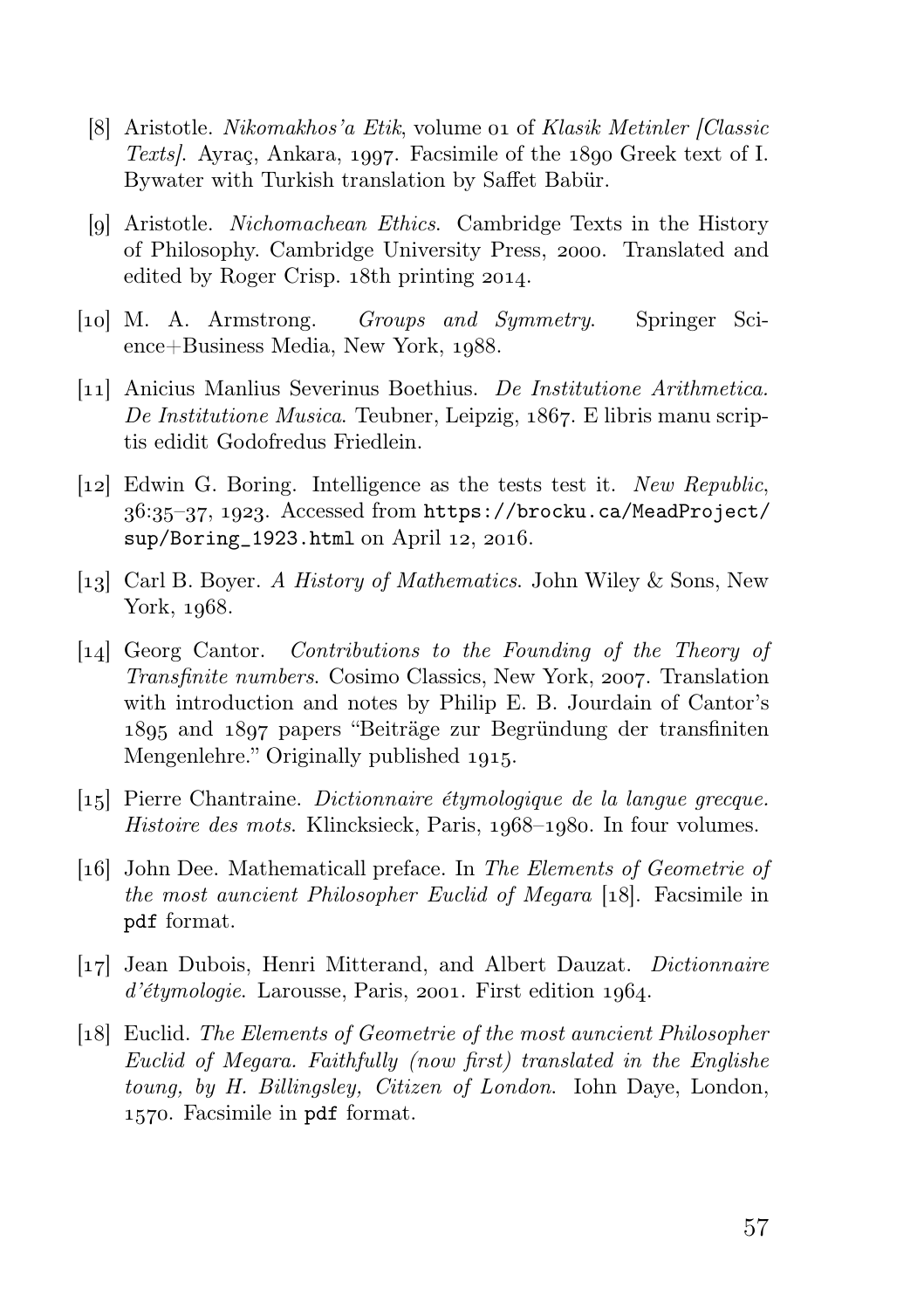- [19] Euclid. *Euclidis Elementa*, volume I of *Euclidis Opera Omnia*. Teubner, Leipzig, 1883. Edited with Latin interpretation by I. L. Heiberg. Books I–IV.
- [20] Euclid. *Euclidis Elementa*, volume II of *Euclidis Opera Omnia*. Teubner, Leipzig,  $1884$ . Edited with Latin interpretation by I. L. Heiberg. Books V–IX.
- [21] Euclid. Euclidis Elementa, volume III of Euclidis Opera Omnia. Teubner, Leipzig,  $1886$ . Edited with Latin interpretation by I. L. Heiberg. Book X.
- [22] Euclid. The Thirteen Books of Euclid's Elements. Dover Publications, New York, 1956. Translated from the text of Heiberg with introduction and commentary by Thomas L. Heath. In three volumes. Republication of the second edition of 1925. First edition 1908.
- [23] Euclid. Euclid's Elements of Geometry. Published by the editor, revised and corrected edition, 2008. Edited, and provided with a modern English translation, by Richard Fitzpatrick, http: //farside.ph.utexas.edu/euclid.html.
- [24] Carl Friedrich Gauss. Disquisitiones Arithmeticae. Springer-Verlag, New York, 1986. Translated into English by Arthur A. Clarke, revised by William C. Waterhouse.
- [25] Thomas Heath. A History of Greek Mathematics. Vol. I. From Thales to Euclid. Dover Publications Inc., New York, 1981. Corrected reprint of the 1921 original.
- [26] Thomas Heath. A History of Greek Mathematics. Vol. II. From Aristarchus to Diophantus. Dover Publications Inc., New York, 1981. Corrected reprint of the 1921 original.
- $[27]$  Thomas W. Hungerford. Algebra, volume 73 of Graduate Texts in  $Mathematics. Springer-Verlag, New York, 1980. Reprint of the 1974$ original.
- [28] Morris Kline. Mathematical Thought from Ancient to Modern Times. Oxford University Press, New York, 1972.
- [29] Wilbur Richard Knorr. The Evolution of the Euclidean Elements: A Study of the Theory of Incommensurable Magnitudes and Its Significance for Early Greek Geometry, volume 15 of Synthese Historical  $Library.$  D. Reidel, Dordrecht, Holland, 1975.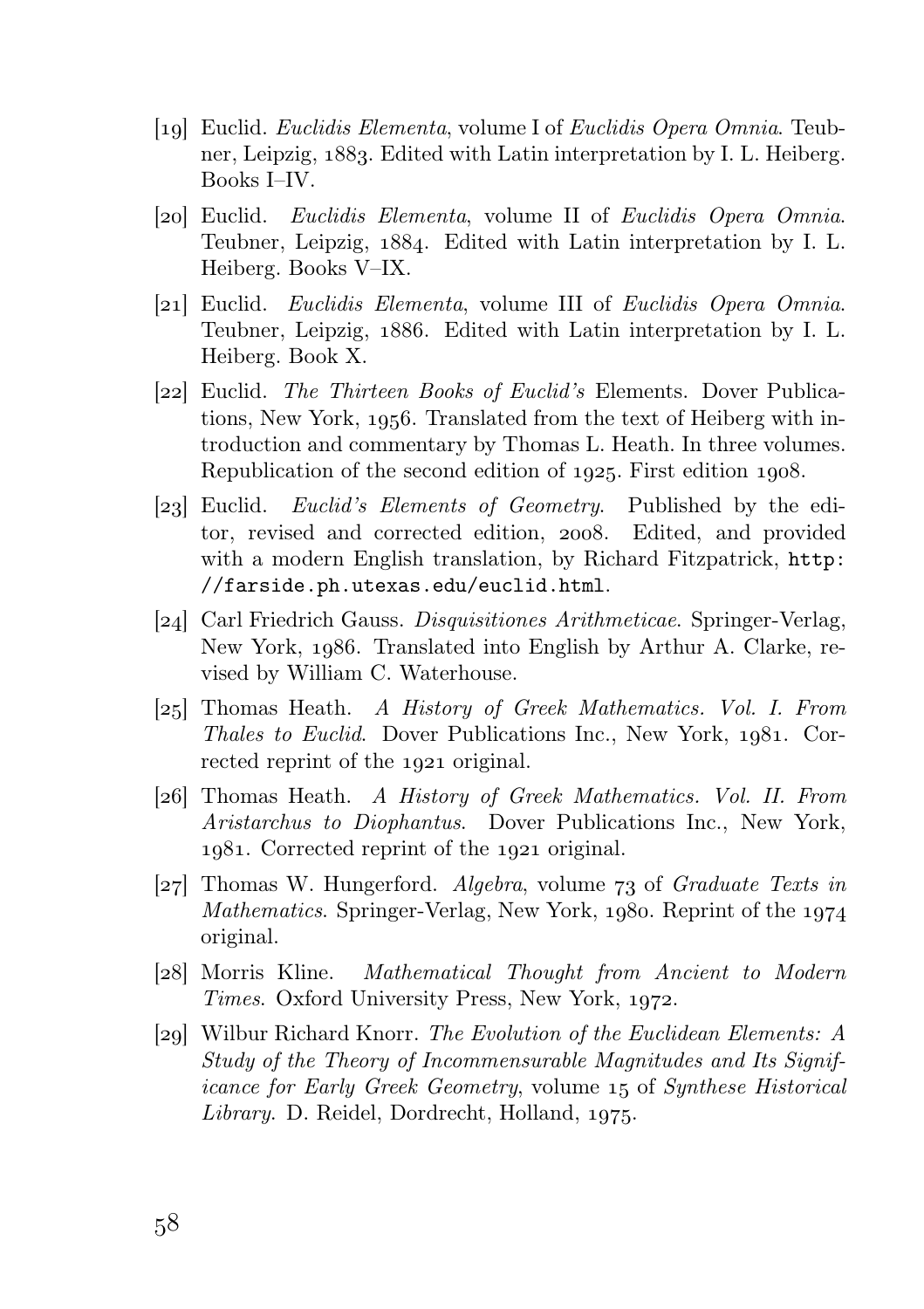- [30] Edmund Landau. Foundations of Analysis. The Arithmetic of Whole, Rational, Irrational and Complex Numbers. Chelsea Publishing Company, New York, N.Y., third edition, 1966. Translated by F. Steinhardt; first edition  $1951$ ; first German publication,  $1929$ .
- [31] Serge Lang. *Algebra*. Addison-Wesley, Reading, Massachusetts, third edition,  $1993$ . Reprinted with corrections,  $1997$ .
- [32] Henry George Liddell and Robert Scott. A Greek-English Lexicon. Clarendon Press, Oxford, 1996. Revised and augmented throughout by Sir Henry Stuart Jones, with the assistance of Roderick McKenzie and with the cooperation of many scholars. With a revised supplement.
- [33] Scott O Lilienfeld, Katheryn Sauvigne, Steven Jay Lynn, Robert D Latzman, Robin Cautin, and Irwin D. Waldman. Fifty psychological and psychiatric terms to avoid: A list of inaccurate, misleading, misused, ambiguous, and logically confused words and phrases. Frontiers in Psychology,  $6(1100)$ , 2015.
- [34] Saunders Mac Lane. *Mathematics: Form and Function*. Springer, New York,  $1986$ .
- [35] Bruce E. Meserve. Fundamental Concepts of Algebra. Dover, New York, 1982. Originally published in 1953 by Addison-Wesley. Slightly corrected.
- [36] Frank Mittelbach and Michel Goossens. The LATEX Companion. Addison Wesley, Boston, second edition, 2004. With Johannes Braams, David Carlisle, and Chris Rowley. Second printing (with correc $tions$ , August 2004.
- [37] William Morris, editor. The Grolier International Dictionary. Grolier Inc., Danbury, Connecticut, 1981. Two volumes. Appears to be the American Heritage Dictionary in a different cover.
- [ $38$ ] James A. H. Murray et al., editors. The Compact Edition of the Oxford English Dictionary. Oxford University Press, 1971. Complete text reproduced micrographically. Two volumes. Original publication,  $1884 - 1928$ .
- [39] Nicomachus of Gerasa. *Introduction to Arithmetic*, volume XVI of University of Michigan Studies, Humanistic Series. University of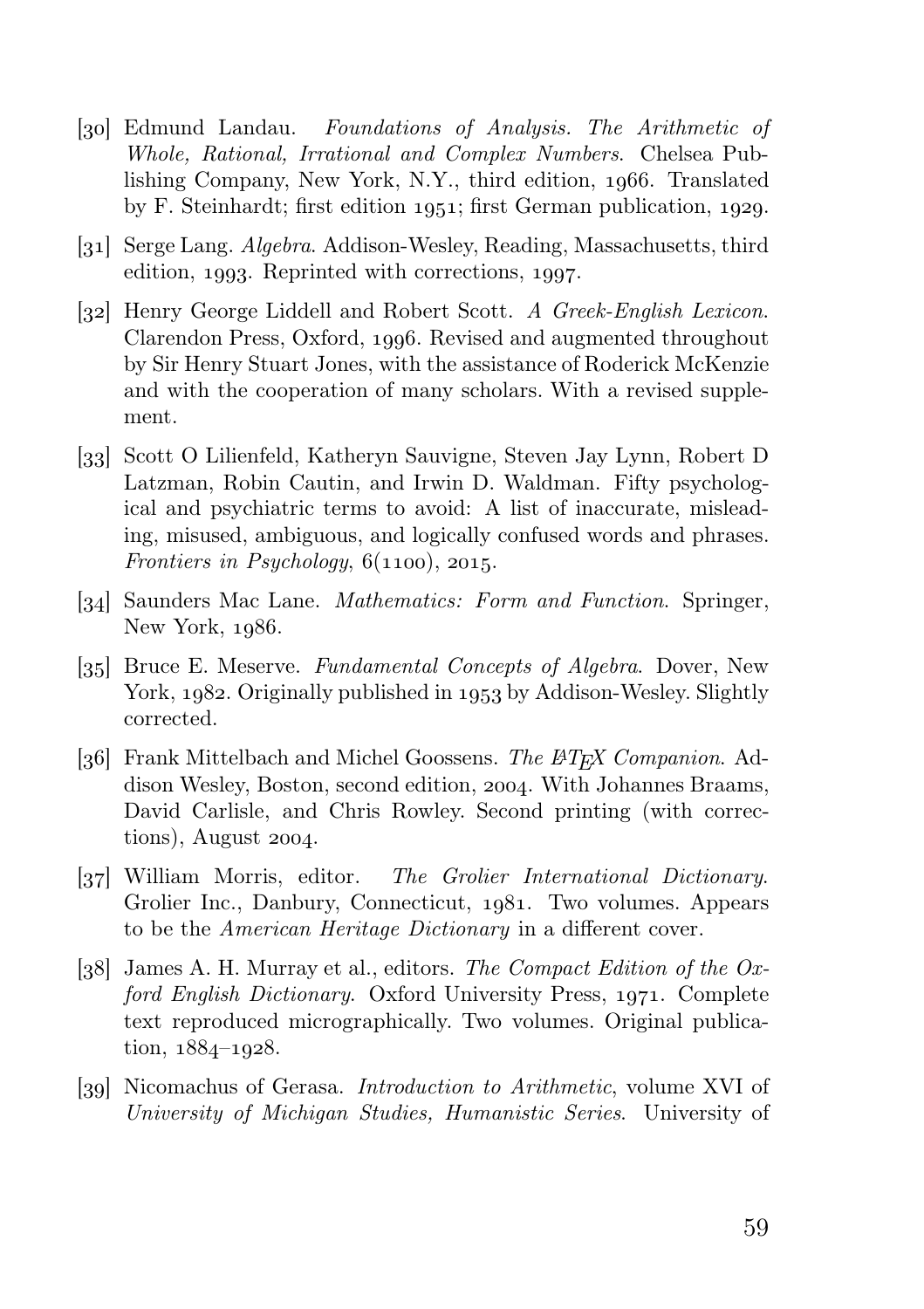Michigan Press, Ann Arbor, 1938. Translated by Martin Luther D'Ooge. With studies in Greek arithmetic by Frank Egleston Robbins and Louis Charles Karpinski. First printing, 1926.

- [40] Charles Sanders Peirce. Logic as semiotic: The theory of signs. In Justus Buchler, editor, *Philosophical Writings of Peirce*, chapter 7. pages  $98-119$ . Dover, New York, 1955. First published 1940.
- $\lceil 41 \rceil$  David Pierce. Induction and recursion. The De Morgan Journal,  $2(1):99-125$ , 2012. http://education.lms.ac.uk/2012/04/ david-pierce-induction-and-recursion/.
- [42] Plato. Plato VII. Theaetetus, Sophist. Number  $123$  in Loeb Classical Library. Harvard University Press, Cambridge, Massachusetts, and London, England, 1921. With an English Translation by Harold North Fowler.
- [43] Plato. Plato, volume  $\tau$  of Great Books of the Western World. Encyclopædia Britannica, Chicago, 1952. The Dialogues of Plato, Translated by Benjamin Jowett, and the Seventh Letter, Translated by J. Harward. Series editor Robert Maynard Hutchins.
- [44] Plato. Plato I. Euthyphro, Apology, Crito, Phaedo, Phaedrus. Number 36 in Loeb Classical Library. Harvard University Press and William Heinemann Ltd., Cambridge, Massachusetts, and London, . With an English Translation by Harold North Fowler. First printed  $1914$ .
- [45] Plato. Plato VIII. The Statesman, Philebus, Ion. Number  $164$  in Loeb Classical Library. Harvard University Press, Cambridge, Massachusetts, and London, England, 2006. With English translations by Harold N. Fowler (The Statesman and Philebus) and W. R. M. Lamb  $(Ion)$ . First published 1925.
- [46] Emil L. Post. Recursively enumerable sets of positive integers and their decision problems. Bull. Amer. Math. Soc.,  $50:284-316$ ,  $1944$ .
- $\lbrack 47\rbrack$  Robert Recorde. The Whetstone of Witte, whiche is the seconde parte of Arithmetike: containyng thextraction of Rootes: The Coßike practise, with the rule of Equation: and the woorkes of Surde Nombers. Jhon Kyngston, London, 1557. Facsimile from  $archive.org$ , March  $13$ , 2016.